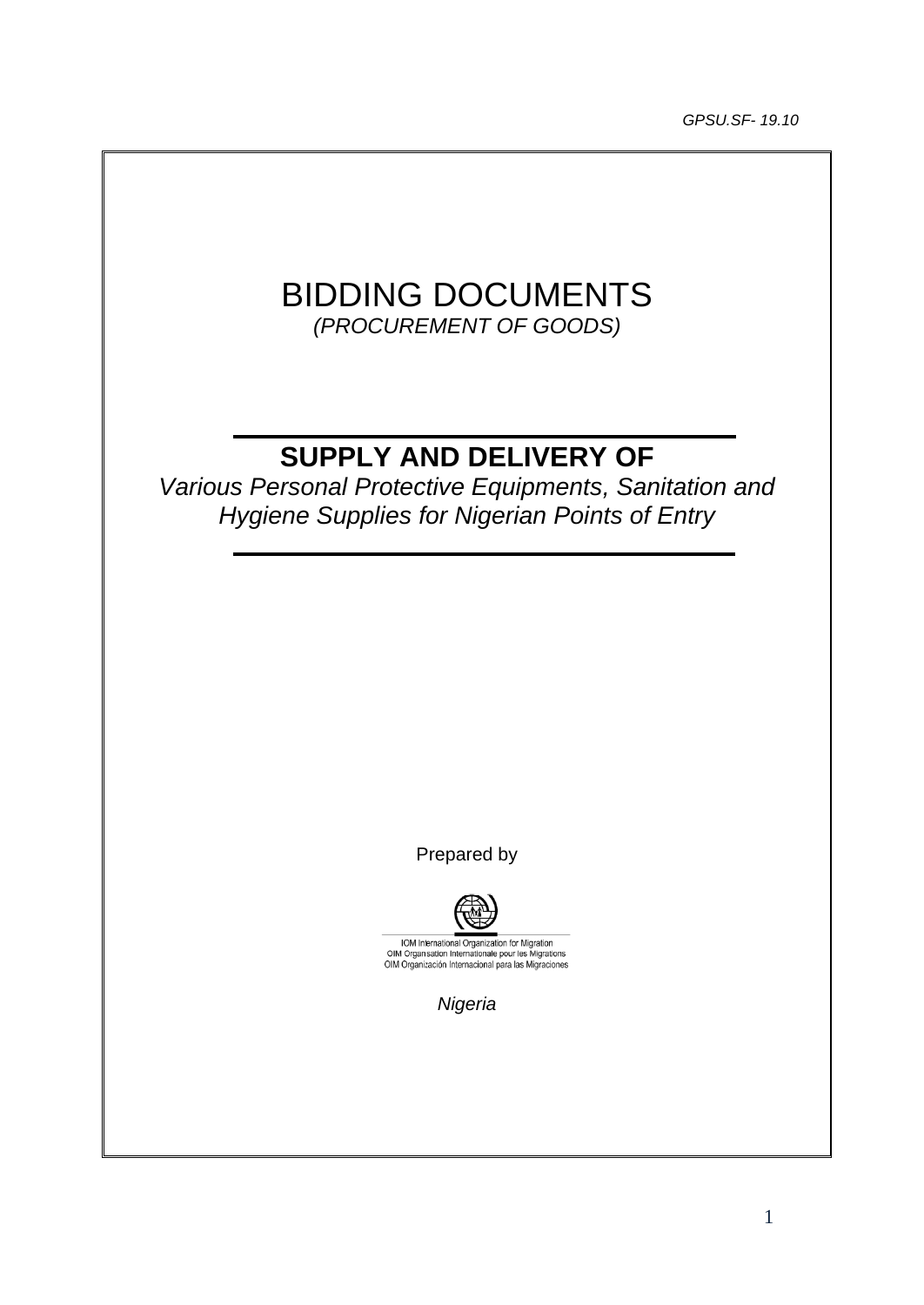| 15. Documents Establishing Goods' Eligibility and Conformity to Bidding Documents  10 |  |
|---------------------------------------------------------------------------------------|--|
|                                                                                       |  |
|                                                                                       |  |
|                                                                                       |  |
|                                                                                       |  |
|                                                                                       |  |
|                                                                                       |  |
|                                                                                       |  |
|                                                                                       |  |
|                                                                                       |  |
|                                                                                       |  |
|                                                                                       |  |
|                                                                                       |  |
|                                                                                       |  |
|                                                                                       |  |
|                                                                                       |  |
|                                                                                       |  |
| 30. Purchaser's Right to Accept any Bid and to Reject any or All Bids15               |  |
|                                                                                       |  |
|                                                                                       |  |
|                                                                                       |  |
|                                                                                       |  |
|                                                                                       |  |
|                                                                                       |  |
|                                                                                       |  |
|                                                                                       |  |
|                                                                                       |  |
|                                                                                       |  |
|                                                                                       |  |
|                                                                                       |  |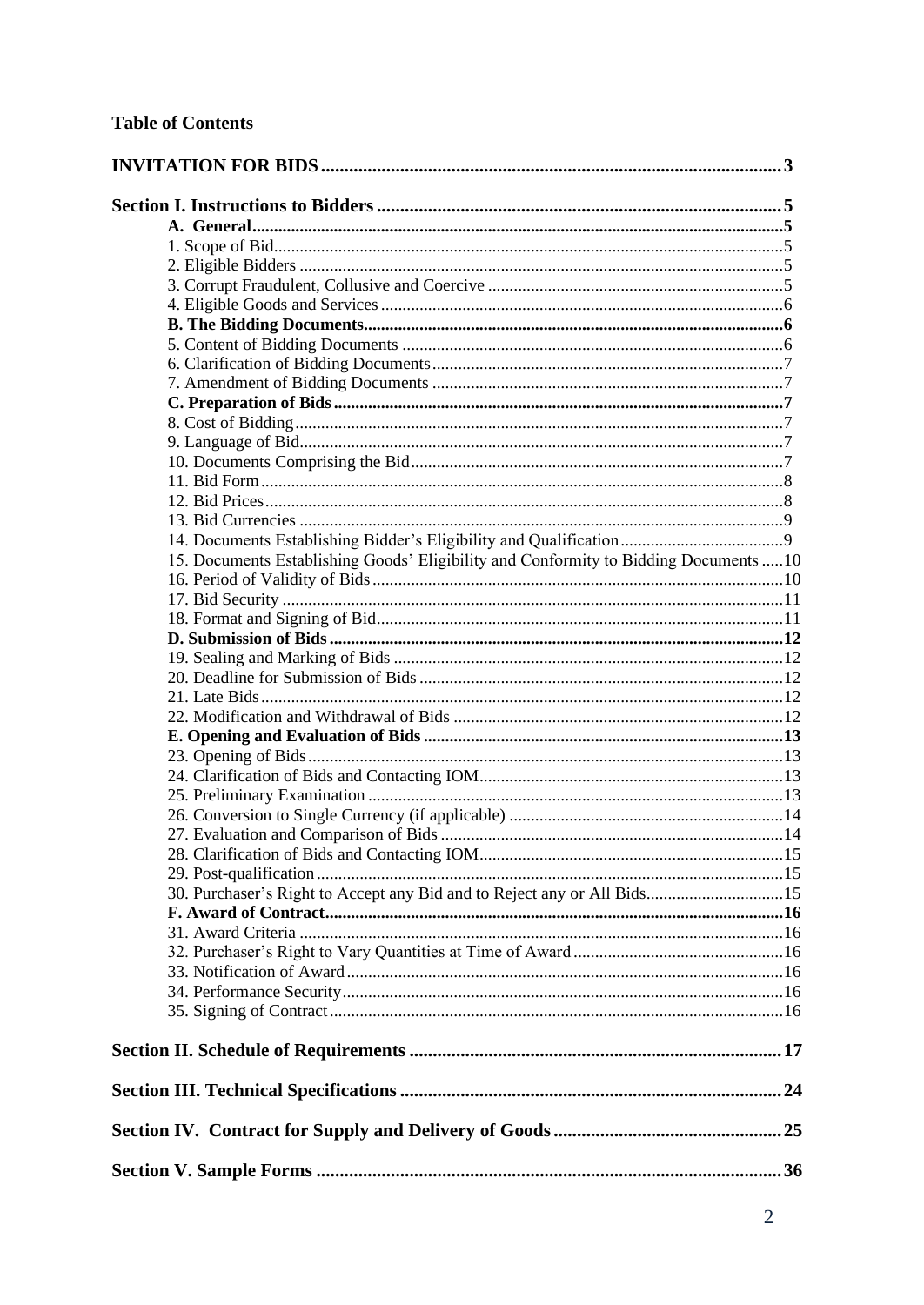

# **INVITATION FOR BIDS**

<span id="page-2-0"></span>Date: 24<sup>th</sup> August 2020

The International Organization for Migration **(IOM)** is an intergovernmental organization established in 1951 and is committed to the principle that humane and orderly migration benefits both migrants and society.

In the framework of *Immediate Response to COVID-19 Pandemic for Effective Border Management in Nigeria* the IOM Bids Evaluation and Awards Committee ("BEAC") now invites interested Bidders to submit "Bid" for the supply and delivery of *Various PPE, Sanitation & Hygiene Supplies to 19 (Nineteen) Nigerian Points of Entry*

| <b>Item</b><br>No. | <b>Item Description</b>                                                                   | <b>Estimated Quantity</b>     |
|--------------------|-------------------------------------------------------------------------------------------|-------------------------------|
| $\mathbf{1}$       |                                                                                           | 380 pieces                    |
|                    | Hand Sanitizer (70% ethyl alcohol based,<br>gentle and moisturizing on skin) 500ml bottle |                               |
| $\sqrt{2}$         | Gloves (100% latex, powder free)                                                          | 560 boxes. box of 100 pieces. |
| $\overline{3}$     | Surgical Mask (triple layered, disposable                                                 | 510 boxes.1 box of 50 pieces. |
|                    | hypoallergenic).                                                                          |                               |
| $\overline{4}$     | <b>Handheld</b><br>non-contact<br><b>Infrared</b>                                         | 190 pieces                    |
|                    | Thermometers + Batteries (NCIT with CE,                                                   |                               |
|                    | ROHS, fever alarm, LCD, display<br>instant                                                |                               |
|                    | reading, 30 sets memory function, digital                                                 |                               |
|                    | forehead temperature measurement)                                                         |                               |
| 5                  | Tyvek Overall Suit (disposable, protective                                                | 496 pieces                    |
|                    | water resistant, polypropylene PP coveralls with                                          |                               |
|                    | elastic hood, elastic wrist and elastic ankles with                                       |                               |
|                    | front zipper closure)                                                                     |                               |
| 6                  | Disposal Surgical Gown (Universal disposable                                              | 1650 pieces                   |
|                    | surgical gown with elastic wrist)                                                         |                               |
| $\overline{7}$     | Boot size 40-44 (14 inches PVC soft toe men's                                             | 322 pieces                    |
|                    | work boot, 100% waterproof, flexible, provides                                            |                               |
|                    | arch and heel support, removable, washable, and                                           |                               |
|                    | replaceable. Deep angle cleated outsole prevents                                          |                               |
|                    | slips and falls on slippery surfaces, contoured                                           |                               |
|                    | heel cup reduces heel slippage                                                            |                               |
| 8                  | Strong & Sturdy Face Shield, fog resistant,                                               | 322 pieces                    |
|                    | full face length, full head coverage                                                      |                               |
| 9                  | Knapsack Sprayer (4 gallon, translucent tank                                              | 38 pieces                     |
|                    | with 4 inch mouth opening, compatible with                                                |                               |
|                    | pesticides, cushion grip shut off with 3 nozzles                                          |                               |
|                    | for a variety of applications, padded shoulder                                            |                               |
|                    | Manual power source,<br>straps.<br>capacity:                                              |                               |
|                    | 15,100ml, hose length minimum of 48 inches,                                               |                               |
|                    | weight not more than 9.3 pounds)                                                          |                               |
| 10                 | <b>Fogging Machine</b> (Electric ULV ATOMER 2 38 pieces                                   |                               |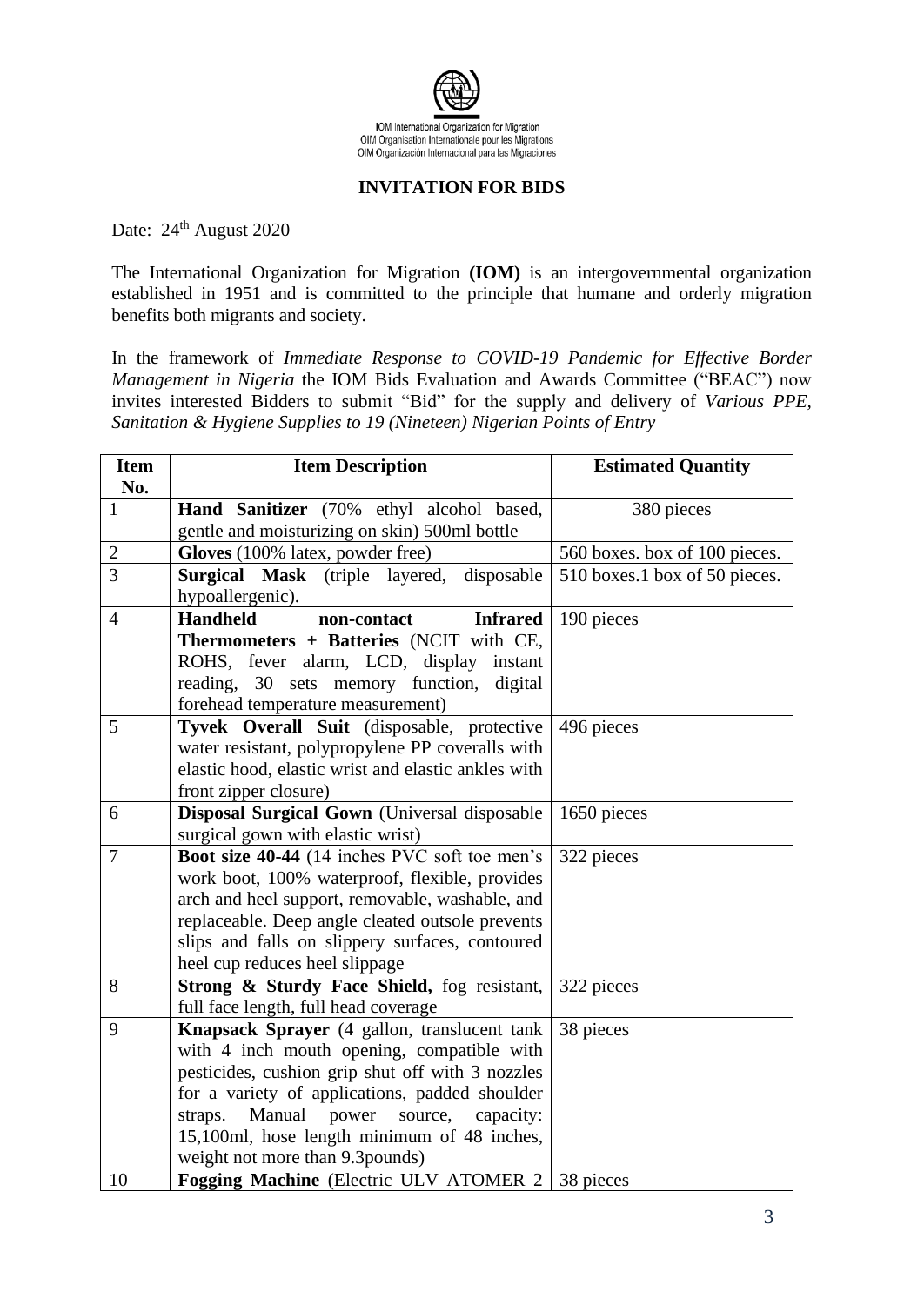|    | (RA04HS) Rated Voltage: 220V-60Hz,                 |                |  |  |  |  |  |  |
|----|----------------------------------------------------|----------------|--|--|--|--|--|--|
|    | 110V(50~60Hz) Rated Current: 1.4kW                 |                |  |  |  |  |  |  |
|    | Dispensing Capacity: 4L Discharge Rate:            |                |  |  |  |  |  |  |
|    | 1.2L/min Droplet Diameter: $20 \sim 50$ micrometer |                |  |  |  |  |  |  |
|    | Dimensions: 655*200*310 Dry Weight: 4.3kg          |                |  |  |  |  |  |  |
|    | Cord Length 6m)                                    |                |  |  |  |  |  |  |
| 11 | Organophosphorus & Chlorine                        |                |  |  |  |  |  |  |
|    | 1. Chlorine solution 3.5%                          | 10,900 Liter   |  |  |  |  |  |  |
|    | 2. DDT                                             | $6,150$ Liter  |  |  |  |  |  |  |
|    | 3. Malathion,                                      | 6,150 Liter    |  |  |  |  |  |  |
|    | 4. Permethrin                                      | 6,150Liter     |  |  |  |  |  |  |
| 12 | Packing and Delivery                               | Abuja vicinity |  |  |  |  |  |  |

• **Samples for Item 1-9 must be submitted (mandatory)** together with the bidding document. Samples are to be submitted with the bidding document and will be returned to the bidders at the end of the evaluation at bidders' cost

- Bidders must **attach photo or catalogue of Item 10**. Don't send sample
- IOM will evaluate the samples provided. Bidders must be committed and be able to deliver the same goods as the agreed/approved samples at the time of delivery

# *Please refer to Section II of this bid document for further detailed of the requirement*

Bids shall be valid for a period of *forty five calendar days (45 cd)* after submission of Bids and **must be accompanied by a** *Bid Security* equivalent to not less than *2%* of the Bidders Total Bid Price in the form of certified check or bank guarantee or letter of credit from a reputable commercial banking institution and shall be delivered in a sealed envelope together with the complete bid document submission and samples, and shall be delivered to:

*International Organization for Migraiton (IOM) 55 Hassan Musa Katsina, Asokoro, Abuja*

# *By Monday 7th September 2020 at 9.30 hrs West African Time (late submission will be rejected).*

Any questions related to this bid should be addressed to <u>iomabujatenders@iom.int</u>

<span id="page-3-0"></span>IOM reserves the right to accept or reject any bids, and to cancel the procurement process and reject all bids at any time prior to award of Contract, without obligation to inform the affected Bidder/s of the ground for IOM action.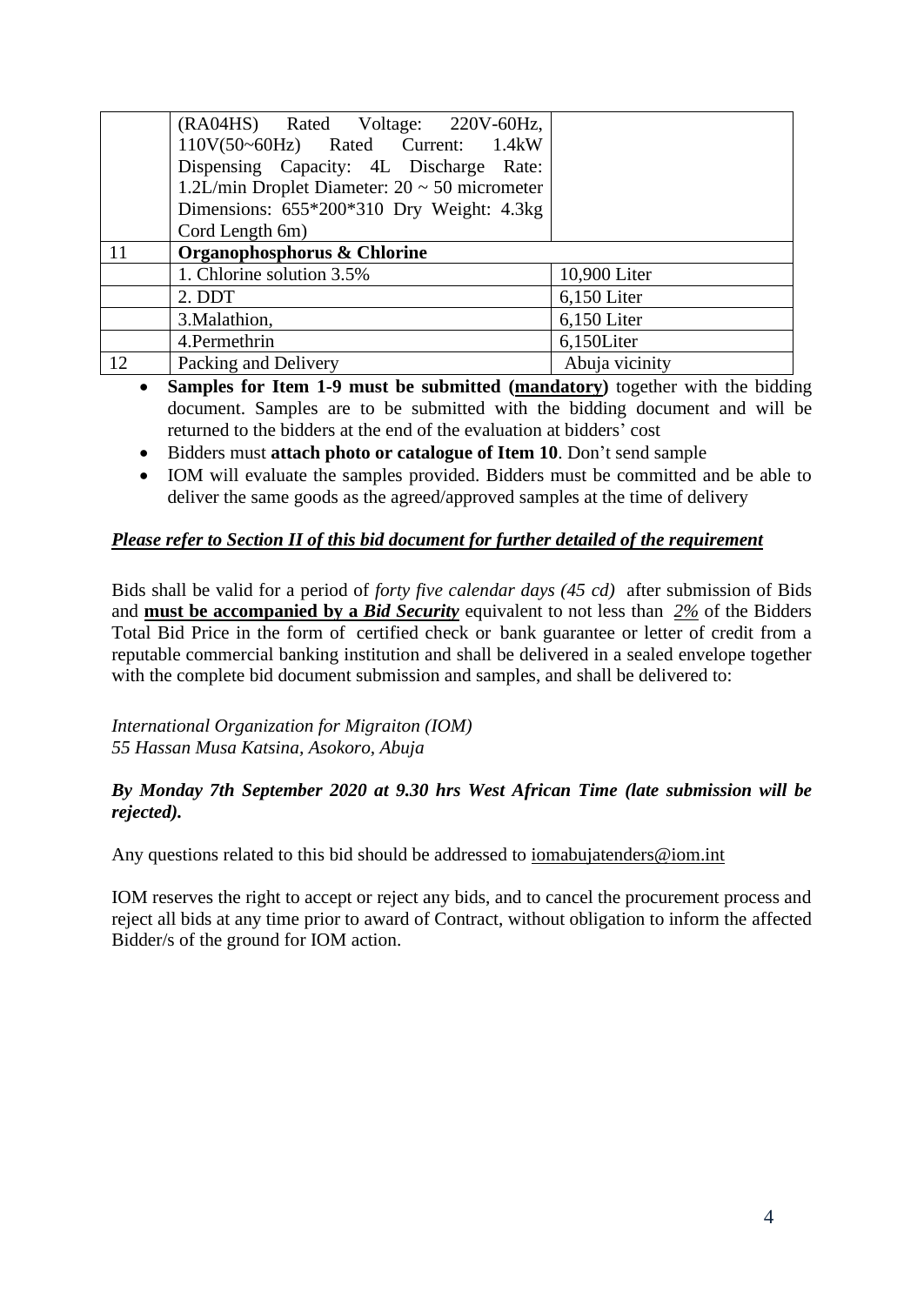# **Section I. Instructions to Bidders**

# <span id="page-4-0"></span>**A. General**

# <span id="page-4-1"></span>**1. Scope of Bid**

1.1 IOM invites bids for the supply and delivery of *Various PPE, Sanitation & Hygiene Supplies to 19 (Nineteen) Nigerian Points of Entry* hereto referred as Goods. The Goods is specified in greater details in the Sub Section II of the Bid Documents.

1.2 The successful Bidder is expected to complete the delivery by the Intended Completion Date which is *30 days* after signature of Contract.

## <span id="page-4-2"></span>**2. Eligible Bidders**

2.1 Bidders should not be associated, or have been associated in the past, directly or indirectly, with a firm or any of its affiliates which have been engaged by IOM to provide consulting services for the preparation of the design, specifications, and other documents to be used for the procurement of the goods to be purchased under this Invitation for Bids.

2.2 Bidders shall not be under a declaration of ineligibility for corrupt, fraudulent and coercive practices issued by IOM in accordance with ITB Clause 3

2.3 Bidders shall not be involved in terrorist act/criminal activities or associated with individuals and/or entities associated with terrorist act/criminal activities. For this purpose, Bidders shall not be included in the proscribed list of individuals and/or entities as contained in the 1267 Committee of the UN Security Council Counter Terrorism Committee (CTC)

## <span id="page-4-3"></span>**3. Corrupt Fraudulent, Collusive and Coercive Practices**

3.1 IOM requires that all IOM Staff, Bidders, Manufacturers, suppliers or distributors, observe the highest standard of ethics during procurement and execution of all contracts. IOM shall reject any Bids put forward by Bidders or where applicable terminate their contract, if it is determined that they have engaged in corrupt, fraudulent, collusive or coercive practices. In pursuance of this policy, IOM:

(a) defines, for the purposes of this provision, the terms set forth below as follows:

(i) "corrupt practice" means the offering, giving, receiving or soliciting directly or indirectly anything of value to influence the action of the Procuring/Contracting Entity in the procurement process or in contract execution;

(ii) "fraudulent practice" is any acts or omission, including a misrepresentation, that knowingly or recklessly misleads, or attempts to mislead, the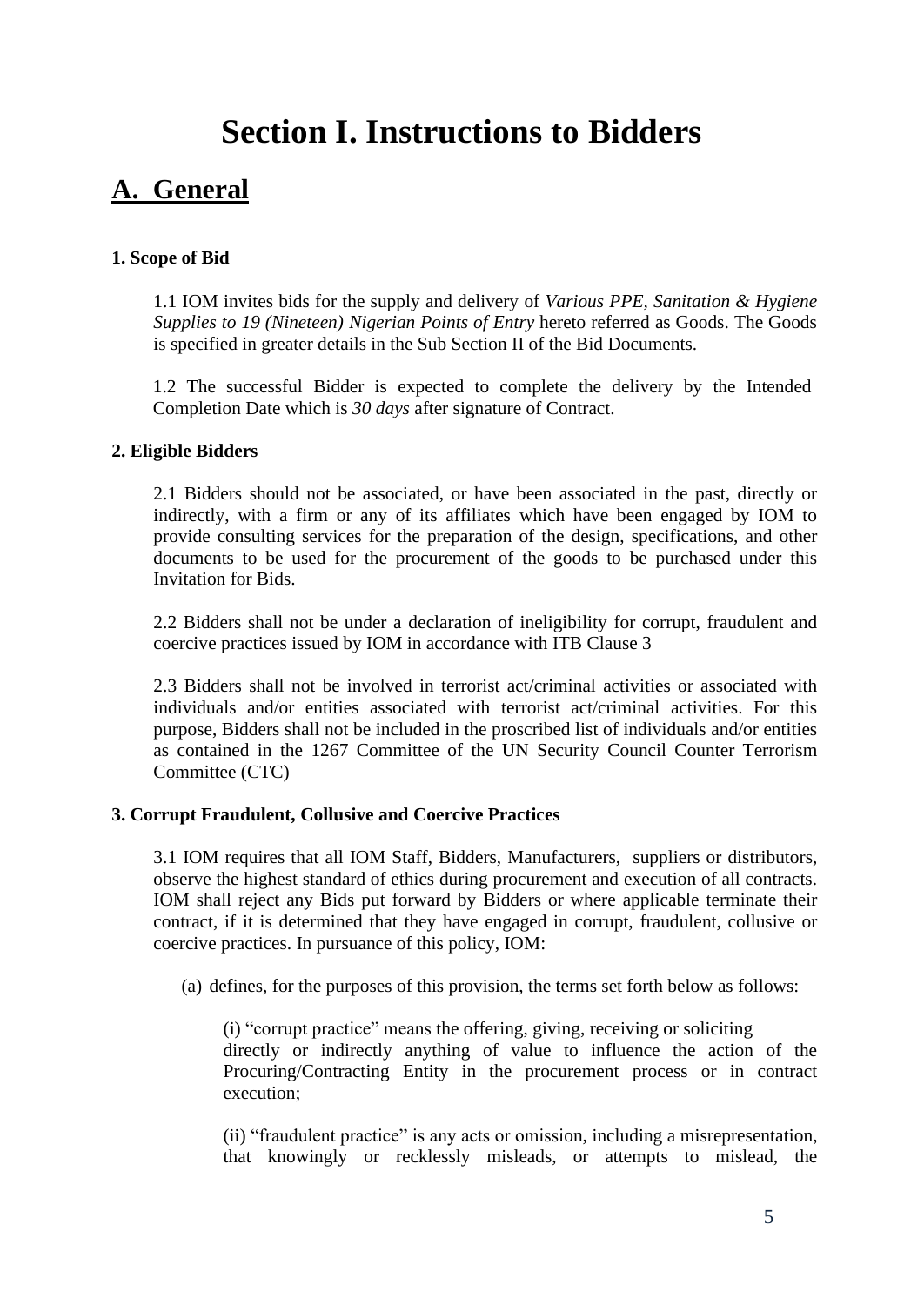Procuring/Contracting Entity in the procurement process or the execution of a contract, to obtain a financial gain or other benefit to avoid an obligation;

(iii) "collusive practice" is an undisclosed arrangement between two or more Bidders designed to artificially alter the results of the tender procedure to obtain a financial gain or benefit;

(iv) "coercive practice" is impairing or harming, or threatening to impair or harm, directly or indirectly, any participant in the tender process to influence improperly its activities in a procurement process, or after the execution of a contract.

- (b) will reject a proposal for award if it determines that the Bidder recommended for award has engaged in corrupt, fraudulent, collusive or coercive practices in competing for the contract in question;
- (c) will declare a firm ineligible, either indefinitely or for a stated period of time, to be awarded an IOM financed contract if it at any time determines that the firm has engaged in corrupt, fraudulent, collusive or coercive practices in competing for, or in executing, an IOM financed contract.

# <span id="page-5-0"></span>**4. Eligible Goods and Services**

4.1 All goods and related services to be supplied under the contract shall have their origin in eligible source countries, and all expenditures made under the contract will be limited to such goods and services.

4.2 For purposes of this clause, "origin" means the place where the goods are mined, grown, or produced, or the place from which the related services are supplied. Goods are produced when, through manufacturing, processing, or substantial and major assembly of components, a commercially recognized product results that is substantially different in basic characteristics or in purpose or utility from its components.

4.3 The origin of goods and services is distinct from the nationality of the Bidder.

# <span id="page-5-1"></span>**B. The Bidding Documents**

## <span id="page-5-2"></span>**5. Content of Bidding Documents**

5.1 The goods required, bidding procedures, and contract terms are prescribed in the bidding documents. In addition to the Invitation for Bids, the bidding documents include:

- a) Instructions to Bidders (ITB)
- b) Price Schedule of Requirements
- c) Technical Specifications
- d) Contract for Supply and Delivery of Goods
- e) Sample Forms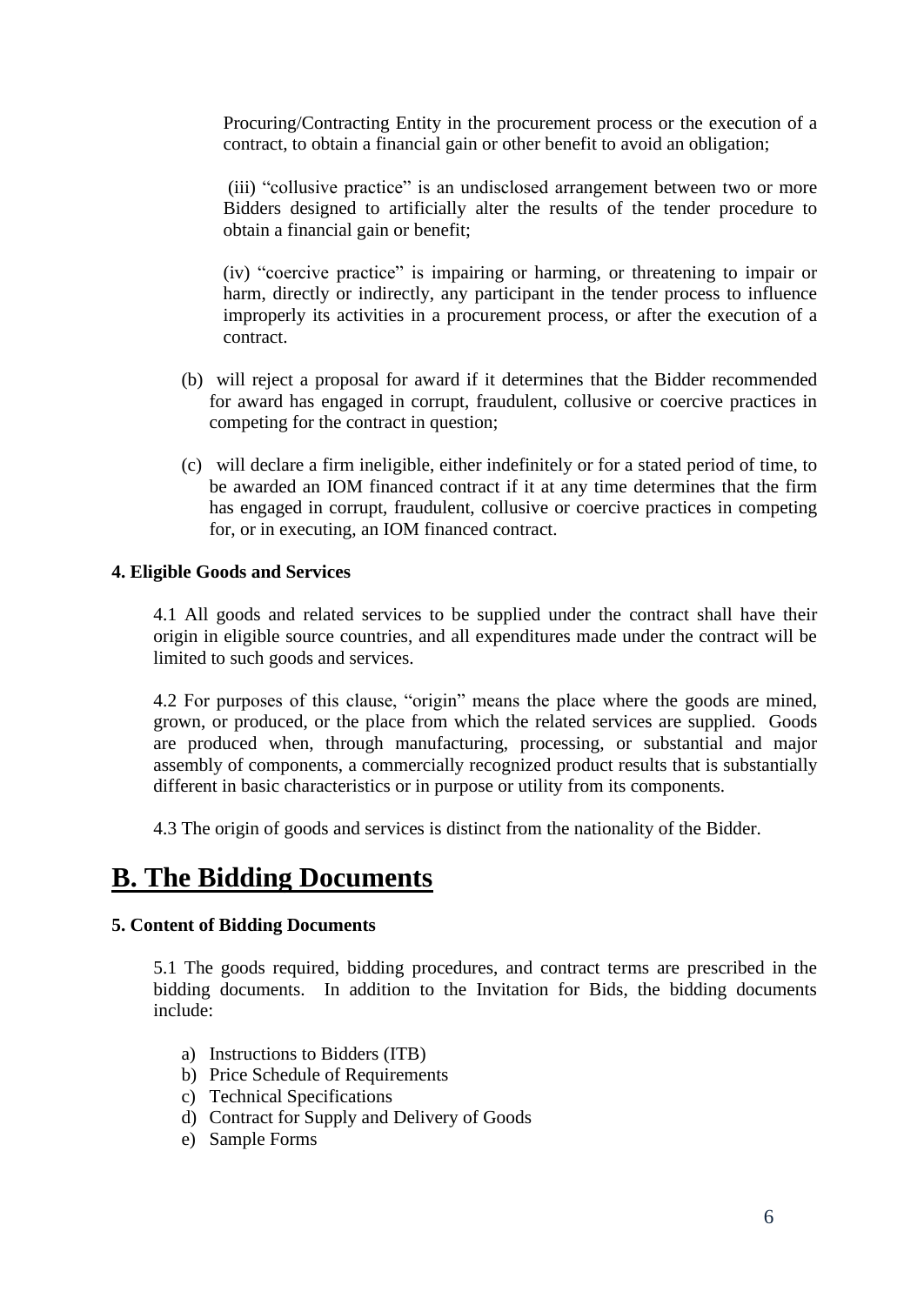5.2 The Bidder is expected to examine all instructions, forms, terms, and specifications in the bidding documents. Failure to furnish all information required in the bidding documents or to submit a bid not substantially responsive to the bidding documents in every respect will be at the Bidder's risk and may result in the rejection of its bid.

# <span id="page-6-0"></span>**6. Clarification of Bidding Documents**

6.1 A prospective Bidder requiring any clarification of the bidding documents may notify IOM in writing at IOM's address indicated in ITB Clause 19.2a. IOM will respond in writing to any request for clarification of the bidding documents, which it receives no later than *three (3) days* prior to the deadline for the submission of bids. Written copies of IOM's response (including an explanation of the query but without identifying the source of inquiry) will be sent to all prospective bidders that have received the bidding documents.

# <span id="page-6-1"></span>**7. Amendment of Bidding Documents**

7.1 At any time prior to the deadline for submission of bids, IOM, for any reason, whether at its own initiative or in response to a clarification requested by a prospective Bidder, may modify the bidding documents by amendment.

7.2 All prospective bidders that have received the bidding documents will be notified of the amendment in writing and will be binding on them.

7.3 In order to allow prospective bidders reasonable time in which to take the amendment into account in preparing their bids, IOM, at its discretion, may extend the deadline for the submission of bids.

# <span id="page-6-2"></span>**C. Preparation of Bids**

# <span id="page-6-3"></span>**8. Cost of Bidding**

8.1 The Bidder shall bear all costs associated with the preparation and submission of its bid, and IOM will in no case be responsible or liable for those costs, regardless of the conduct or outcome of the bidding process.

## <span id="page-6-4"></span>**9. Language of Bid**

9.1 The bid prepared by the Bidder, as well as all correspondence and documents relating to the bid exchanged by the Bidder and IOM, shall be written in *English* language. Supporting documents and printed literature furnished by the Bidder may be in another language provided they are accompanied by an accurate translation of the relevant passages in the required language, in which case, for purposes of interpretation of the Bid, the translation shall govern.

# <span id="page-6-5"></span>**10. Documents Comprising the Bid**

10.1 The bid prepared by the Bidder shall comprise the following components: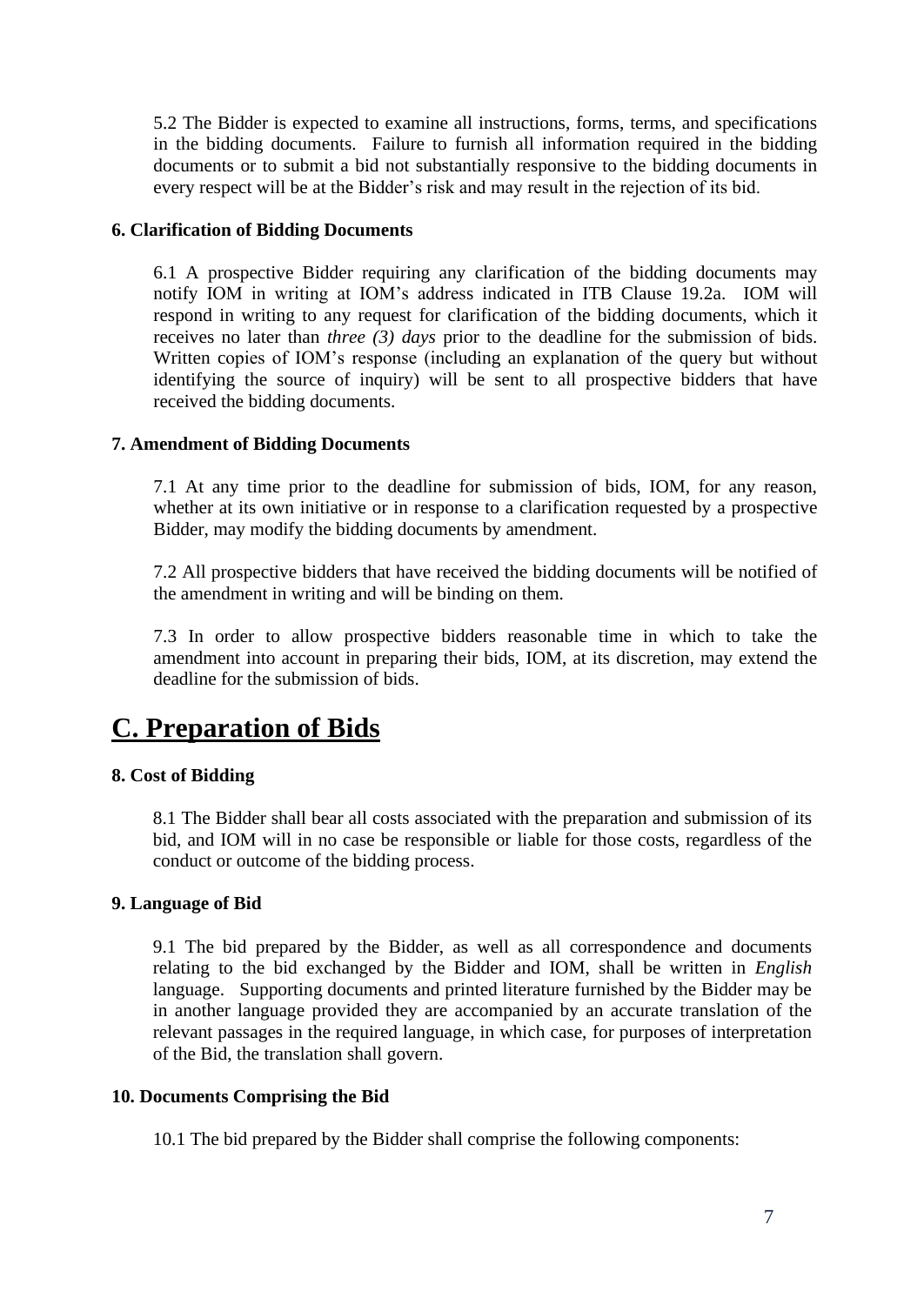- (a) a Bid Form and a Price Schedule completed in accordance with ITB Clauses 11, 12, and 13;
- (b) documentary evidence established in accordance with ITB Clause 14 that the Bidder is eligible to bid and is qualified to perform the contract if its bid is accepted;
- (c) documentary evidence established in accordance with ITB Clause 15 that the goods and ancillary services to be supplied by the Bidder are eligible goods and services and conform to the bidding documents; and
- (d) bid security furnished in accordance with ITB Clause 17.

## <span id="page-7-0"></span>**11. Bid Form**

11.1 The Bidder shall complete the Bid Form and the appropriate Price Schedule furnished in the bidding documents, indicating the goods to be supplied, a brief description of the goods, and their country of origin, quantity, and prices.

#### <span id="page-7-1"></span>**12. Bid Prices**

12.1 The Bidder shall indicate on the appropriate Price Schedule the unit prices and total bid price of the goods it proposes to supply under the contract.

12.2 Prices indicated on the Price Schedule shall be entered separately in the following manner:

For goods offered from within *Nigeria*:

 **(i)** the price of the goods quoted EXW (ex works, ex factory, ex warehouse, ex showroom, or off-the shelf, as applicable), including all customs duties and sales and other taxes already paid or payable:

 a. on the components and raw material used in the manufacture or assembly of goods quoted ex works or ex factory;

#### **or**

- b. on the previously imported goods of foreign origin quoted ex warehouse, ex showroom, or off-the-shelf
- (ii) the price for packing, inland transportation, insurance and other local costs incidental to delivery of the goods to their final destination

12.3 The Bidder's separation of price components in accordance with ITB Clause 12.2 above will be solely for the purpose of facilitating the comparison of bids by IOM and will not in any way limit IOM's right to contract on any of the terms offered.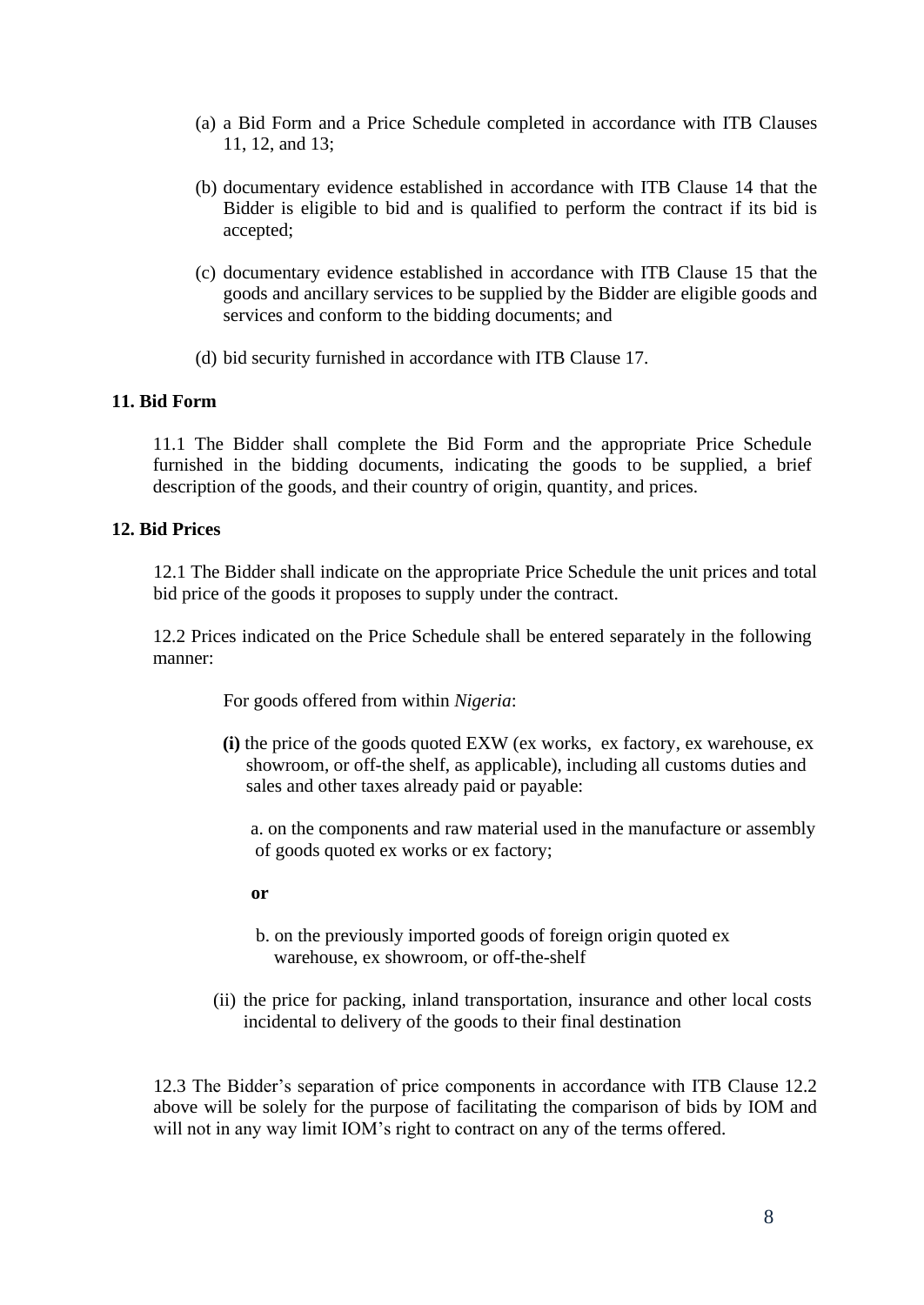12.4 Prices quoted by the Bidder shall be fixed during the Bidder's performance of the contract and not subject to variation on any account, unless otherwise specified. A bid submitted with an adjustable price quotation will be treated as non-responsive and will be rejected, pursuant to ITB Clause 25. If, however, specified in these instructions, prices quoted by the Bidder shall be subject to adjustment during the performance of the contract, a bid submitted with a fixed price quotation will not be rejected, but the price adjustment would be treated as zero.

# <span id="page-8-0"></span>**13. Bid Currencies**

13.1 Prices shall be quoted in the following currencies:

For goods and services that the Bidder will supply from within or outside IOM's Mission country, the prices shall be quoted in *NGN (Nigerian Naira)* currency.

# <span id="page-8-1"></span>**14. Documents Establishing Bidder's Eligibility and Qualification**

14.1 Pursuant to ITB Clause 10.1b, the Bidder shall furnish, as part of its bid, documents establishing the Bidder's eligibility to bid and its qualifications to perform the contract if its bid is accepted. The IOM Vendor Information Sheet (VIS) can be used for this purpose

14.2 The documentary evidence of the Bidder's eligibility to bid shall establish to IOM's satisfaction that the Bidder, at the time of submission of its bid, is from an eligible country as defined under ITB Clause 4.

14.3 The documentary evidence of the Bidder's qualifications to perform the contract if its bid is accepted shall establish to IOM's satisfaction:

- (a) that, in the case of a Bidder offering to supply goods under the contract which the Bidder did not manufacture or otherwise produce, the Bidder has been duly authorized by the goods' Manufacturer or producer to supply the goods in IOM's Mission country;
- (b) that the Bidder has the financial, technical, and production capability necessary to perform the contract;
- (c) that, in the case of a Bidder not doing business within IOM's Mission country, the Bidder is or will be (if awarded the contract) represented by an Agent in that Mission country equipped, and able to carry out the Supplier's maintenance, repair, and spare parts-stocking obligations prescribed in the Conditions of Contract and/or Technical Specifications

14.4 If the Bidder wishes to use the existing VIS or Company Profile on file to establish their eligibility, the Bidders should submit with their bids any information updating their original VIS or company profile on file or, alternatively, confirm in their bids that the originally submitted information remains essentially correct as of the date of bid submission.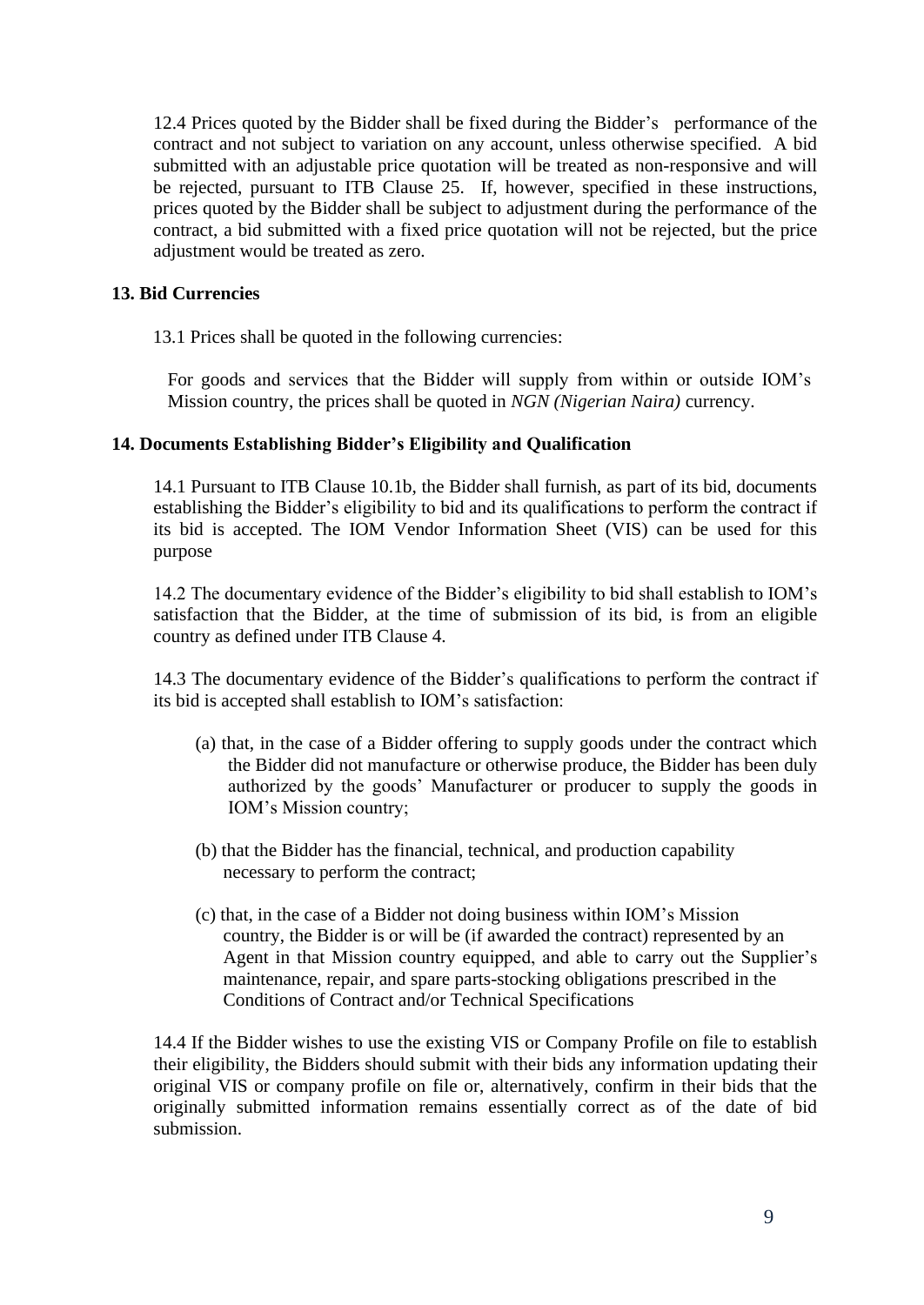# <span id="page-9-0"></span>**15. Documents Establishing Goods' Eligibility and Conformity to Bidding Documents**

15.1 Pursuant to ITB Clause 10, the Bidder shall furnish, as part of its bid, documents establishing the eligibility and conformity to the bidding documents of all goods and services, which the Bidder proposes to supply under the contract.

15.2 The documentary evidence of the eligibility of the goods and services shall consist of a statement in the Price Schedule of the country of origin of the goods and services offered, which shall be confirmed by a certificate of origin issued at the time of shipment.

15.3 The documentary evidence of conformity of the goods and services to the bidding documents may be in the form of literature, drawings, and data, and shall consist of:

- (a) a detailed description of the essential technical and performance characteristics of the goods;
- (b) a list giving full particulars, including available sources and current prices of spare parts, special tools, etc., necessary for the proper and continuing functioning of the goods for a period *1 year*, following commencement of the use of the goods by IOM; and
- (c) an item-by-item commentary on IOM's Technical Specifications demonstrating substantial responsiveness of the goods and services to those specifications, or a statement of deviations and exceptions to the provisions of the Technical Specifications.

15.4 For purposes of the commentary to be furnished pursuant to ITB Clause 15.3(c) above, the Bidder shall note that standards for workmanship, material, and equipment, as well as references to brand names or catalogue numbers designated by IOM in its Technical Specifications, are intended to be descriptive only and not restrictive. The Bidder may substitute alternative standards, brand names, and/or catalogue numbers in its bid, provided that it demonstrates to IOM's satisfaction that the substitutions ensure substantial equivalence to those designated in the Technical Specifications.

## <span id="page-9-1"></span>**16. Period of Validity of Bids**

16.1 Bids shall remain valid for the period of *45 (forty five) days* after the date of bid opening prescribed by IOM, pursuant to ITB Clause 20. A bid valid for a shorter period shall be rejected by IOM as non-responsive.

16.2 In exceptional circumstances, prior to expiry of the bid validity, IOM may request that the bidders extend the period of validity for a specified additional period *usually not more than 60 days*. The request and the bidders' responses shall be made in writing.

16.3 A Bidder may refuse the request without forfeiting the Bid Security. A Bidder agreeing to the request will not be required nor permitted to modify the Bid, but will be required to extend the validity of Bid Security for the period of the extension, and in compliance with Clause 17 in all respects.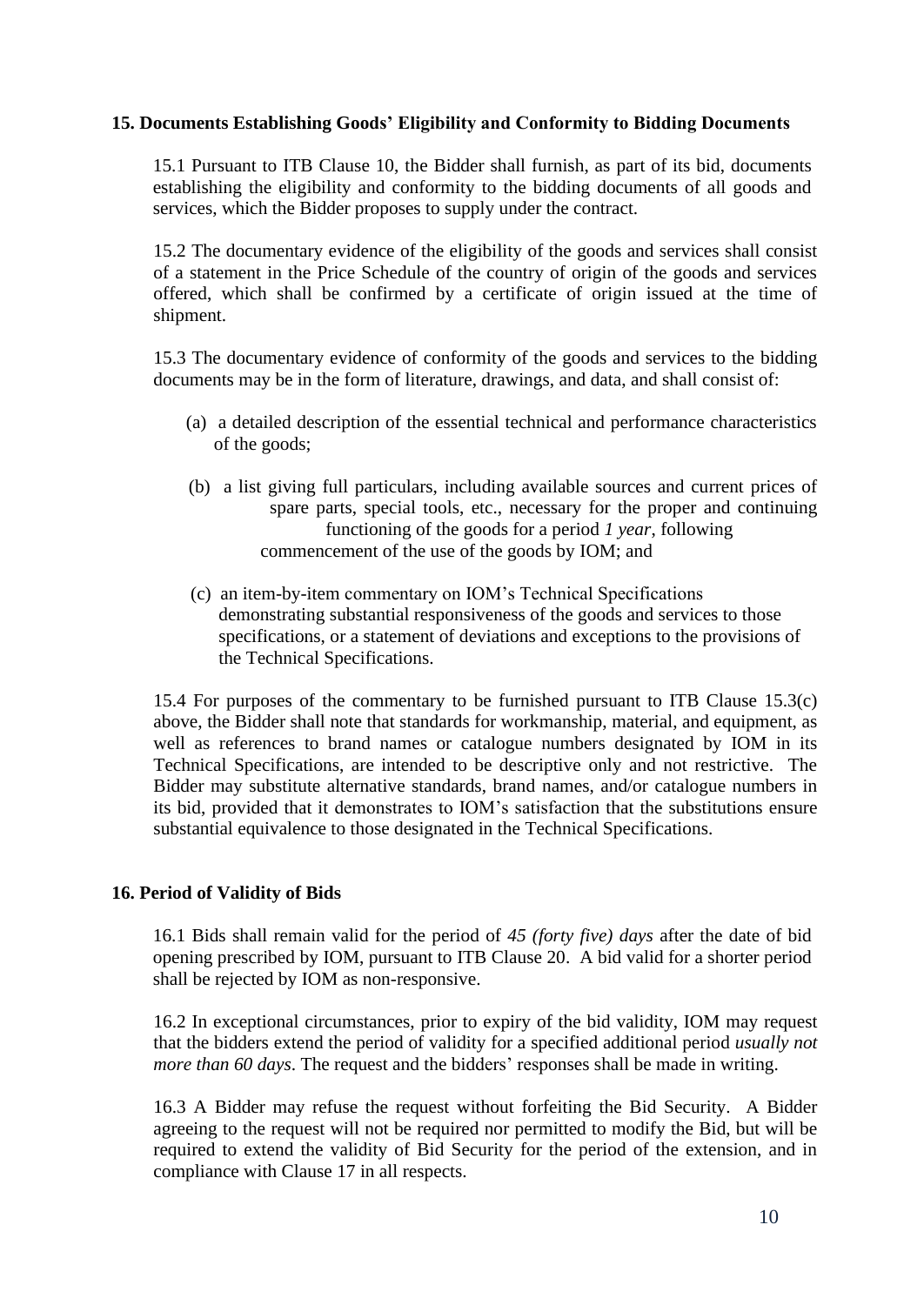# <span id="page-10-0"></span>**17. Bid Security**

17.1 Pursuant to ITB Clause 10, the Bidder shall furnish, as part of its bid, a bid security in the amount *2.0 % of the total bid amount.*

17.2 The bid security is required to protect IOM against the risk of Bidder's conduct, which would warrant the security's forfeiture, pursuant to ITB Clause 17.6. The bid security shall be denominated in *Nigerian Naira (NGN), in the form of certified check or bank guarantee or letter of credit from a reputable commercial banking institu*

17.3 Any bid not secured in accordance with ITB Clauses 17.1 will be rejected by IOM as non-responsive, pursuant to ITB Clause 25.

17.4 Unsuccessful bidders' bid security will be discharged or returned as promptly as possible but not later than thirty (30) days after the expiration of the period of bid validity prescribed by IOM pursuant to ITB Clause 16.

17.5 The successful Bidder's bid security will be discharged upon the Bidder signing the contract, pursuant to ITB Clause 35, and furnishing the performance security, pursuant to ITB Clause 34.

17.6 The bid security may be forfeited:

- (a) if a Bidder withdraws its bid during the period of bid validity specified by the Bidder on the Bid Form; or
- (b) in the case of a successful Bidder, if the Bidder fails:
	- (i) to sign the contract in accordance with ITB Clause 35;

**or**

(ii) to furnish performance security in accordance with ITB Clause 34

## <span id="page-10-1"></span>**18. Format and Signing of Bid**

18.1 The Bidder shall prepare an Original bid, clearly marking each "ORIGINAL BID" as appropriate. In the event of any discrepancy between them, the original shall govern.

18.2 The original of the bid shall be typed or written in indelible ink and shall be signed by the Bidder or a person or persons duly authorized to bind the Bidder to the contract. All pages of the bid, shall be initialed by the person or persons signing the bid.

18.3 Any interlineations, erasures, or overwriting shall be valid only if they are initialed by the person or persons signing the bid.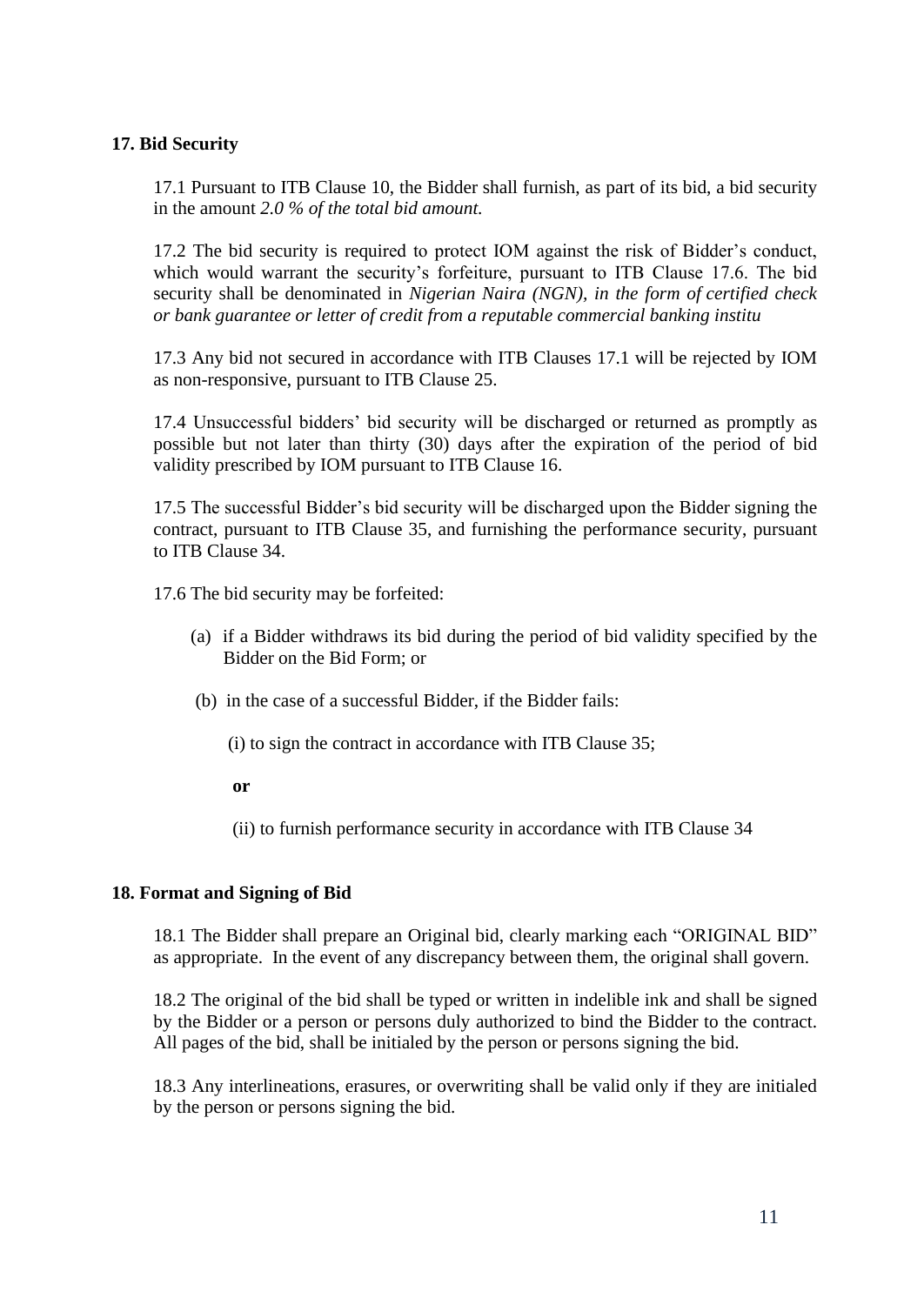# <span id="page-11-0"></span>**D. Submission of Bids**

#### <span id="page-11-1"></span>**19. Sealing and Marking of Bids**

19.1 The Bidder shall seal the original envelopes, duly marking the envelopes as "ORIGINAL BID"

19.2 The inner envelopes shall:

 (a) be addressed to IOM at the address given below *55 Hassan Musa Katsina Road, Asokoro, Abuja*; and

 (b) bear the Project name, the Invitation for Bids (IFB) title and reference number, and a statement: "DO NOT OPEN BEFORE *Monday 7th September 2020 at 09.30 hrs West African Time* 

19.3 The inner and outer envelopes shall also indicate the name and address of the Bidder to enable the bid to be returned unopened in case it is declared "late".

19.4 If the outer envelope is not sealed and marked as required by ITB Clause 19.2, the bid will still be considered, however, IOM will assume no responsibility for the bid's misplacement or premature opening.

#### <span id="page-11-2"></span>**20. Deadline for Submission of Bids**

20.1 Bids must be received by IOM at the address specified under ITB Clause 19.2.a no later than *Monday 7th September at 09.30 hrs West African Time* 

20.2 IOM may, at its discretion, extend this deadline for the submission of bids by amending the bidding documents in accordance with ITB Clause 7, in which case all rights and obligations of IOM and bidders previously subject to the deadline will thereafter be subject to the deadline as extended.

## <span id="page-11-3"></span>**21. Late Bids**

21.1 Any bid received by IOM after the deadline for submission of bids prescribed by IOM pursuant to ITB Clause 20 will be rejected and returned unopened to the Bidder.

21.2 The Bidder will assume the responsibility and expenses for the re-possession of the returned bid documents.

#### <span id="page-11-4"></span>**22. Modification and Withdrawal of Bids**

22.1 The Bidder may modify or withdraw its bid after the bid's submission, provided that written notice of the modification, including substitution or withdrawal of the bids, is received by IOM prior to the deadline prescribed for submission of bids.

22.2 The Bidder's modification or withdrawal notice shall be prepared, sealed, marked, and dispatched in accordance with the provisions of ITB Clause 18. A withdrawal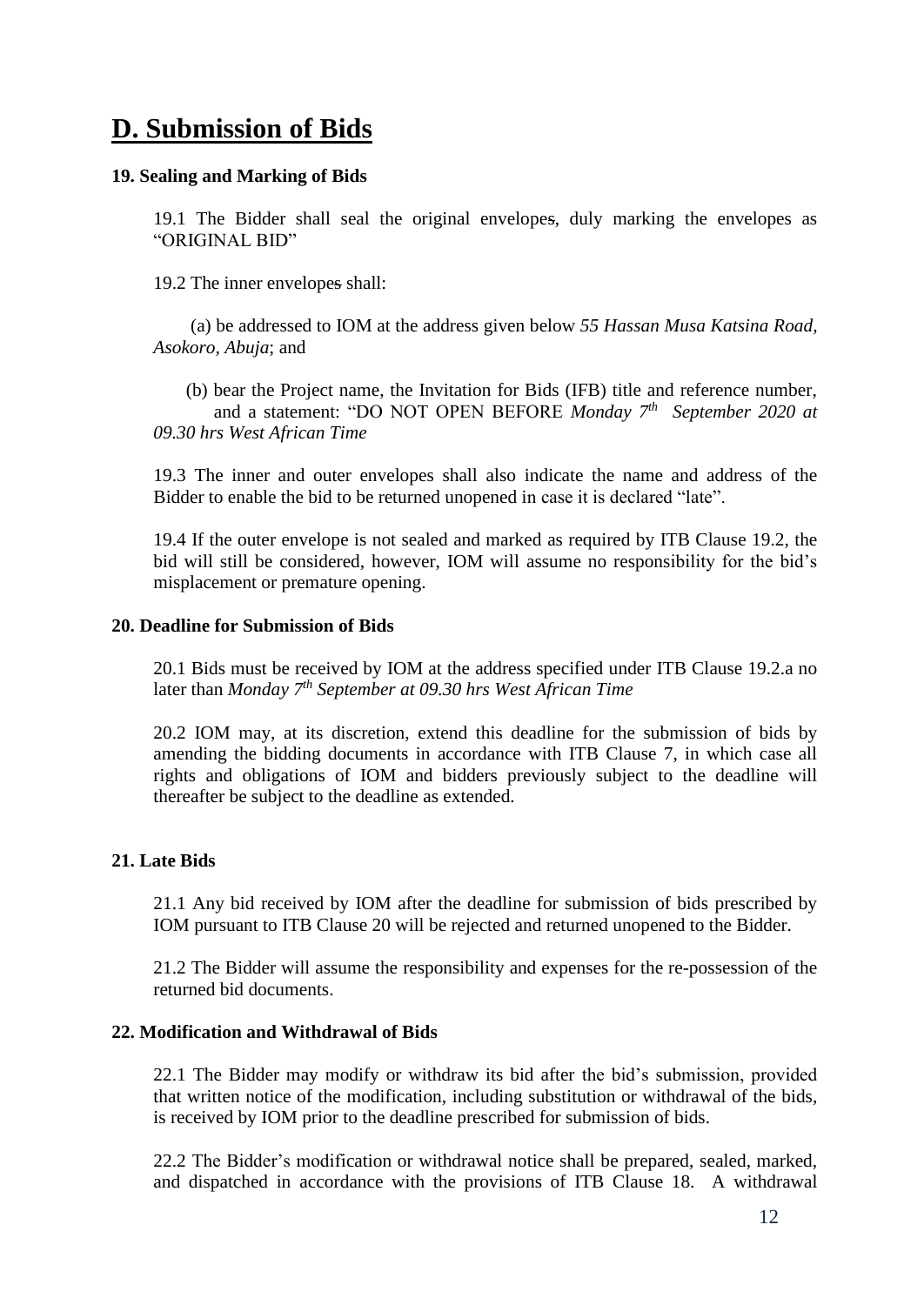notice will be in writing and should be received by IOM not later than the deadline for submission of bids.

22.3 No bid may be modified after the deadline for submission of bids.

22.4 No bid may be withdrawn in the interval between the deadline for submission of bids and the expiration of the period of bid validity specified by the Bidder on the Bid Form. Withdrawal of a bid during this interval may result in the Bidder's forfeiture of its bid security, pursuant to the ITB Clause 17.6.

# <span id="page-12-0"></span>**E. Opening and Evaluation of Bids**

# <span id="page-12-1"></span>**23. Opening of Bids**

23.1 IOM will open all bids without the presence of bidders' representatives on *Monday 7 th September 2020* 

23.2 The bidders' names, bid modifications or withdrawals, bid prices, discounts, and the presence or absence of requisite bid security and such other details that IOM at its discretion, may consider appropriate, will be announced at the opening. No bid shall be rejected at bid opening, except for late bids, which shall be returned unopened to the Bidder pursuant to ITB Clause 21.

23.3 Bids (and modifications sent pursuant to ITB Clause 22.2) that are not opened and read out at bid opening shall not be considered further for evaluation, irrespective of the circumstances. Withdrawn bids will be returned unopened to the bidders.

23.4 IOM will prepare minutes of the bid opening.

# <span id="page-12-2"></span>**24. Clarification of Bids and Contacting IOM**

24.1 During evaluation of the bids, IOM may, at its discretion, ask the Bidder for a clarification of its bid. The request for clarification and the response shall be in writing, and no change in the prices or substance of the bid shall be sought, offered, or permitted.

# <span id="page-12-3"></span>**25. Preliminary Examination**

25.1 IOM will examine the bids to determine whether they are complete, whether any computational errors have been made, whether required sureties have been furnished, whether the documents have been properly signed, and whether the bids are generally in order.

25.2 Arithmetical errors will be rectified on the following basis. If there is a discrepancy between the unit price and the total price that is obtained by multiplying the unit price and quantity, the unit price shall prevail, and the total price shall be corrected. If the Supplier does not accept the correction of the errors, its bid will be rejected, and its bid security may be forfeited. If there is a discrepancy between words and figures, the amount in words will prevail.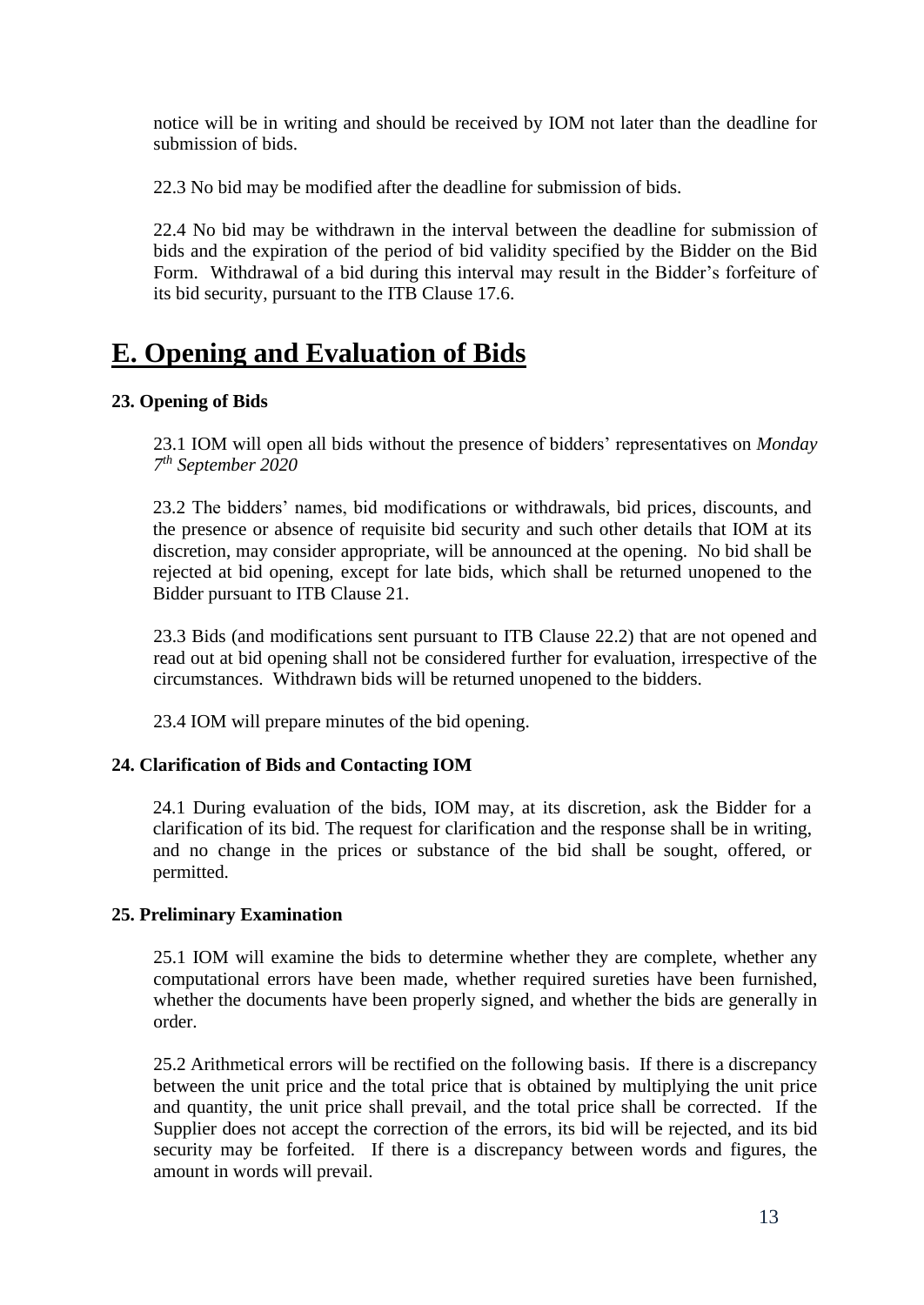25.3 IOM may waive any minor informality, nonconformity, in a bid which does not constitute a material deviation, provided such waiver does not prejudice or affect the relative ranking of any Bidder.

25.4 Prior to the detailed evaluation, pursuant to ITB Clause 27, IOM will determine the substantial responsiveness of each bid to the bidding documents. For purposes of these Clauses, a substantially responsive bid is one, which conforms to all the terms and conditions of the bidding documents without material deviations. Deviation from, or objection or reservations to critical provisions, such as those concerning Bid Security (ITB Clause 17), Price Schedule (ITB Clause 9) will be deemed to be a material deviation. IOM's determination of a bid's responsiveness is to be based on the contents of the bid itself without recourse to extrinsic evidence.

25.5 If a bid is not substantially responsive, it will be rejected by IOM and may not subsequently be made responsive by the Bidder by correction of the nonconformity.

## <span id="page-13-0"></span>**26. Conversion to Single Currency (if applicable)**

26.1 To facilitate evaluation and comparison, IOM will convert all bid prices expressed in the amounts in various currencies in *NGN (Nigerian Naira)* according to IOM exchange rate for the current month and year.

## <span id="page-13-1"></span>**27. Evaluation and Comparison of Bids**

27.1 IOM will evaluate and compare the bids, which have been determined to be substantially responsive, pursuant to ITB Clause 25.

27.2 IOM's evaluation of a bid will exclude and not take into account:

- (a) in the case of goods manufactured in IOM's Mission country or goods of foreign origin already located in IOM's Mission country, sales and other similar taxes, which will be payable on the goods if a contract is awarded to the Bidder;
- (b) in the case of goods of foreign origin offered from abroad, customs duties and other similar import taxes which will be payable on the goods if the contract is awarded to the Bidder; and
- (c) any allowance for price adjustment during the period of execution of the contract, if provided in the bid.

27.3 The comparison shall be between the EXW price of the goods offered from within IOM's Mission country, such price to include all costs, as well as duties and taxes paid or payable on components and raw material incorporated or to be incorporated in the goods, and the CIF named port of destination (or CIP border point, or CIP named place of destination) price of the goods offered from outside IOM's Mission country.

27.4 IOM's evaluation of a bid will take into account, in addition to the bid price quoted in accordance with ITB Clause 12.2, one or more of the following factors: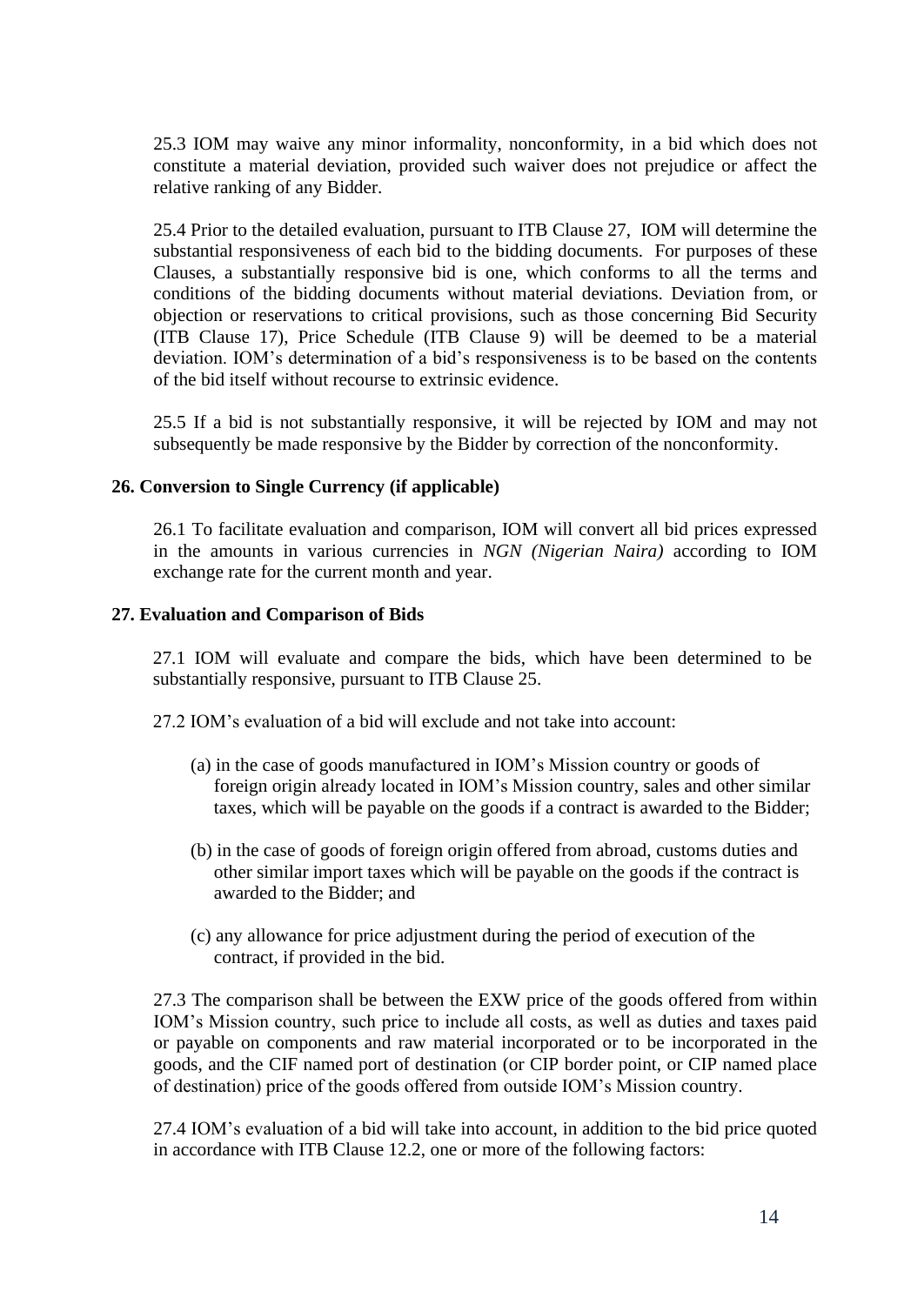- (a) cost of packing service, inland transportation, insurance, and other costs within IOM's Mission country to delivery of the goods to their final destination (Abuja vicinity).
- (b) delivery schedule/delivery time offered in the bid;
- (c ) payment schedule from that specified in the Conditions of Contract
- (d) Samples

# <span id="page-14-0"></span>**28. Clarification of Bids and Contacting IOM**

28.1 Subject to ITB Clause 24, no Bidder shall contact IOM on any matter relating to its bid, from the time of the bid opening to the time the contract is awarded. If the Bidder wishes to bring additional information to the notice of IOM, it should do so in writing.

28.2 Any effort by a Bidder to influence IOM in its decisions on bid evaluation, bid comparison, or contract award may result in the rejection of the Bidder's bid.

## <span id="page-14-1"></span>**29. Post-qualification**

29.1 In the absence of pre-qualification, IOM will determine to its satisfaction whether the Bidder that is selected as having submitted the lowest evaluated responsive bid is qualified to perform the contract satisfactorily, in accordance with the criteria listed in ITB Clause 14.

29.2 The determination will take into account the Bidder's financial, technical, and production capabilities. It will be based upon an examination of the documentary evidence of the Bidder's qualifications submitted by the Bidder, pursuant to ITB Clause 14, as well as such other information as IOM deems necessary and appropriate.

29.3 Prior to award, IOM shall verify and validate any documents/information submitted and if necessary shall conduct inspection of the Bidder office, plant/warehouse and equipment.

29.4 An affirmative determination will be a pre-requisite for award of the contract to the Bidder. A negative determination will result in rejection of the Bidder's bid, in which event IOM will proceed to the next lowest evaluated bid to make a similar determination of that Bidder's capabilities to perform satisfactorily.

## <span id="page-14-2"></span>**30. Purchaser's Right to Accept any Bid and to Reject any or All Bids**

30.1 IOM reserves the right to accept or reject any bid, and to annul the bidding process and reject all bids at any time prior to contract award, without thereby incurring any liability to the affected Bidder or bidders or any obligation to inform the affected Bidder or bidders of the grounds for IOM's action.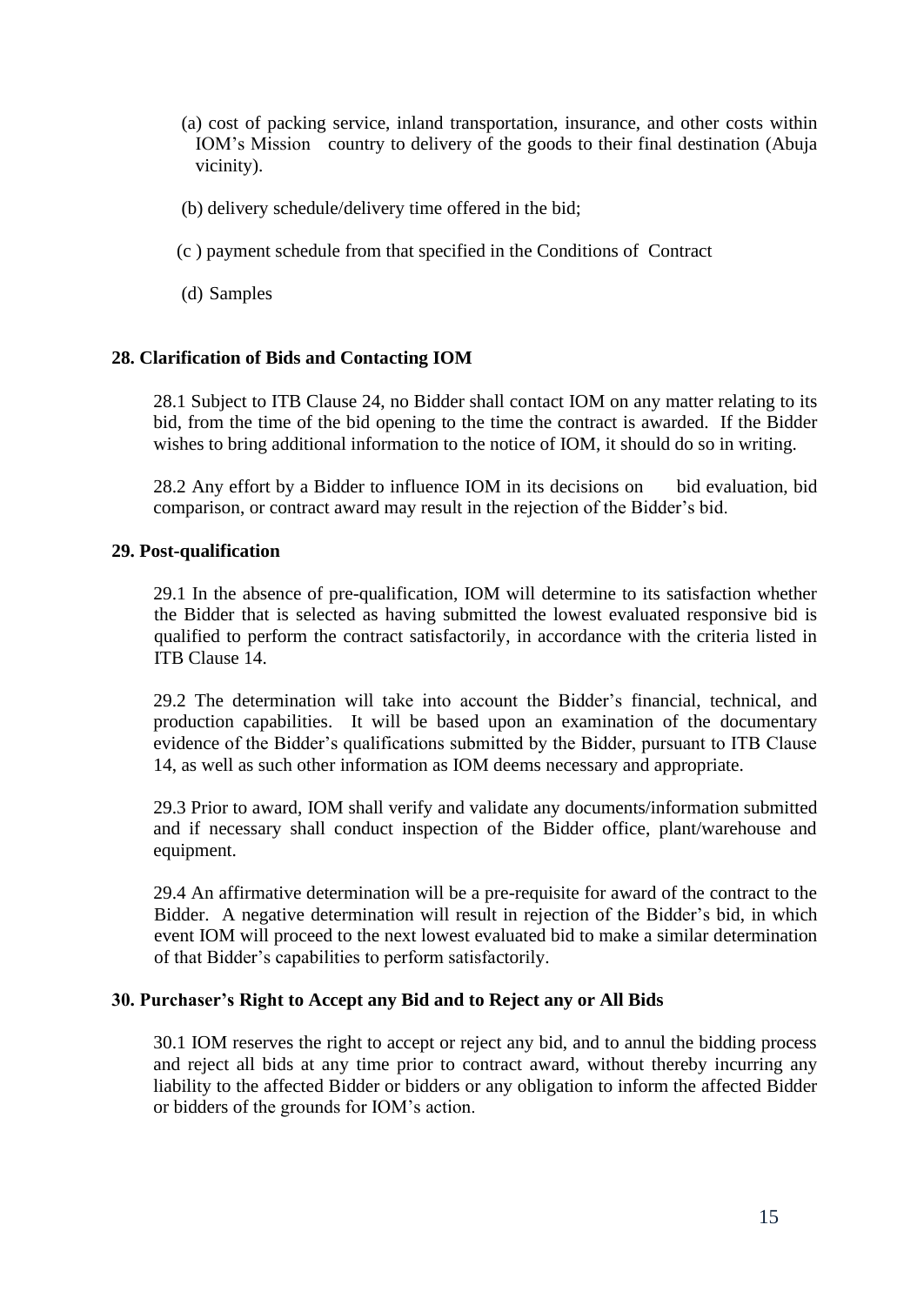# <span id="page-15-0"></span>**F. Award of Contract**

# <span id="page-15-1"></span>**31. Award Criteria**

31.1 IOM will award the contract to the successful Bidder whose bid has been determined to be substantially responsive and has been determined to be the lowest evaluated bid, provided further that the Bidder is determined to be qualified to perform the contract satisfactorily**.**

# <span id="page-15-2"></span>**32. Purchaser's Right to Vary Quantities at Time of Award**

32.1 IOM reserves the right at the time of contract award to increase or decrease, by the percentage indicated *+/- 15%,* the quantity of goods and services originally specified in the Schedule of Requirements without any change in unit price or other terms and conditions.

# <span id="page-15-3"></span>**33. Notification of Award**

33.1 Prior to the expiration of the period of bid validity, IOM will notify the successful Bidder in writing, that its bid has been accepted.

33.2 The notification of award will constitute the formation of the Contract.

33.3 Upon the successful Bidder's furnishing of the performance security pursuant to ITB Clause 35, IOM will promptly notify each unsuccessful Bidder and will discharge its bid security, pursuant to ITB Clause17.

## <span id="page-15-4"></span>**34. Performance Security**

34.1 Within five (5) days of the receipt of notification of award from IOM, the successful Bidder shall furnish a performance security equivalent to *10% of the Contract Price* in accordance with the Conditions of Contract, in the form provided in the bidding documents, or in another form acceptable to IOM.

34.2 Failure of the successful Bidder to comply with the requirement of ITB Clause 33 or ITB Clause 34.1 shall constitute sufficient grounds for the annulment of the award and forfeiture of the bid security, in which event IOM may make the award to the next lowest evaluated Bidder or call for new bids.

## <span id="page-15-5"></span>**35. Signing of Contract**

35.1 At the same time as IOM notifies the successful Bidder that its bid has been accepted, IOM will send the Bidder the Contract provided in the bidding documents, incorporating all agreements between the parties.

35.2 Within five (5) days of receipt of the Contract, the successful Bidder shall sign and date the contract and return it to IOM.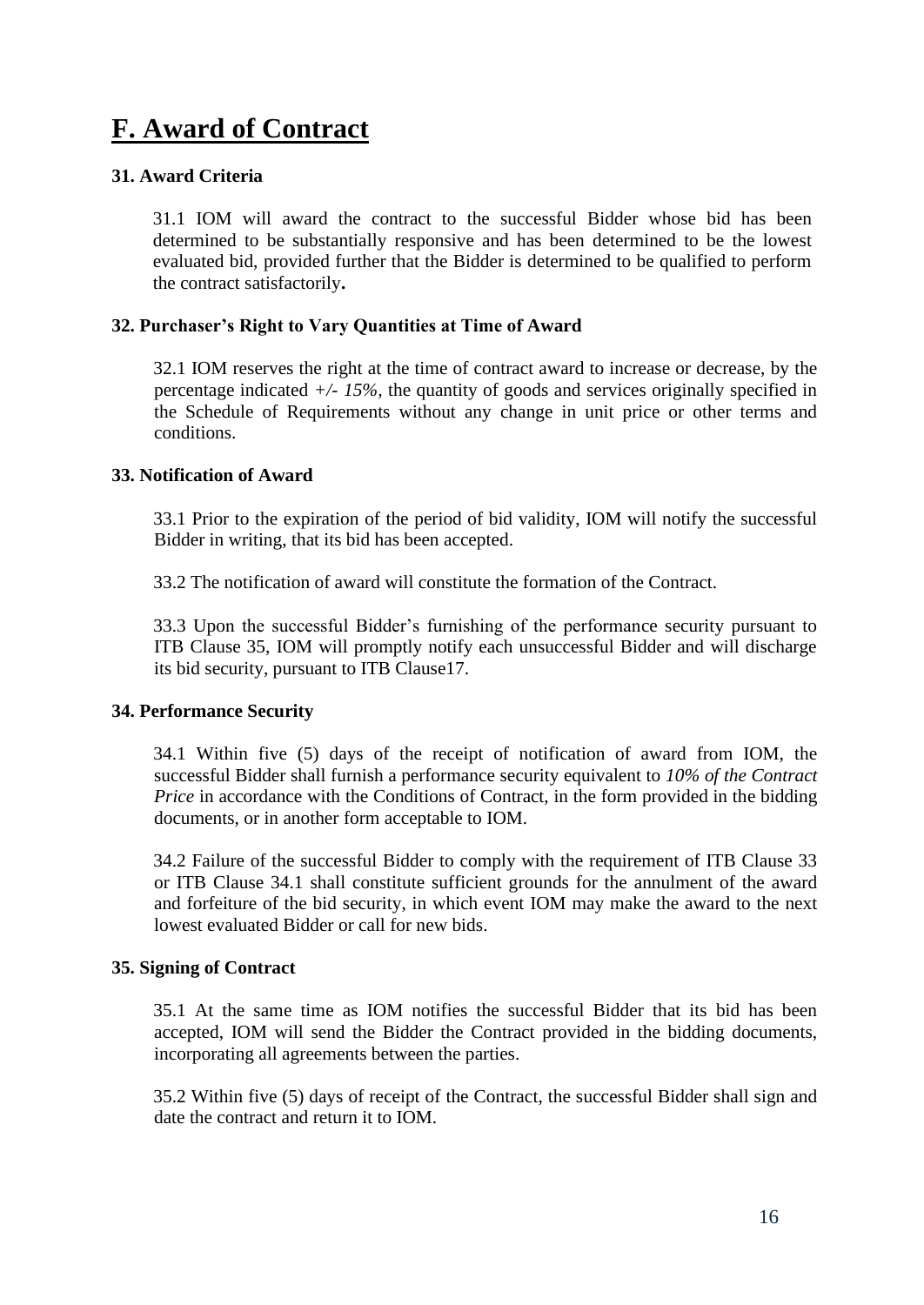# <span id="page-16-0"></span>**Section II. Schedule of Requirements**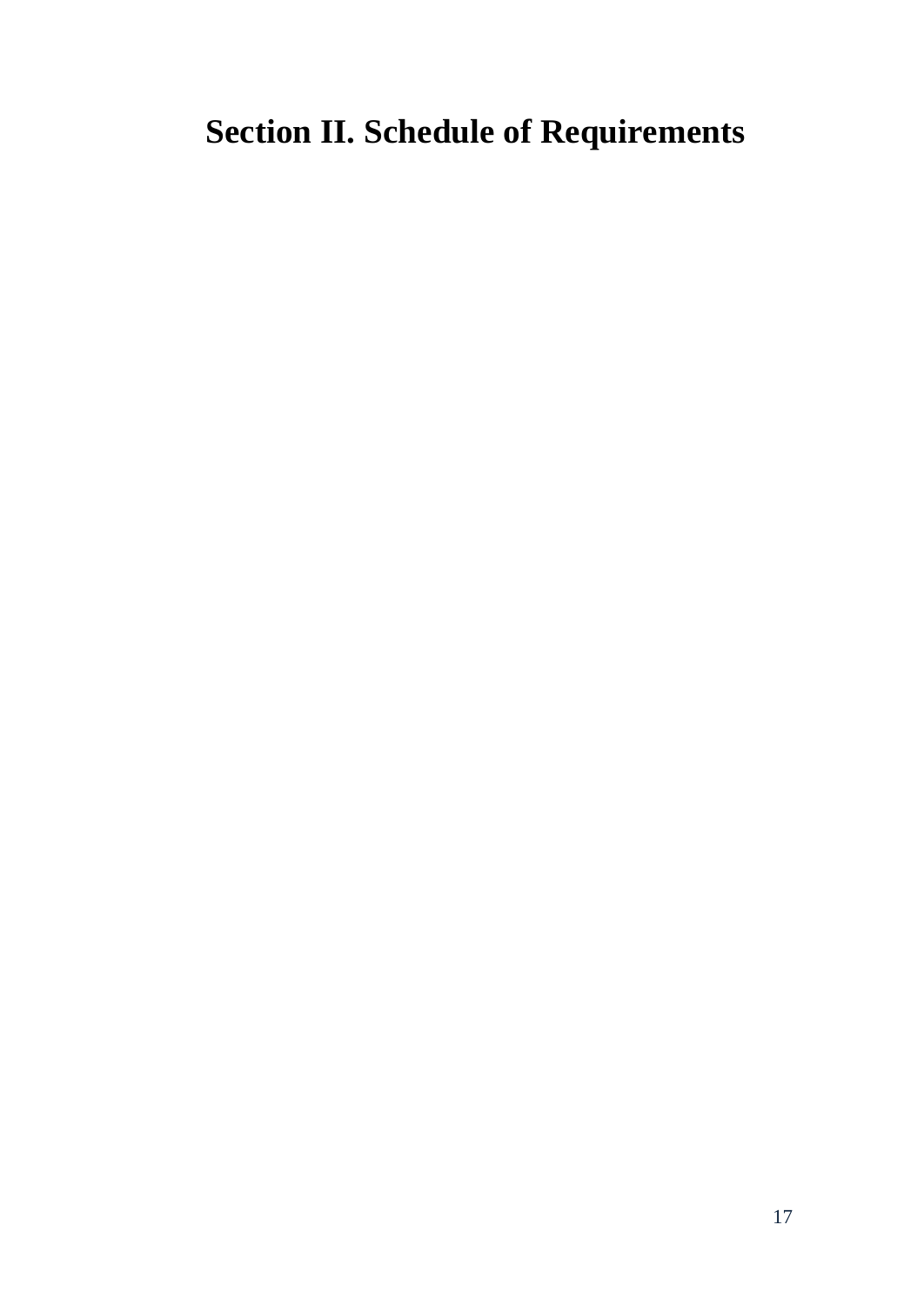# Price Schedule of Requirements (Quotation Format)

# PROJECT TITLE : *Various Personal Protective Equipment, Sanitation & Hygiene Supplies*

| <b>Location</b> | <b>Location</b>                                                                                | <b>Description</b>                                                              |            |                         | Unit<br><b>Price</b> | <b>Total</b><br><b>Price</b> | <b>Country of</b>  | <b>Delivery</b><br><b>Time to</b> |
|-----------------|------------------------------------------------------------------------------------------------|---------------------------------------------------------------------------------|------------|-------------------------|----------------------|------------------------------|--------------------|-----------------------------------|
|                 |                                                                                                |                                                                                 | <b>QTY</b> | Unit                    | <b>NGN</b>           | <b>NGN</b>                   | <b>Manufacture</b> | Abuja                             |
|                 |                                                                                                | Hand sanitizers                                                                 | 100        | Piece                   |                      |                              |                    |                                   |
|                 |                                                                                                | Gloves                                                                          | 160        | Box of<br>100<br>pieces |                      |                              |                    |                                   |
|                 | <b>AIRPORT</b><br>1. MMA (Lagos State)                                                         | Facemasks                                                                       | 150        | Box of<br>50<br>pieces  |                      |                              |                    |                                   |
| Airport         | 2. NAIA (Abuja)<br>3. MAKIA (Kano state)<br>4. PHIA (Rivers State)<br>5.<br>AIIA (Enugu State) | Handheld Non-<br><b>Contact Infrared</b><br>Thermometers (NCIT)<br>& batteries. | 50         | Piece                   |                      |                              |                    |                                   |
|                 |                                                                                                | Tyvek suits                                                                     | 150        | Piece                   |                      |                              |                    |                                   |
|                 |                                                                                                | Disposable surgical<br>gowns                                                    | 250        | Piece                   |                      |                              |                    |                                   |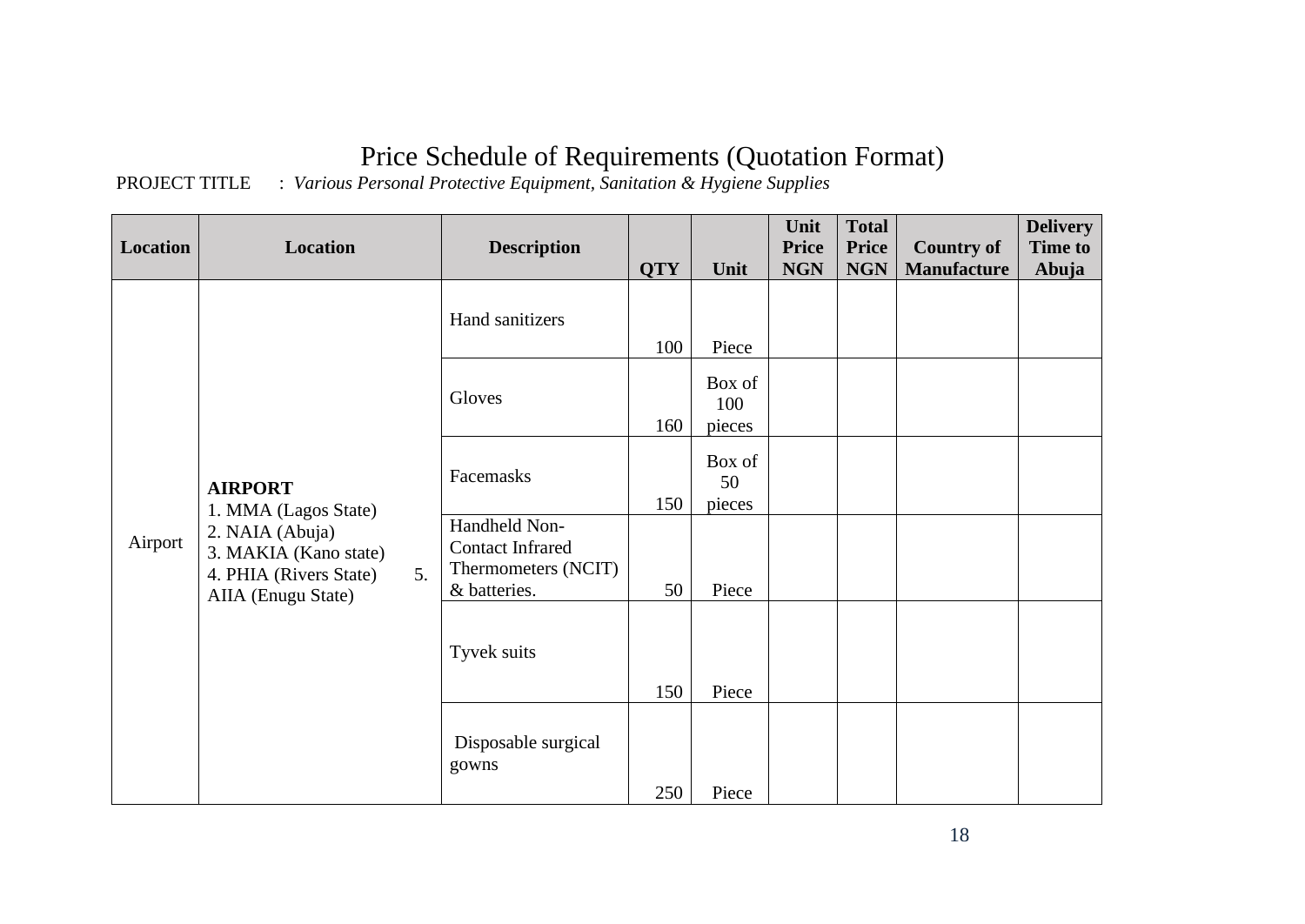|                |                                                                                                                                                                                                | <b>Knapsack Sprayers</b>                                                        | 10   | Piece                   |  |  |
|----------------|------------------------------------------------------------------------------------------------------------------------------------------------------------------------------------------------|---------------------------------------------------------------------------------|------|-------------------------|--|--|
|                |                                                                                                                                                                                                | <b>Fogging Machines</b>                                                         | 10   | Piece                   |  |  |
|                |                                                                                                                                                                                                | 3.5% chlorine solution                                                          | 3550 | Liter                   |  |  |
|                |                                                                                                                                                                                                | <b>DDT</b>                                                                      | 2000 | Liter                   |  |  |
|                |                                                                                                                                                                                                | Permethrin                                                                      | 2000 | Liter                   |  |  |
|                |                                                                                                                                                                                                | Malathion                                                                       | 2000 | Liter                   |  |  |
|                |                                                                                                                                                                                                | Hand sanitizers                                                                 | 140  | Piece                   |  |  |
| Land<br>Border | <b>LAND BORDER</b><br>1. Jibiya (Katsina State)<br>2. Illela (Sokoto State)<br>3. Idiroko (Ogun State)<br>4. Maigatari (Jigawa State)<br>5. Mfum (Cross River State)<br>6. Kamba (Kebbi State) | Gloves                                                                          | 200  | Box of<br>100<br>pieces |  |  |
|                |                                                                                                                                                                                                | Facemasks                                                                       | 180  | Box of<br>50<br>pieces  |  |  |
|                | 7. Seme (Lagos State)                                                                                                                                                                          | Handheld Non-<br><b>Contact Infrared</b><br>Thermometers (NCIT)<br>& batteries. | 70   | Piece                   |  |  |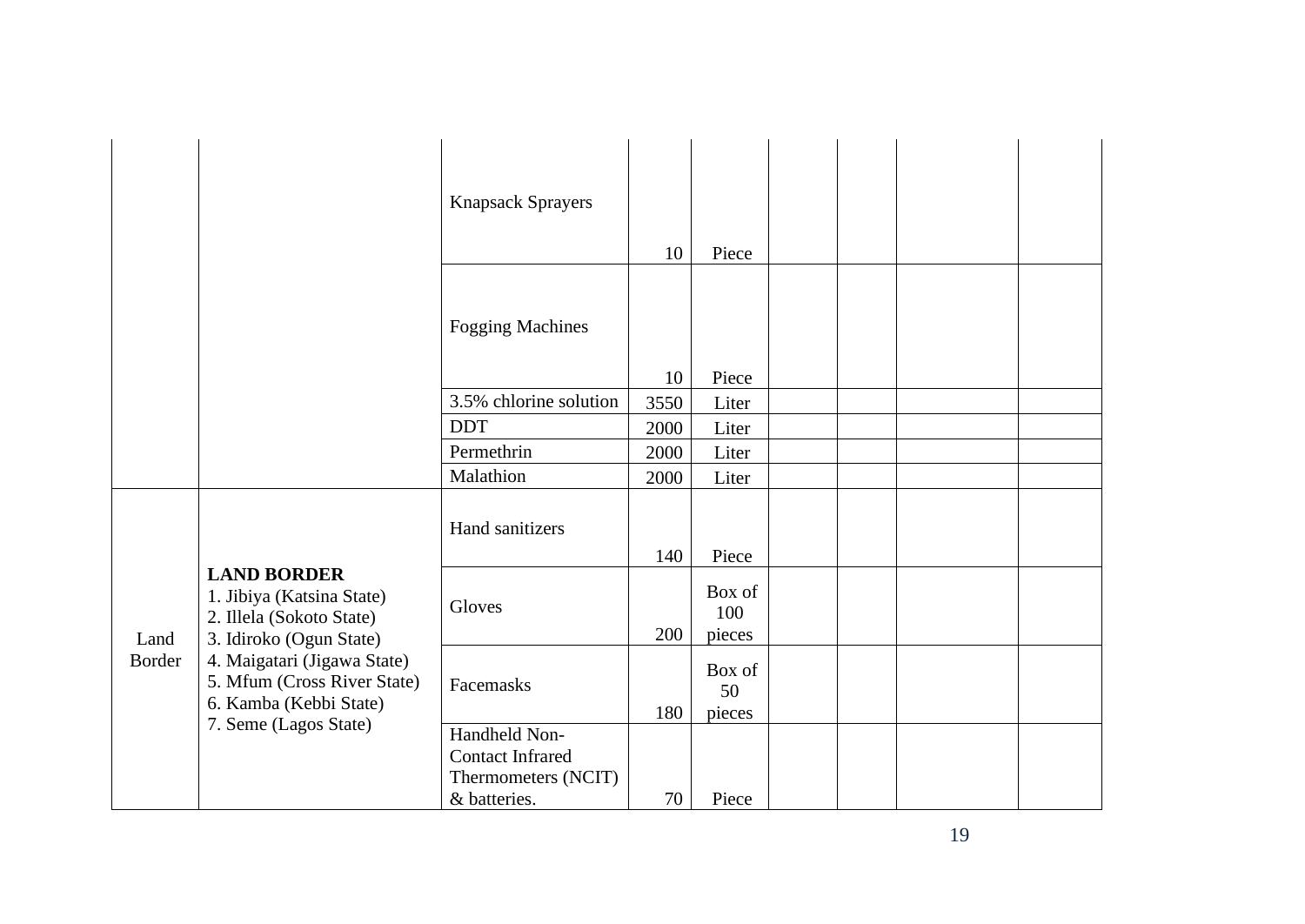| Tyvek suits                  |     |       |  |  |
|------------------------------|-----|-------|--|--|
|                              | 173 | Piece |  |  |
| Disposable surgical<br>gowns | 700 | Piece |  |  |
|                              |     |       |  |  |
| <b>Boots</b>                 |     |       |  |  |
|                              | 161 | Pair  |  |  |
| Face Shield                  | 161 | Piece |  |  |
|                              |     |       |  |  |
| Knapsack Sprayers            |     |       |  |  |
|                              | 14  | Piece |  |  |
| <b>Fogging Machines</b>      |     |       |  |  |
|                              | 14  | Piece |  |  |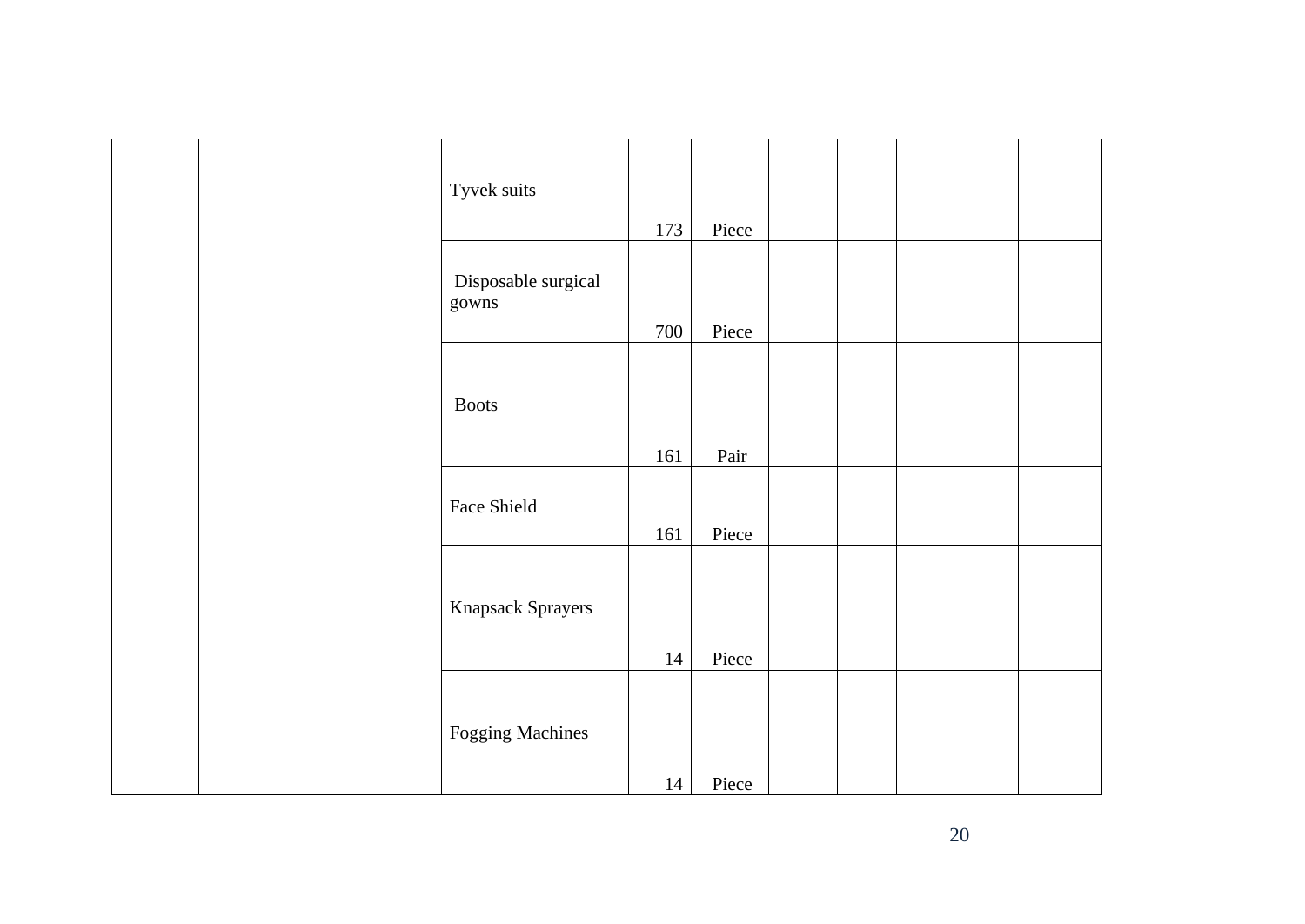|                                                                             |                                                                                                                                                                                                              | 3.5% chlorine solution                                                          | 3500 | Liter                   |  |  |
|-----------------------------------------------------------------------------|--------------------------------------------------------------------------------------------------------------------------------------------------------------------------------------------------------------|---------------------------------------------------------------------------------|------|-------------------------|--|--|
|                                                                             |                                                                                                                                                                                                              | <b>DDT</b>                                                                      | 2200 | Liter                   |  |  |
|                                                                             |                                                                                                                                                                                                              | Permethrin                                                                      | 2200 | Liter                   |  |  |
|                                                                             |                                                                                                                                                                                                              | Malathion                                                                       | 2200 | Liter                   |  |  |
|                                                                             |                                                                                                                                                                                                              | Hand sanitizers                                                                 | 140  | Piece                   |  |  |
| <b>SEA BORDER</b><br>State)<br>State)<br>Sea Port<br>River state)<br>State) |                                                                                                                                                                                                              | Gloves                                                                          | 200  | Box of<br>100<br>pieces |  |  |
|                                                                             | 1. Apapa Seaport (Lagos<br>2. Tin Can Seaport (Lagos<br>3. Onne Seaport (River State)<br>4. Warri Wharf (Delta State)<br>5. PH Wharf (Rivers State)<br>6. Calabar Seaport (Cross-<br>7. Brass Wharf (Bayelsa | Facemasks                                                                       | 180  | Box of<br>50<br>pieces  |  |  |
|                                                                             |                                                                                                                                                                                                              | Handheld Non-<br><b>Contact Infrared</b><br>Thermometers (NCIT)<br>& batteries. | 70   | Piece                   |  |  |
|                                                                             |                                                                                                                                                                                                              | Tyvek suits                                                                     | 173  | Piece                   |  |  |
|                                                                             |                                                                                                                                                                                                              | Disposable surgical<br>gowns                                                    | 700  | Piece                   |  |  |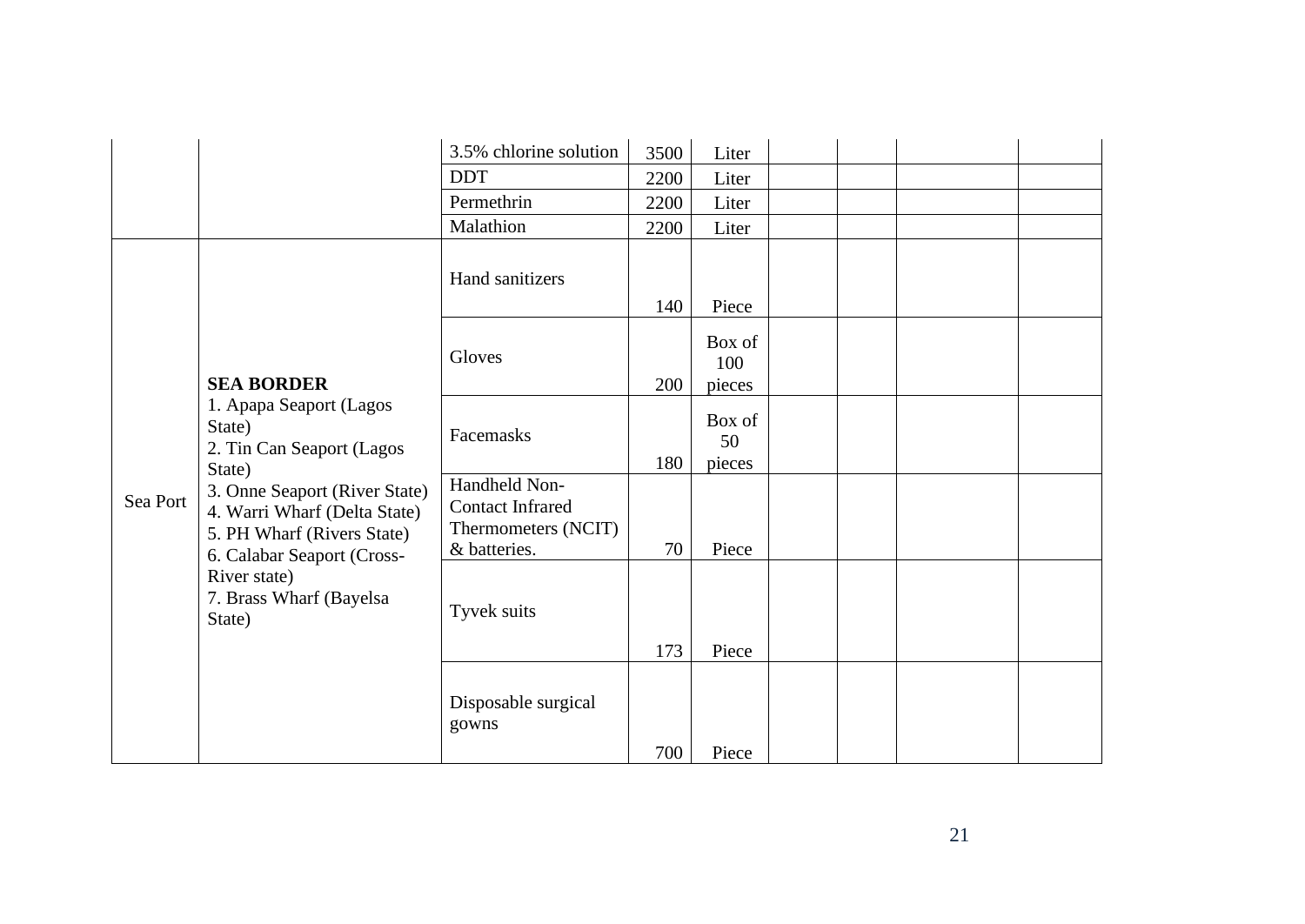|  | <b>Boots</b>             |      |       |  |  |
|--|--------------------------|------|-------|--|--|
|  |                          | 161  | Pair  |  |  |
|  | Face Shield              | 161  | Piece |  |  |
|  | <b>Knapsack Sprayers</b> | 14   | Piece |  |  |
|  | <b>Fogging Machines</b>  | 14   | Piece |  |  |
|  | 3.5% chlorine solution   | 3850 | Liter |  |  |
|  | <b>DDT</b>               | 1950 | Liter |  |  |
|  | Permethrin               | 1950 | Liter |  |  |
|  | Malathion                | 1950 | Liter |  |  |

# **Terms & Condition (PLEASE READ CAREFULLY):**

- Samples for item 1-9 must be submitted (mandatory) together with the bidding document. Samples will be returned to the bidders at the end of the evaluation at bidders' cost.
- Bidders must attach photo or catalogue for item 10.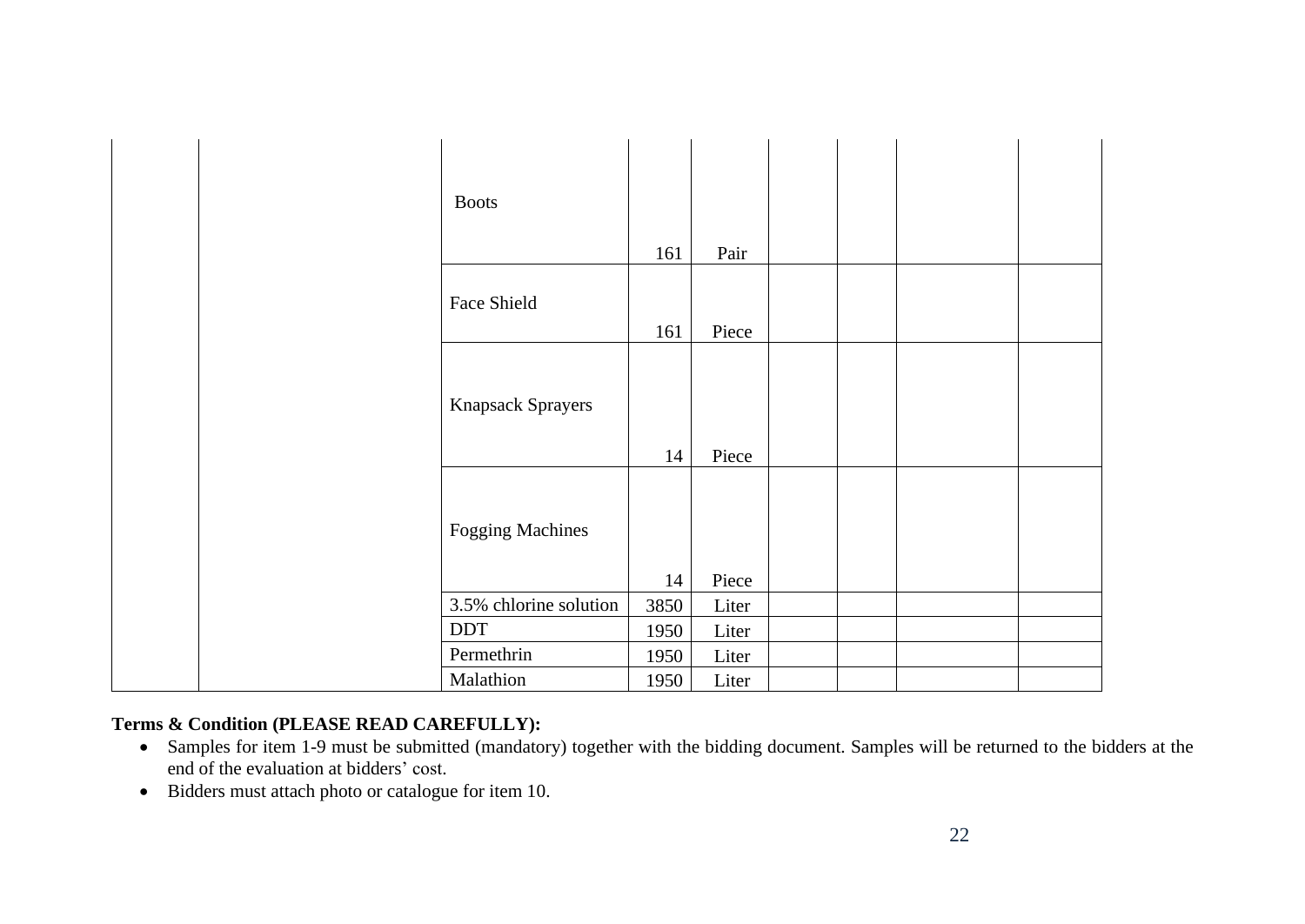- IOM will evaluate the samples provided. Bidders must be committed and be able to deliver the same goods as the agreed/approved samples at the time of delivery to the final destination in Abuja vicinity.
- No exchange/replacement of samples after submission of samples and bid document.
- No exchange/replacement of goods after samples are evaluated and accepted by IOM.
- IOM reserves the right at the time of contract award to increase or decrease, by the percentage indicated *+/- 15%,* the quantity of goods originally specified in the Schedule of Requirements without any change in unit price or other terms and conditions.
- Vendor must provide proper packing of goods according to the requirement. Packing must be able to protect the goods from damage during delivery, including weather condition.
- IOM will inspect the goods at the agreed delivery location in Abuja vicinity. IOM has the right to reject goods that do not comply with the approved samples and/or their specifications.
- Damaged goods during inspection at the delivery location will be rejected and should be replaced by Vendor.
- Delivery should be done in 3 batches at IOM's instrucction: quantity for airports, quantity for sea ports and quantity for land borders.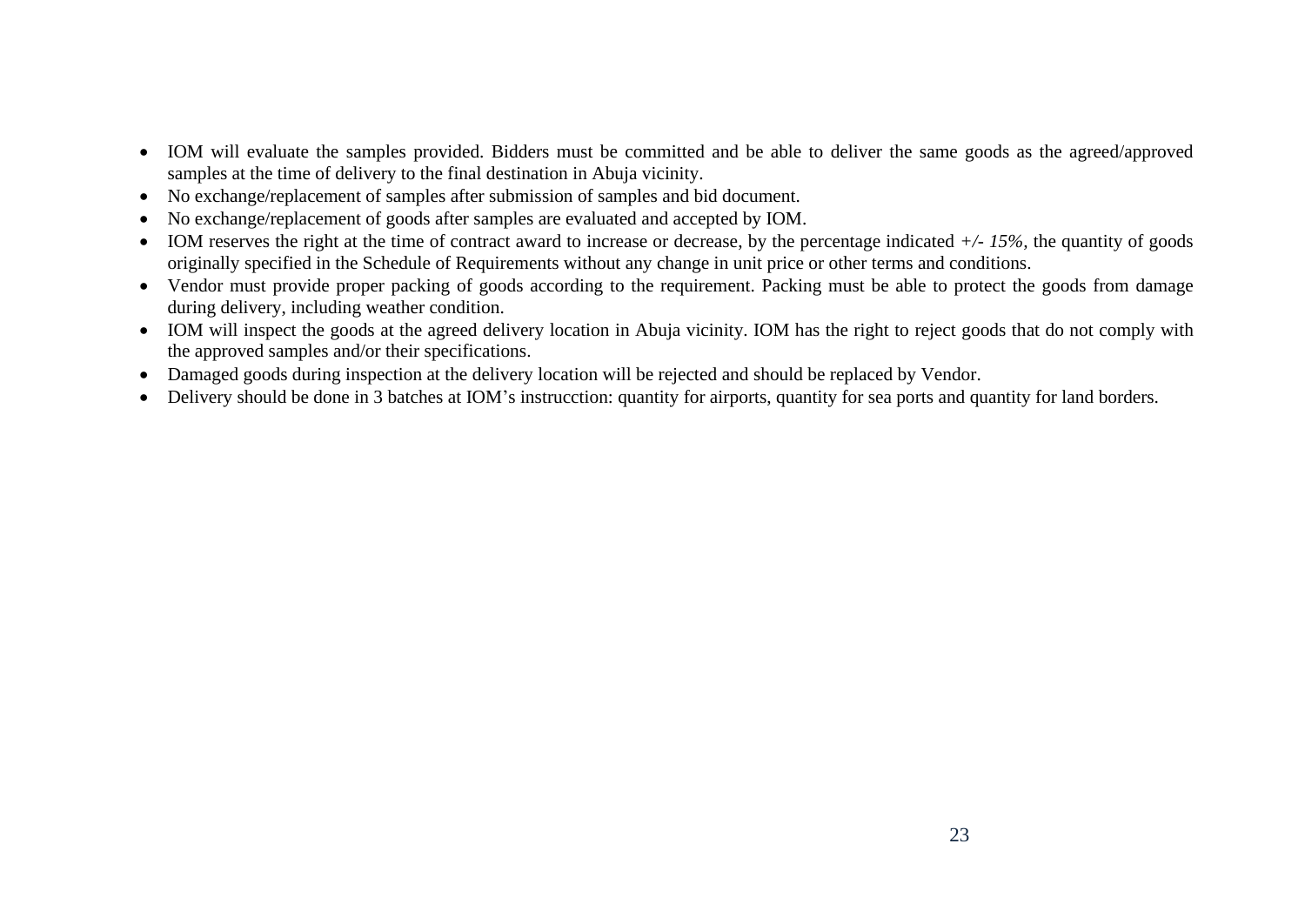# <span id="page-23-0"></span>**Section III. Technical Specifications**

| <b>Item</b>      | $\sim$<br><b>Item Description</b>                                                  | <b>Estimated Quantity</b>     |
|------------------|------------------------------------------------------------------------------------|-------------------------------|
| No.              |                                                                                    |                               |
| $\mathbf{1}$     | Hand Sanitizer (70% ethyl alcohol based,                                           | 380 pieces                    |
|                  | gentle and moisturizing on skin) 500ml bottle                                      |                               |
| $\boldsymbol{2}$ | Gloves (100% latex, powder free)                                                   | 560 boxes. box of 100 pieces. |
| 3                | Surgical Mask (triple layered, disposable                                          | 510 boxes.1 box of 50 pieces. |
|                  | hypoallergenic).                                                                   |                               |
| $\overline{4}$   | <b>Handheld</b><br>non-contact<br><b>Infrared</b>                                  | 190 pieces                    |
|                  | Thermometers + Batteries (NCIT with CE,                                            |                               |
|                  | ROHS, fever alarm, LCD, display instant                                            |                               |
|                  | reading, 30 sets memory function, digital                                          |                               |
|                  | forehead temperature measurement)                                                  |                               |
| 5                | Tyvek Overall Suit (disposable, protective                                         | 496 pieces                    |
|                  | water resistant, polypropylene PP coveralls with                                   |                               |
|                  | elastic hood, elastic wrist and elastic ankles with                                |                               |
|                  | front zipper closure)                                                              |                               |
| 6                | <b>Disposal Surgical Gown</b> (Universal disposable                                | 1650 pieces                   |
| $\overline{7}$   | surgical gown with elastic wrist)<br>Boot size 40-44 (14 inches PVC soft toe men's | 322 pieces                    |
|                  | work boot, 100% waterproof, flexible, provides                                     |                               |
|                  | arch and heel support, removable, washable, and                                    |                               |
|                  | replaceable. Deep angle cleated outsole prevents                                   |                               |
|                  | slips and falls on slippery surfaces, contoured                                    |                               |
|                  | heel cup reduces heel slippage                                                     |                               |
| 8                | Strong & Sturdy Face Shield, fog resistant,                                        | 322 pieces                    |
|                  | full face length, full head coverage                                               |                               |
| 9                | <b>Knapsack Sprayer</b> (4 gallon, translucent tank                                | 38 pieces                     |
|                  | with 4 inch mouth opening, compatible with                                         |                               |
|                  | pesticides, cushion grip shut off with 3 nozzles                                   |                               |
|                  | for a variety of applications, padded shoulder                                     |                               |
|                  | straps.<br>Manual power source, capacity:                                          |                               |
|                  | 15,100ml, hose length minimum of 48 inches,                                        |                               |
|                  | weight not more than 9.3 pounds)                                                   |                               |
| 10               | Fogging Machine (Electric ULV ATOMER 2                                             | 38 pieces                     |
|                  | (RAO4HS)<br>Voltage:<br>Rated<br>220V-60Hz,                                        |                               |
|                  | $110V(50-60Hz)$<br>Current:<br>Rated<br>1.4kW                                      |                               |
|                  | Dispensing Capacity: 4L Discharge<br>Rate:                                         |                               |
|                  | 1.2L/min Droplet Diameter: $20 \sim 50$ micrometer                                 |                               |
|                  | Dimensions: 655*200*310 Dry Weight: 4.3kg                                          |                               |
|                  | Cord Length 6m)                                                                    |                               |
| 11               | Organophosphorus & Chlorine                                                        |                               |
|                  | 1. Chlorine solution 3.5%                                                          | 10,900 Liter                  |
|                  | 2. DDT                                                                             | 6,150 Liter                   |
|                  | 3. Malathion,                                                                      | $6,150$ Liter                 |
|                  | 4.Permethrin                                                                       | 6,150 Liter                   |

# **Technical Specifications**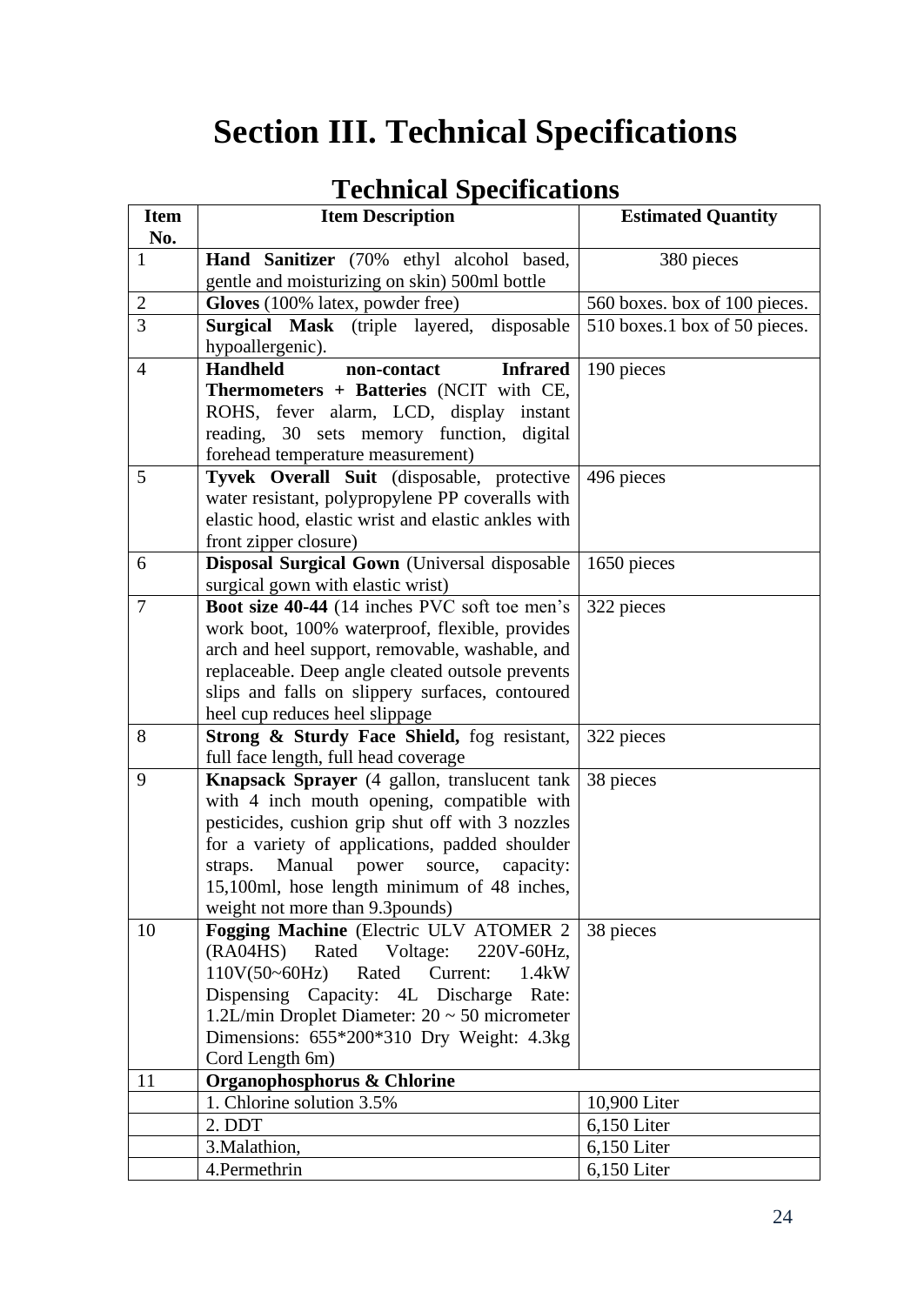# <span id="page-24-0"></span>**Section IV. Contract for Supply and Delivery of Goods**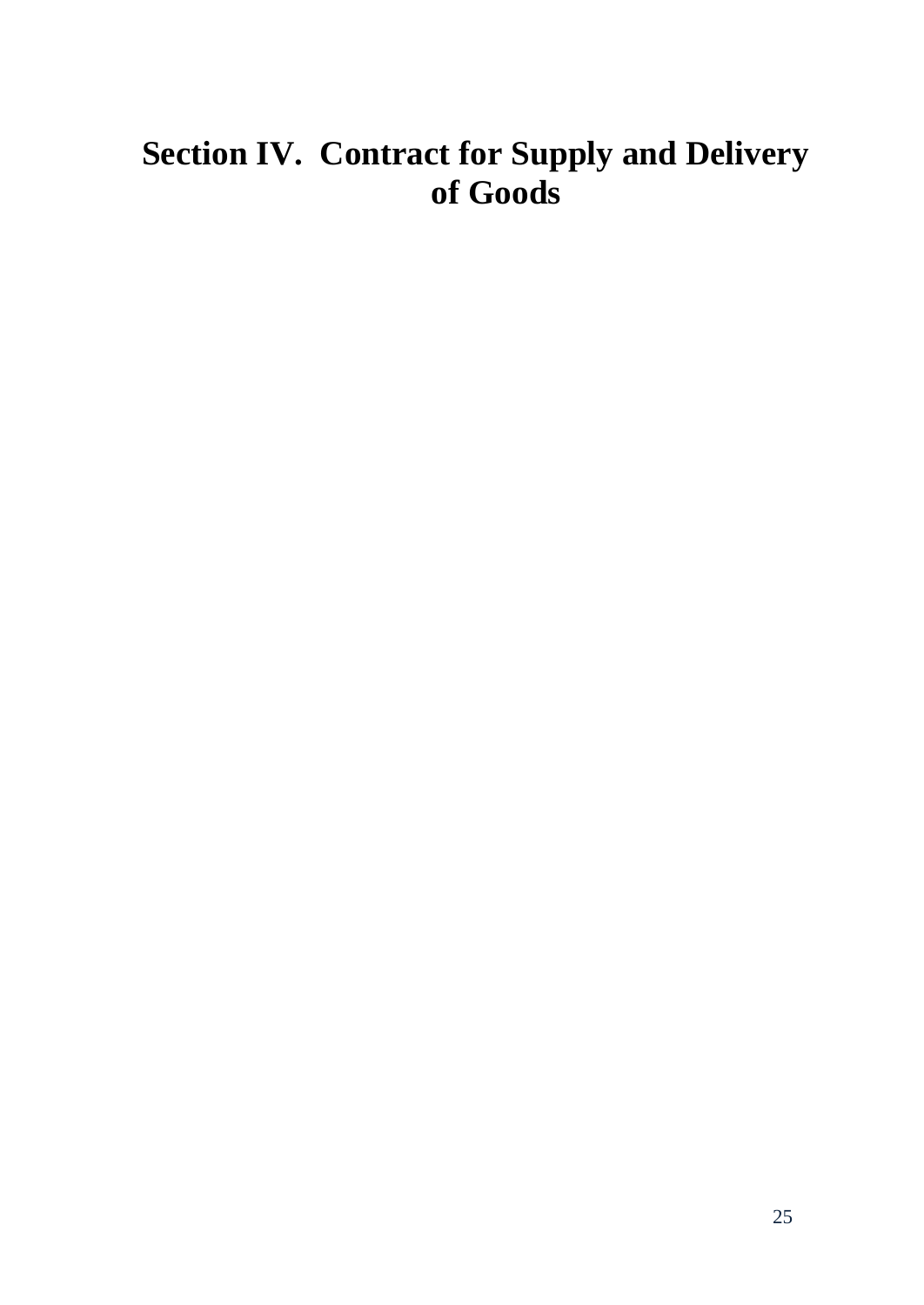| IOM office-specific Ref. |  |
|--------------------------|--|
| $No.$ :                  |  |
| <b>IOM</b> Project Code: |  |
| LEG Approval Code /      |  |
| <b>Checklist Code</b>    |  |

# **AGREEMENT FOR THE SUPPLY AND DELIVERY OF GOODS Between The International Organization for Migration And [Name of the Other Party]**

This Agreement for the Supply and Delivery of Goods (the "**Agreement**") is entered into by the International Organization for Migration ("IOM**")** of [insert address] represented by [insert Name, Title of Chief of Mission], hereinafter referred to as "**IOM**," and [**Name of the Supplier** of [insert address], represented by [insert Name, Title of the representative of the Supplier], hereinafter referred to as the the "**Supplier**" on [insert date]. IOM and the Supplier are also hereinafter referred to individually as a "**Party**" and collectively as the "**Parties**."

## **1. Introduction and Integral Documents**

The Supplier agrees to provide IOM with [insert description of goods] in accordance with the terms and conditions of this Agreement and its Annexes, if any.

The following documents form an integral part of this Agreement: [*add or delete as required*]

- a) **Annex A** Bid/Quotation Form;
- b) **Annex B** Price Schedule;
- c) **Annex C** Delivery Schedule and Technical Specifications;
- d) **Annex D** Accepted Notice of Award (NOA); and
- e) **Annex E** Performance Security.

## **2. Goods/Services Supplied**

2.1. The Supplier agrees to supply the Goods to IOM in strict accordance with the specifications, and at the price stated for each item outlined below:

| No. | <b>Description</b> | <b>Project</b><br>budget line/<br><b>WBS</b> | <b>Qty</b> | Unit | <b>Unit Price</b> | <b>Total</b> |
|-----|--------------------|----------------------------------------------|------------|------|-------------------|--------------|
|     |                    |                                              |            |      |                   |              |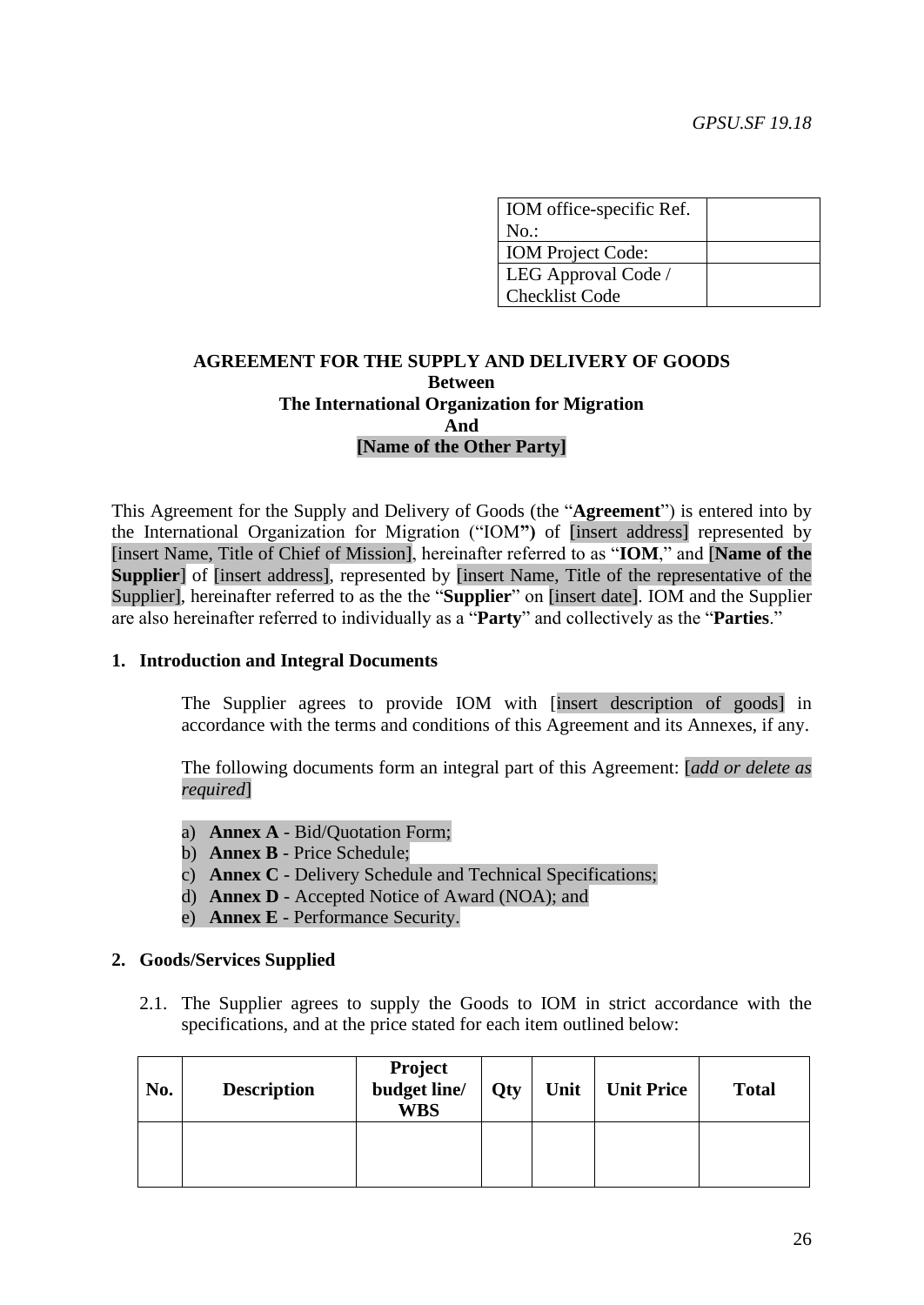- 2.2 The Supplier agrees to supply the following incidental services (the "**Incidental Services**"): [*add or delete as required*]
	- (a) Performance or supervision of on-site assembly and/or start-up of the supplied Goods;
	- (b) Furnishing of tools required for assembly and/or maintenance of the supplied Goods;
	- (c) Furnishing of a detailed operations and maintenance manual for each appropriate unit of the supplied Goods;
	- (d) Performance, supervision, maintenance and/or repair of the supplied Goods, for a period of time agreed by the Parties, provided that this service shall not relieve the Supplier of any warranty obligations under this Contract; and
	- (e) Training of IOM's personnel, at the Supplier's plant and/or on-site, in assembly, start-up, operation, maintenance, and/or repair of the supplied Goods.

# **3. Charges and Payment**

- 3.1 The total price for the supply and delivery of the Goods and any Incidental Services under this Agreement is [currency code] [amount in figures] ([amount in words, including currency]) (the "**Price**").
- 3.2 The Supplier shall invoice IOM [upon delivery of all Goods / upon each delivery] in accordance with this Agreement and payment shall become due 30 (thirty) calendar days after acceptance by IOM of the Goods.
- 3.3 The invoice will be accompanied by the following documents: air way bill number, shipping invoice, packing list, certificate of origin [*add or delete as required*]
- 3.4 Payments shall be made in [currency] (currency code) by bank transfer to the following bank account of the Supplier:

## [bank account details]

- 3.5 The Price specified in Article 3.1 is the total charge to IOM. The Supplier shall be responsible for the payment of all taxes, duties, levies and charges assessed on it in connection with this Agreement.
- 3.6 IOM shall be entitled, without derogating from any other right it may have, to defer payment of part or all of the Price until the Supplier has completed, to the satisfaction of IOM, the delivery of the Goods and the Incidental Services to which those payments relate.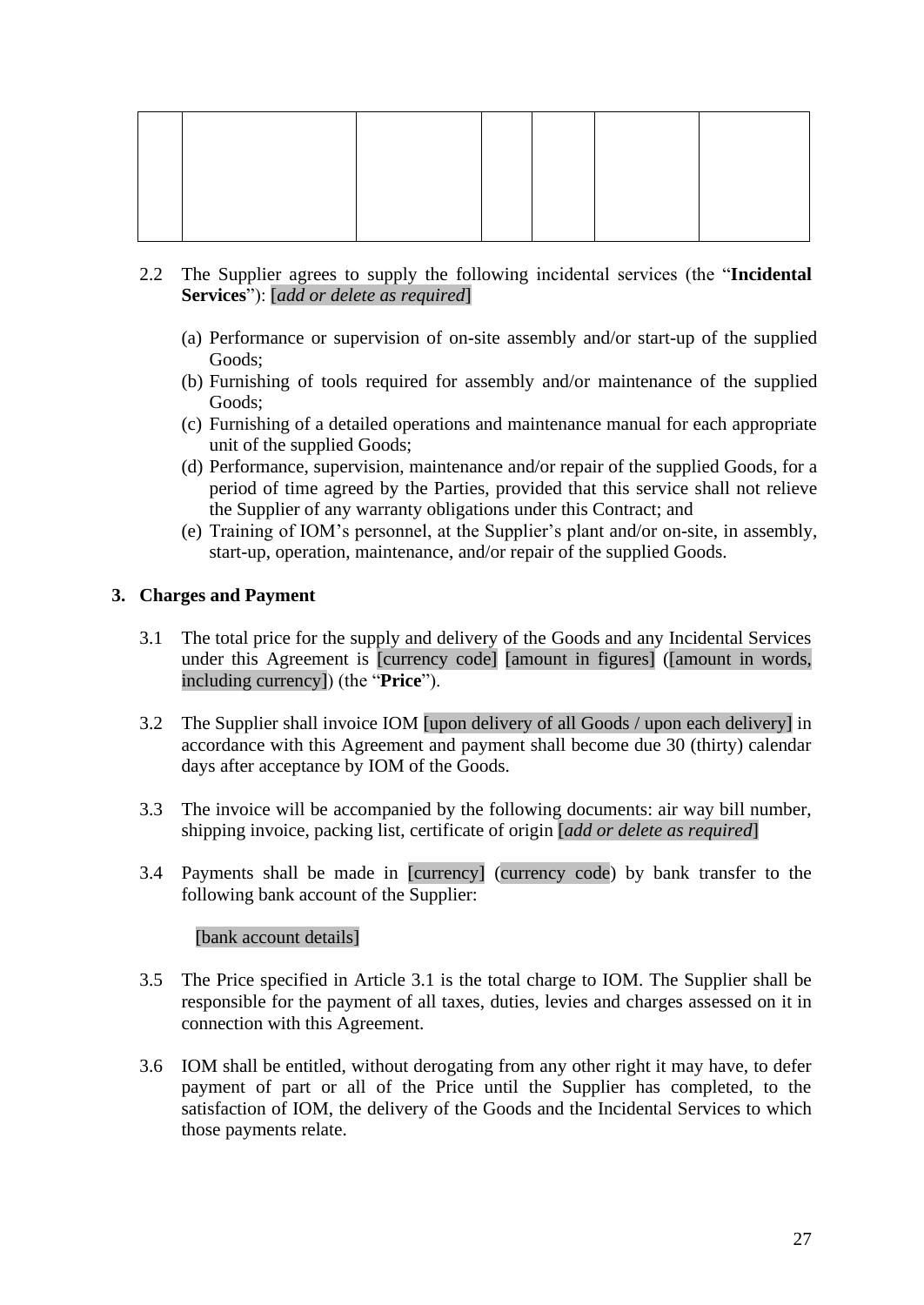# **4. Delivery**

- 4.1 The Goods shall be delivered to: [insert place of delivery] on [insert delivery date] by [insert method of delivery or refer to Delivery Schedule annexed]. The cost of delivery is deemed included in the Price specified in Article 3.1 of this Agreement. The Incidental Services as described in Article 2.2 shall be performed at the place of delivery and completed by the same delivery date, unless otherwise stated in Article 2.2 of this Agreement.
- 4.2 In the event of breach of this clause IOM reserves the right to:
	- (a) Terminate this Agreement without liability by giving immediate notice, and to charge the Supplier any loss incurred as a result of the Supplier's failure to make the delivery within the time specified; or
	- (b) Charge a penalty of 0.1% (one-tenth of one percent) of the Price for every day of delay or breach of the delivery schedule by the Supplier.

# **5. Performance Security (applicable for contracts over USD 300,000)**

- 5.1 The Supplier shall furnish IOM with a performance security (the "**Performance Security**") in an amount equivalent to [*10* (ten)] per cent of the Price, to be issued by a reputable bank or company, and in the format acceptable to IOM.
- 5.2 The Performance Security shall serve as the guarantee for the Supplier's faithful performance and compliance with the terms and conditions of this Agreement. The amount of the Performance Security shall not be construed as the limit of the Supplier's liability to IOM, in the event of breach of this Agreement by the Supplier. The Performance Security shall be effective until [insert a date 30 days from the completion of Supplier's obligations] following which it will be discharged by IOM.

## **6. Inspection and Acceptance**

- 6.1 Where any annexed Technical Specifications state what inspections and tests are required and where they will be carried out, those terms will prevail in the event of any inconsistency with the provisions in this clause.
- 6.2 IOM or its representative shall have the right to inspect and/or test the Goods at no extra cost to IOM at the premises of the Supplier, at the point of delivery or at the final destination. The Supplier shall facilitate such inspections and provide required assistance.
- 6.3 IOM shall have 30 (thirty) calendar days after proper receipt of the Goods purchased to inspect them and either accept or reject them as non-conforming with this Agreement. Based on an inspection of a valid sample, IOM may reject the entire delivery. IOM may also charge the cost of inspecting rejected Goods to the Supplier. All rejected Goods will be returned to the Supplier, transportation charges collect, or held by IOM for disposition at Supplier's risk and expense. IOM's right to reject the Goods shall not be limited or waived by the Goods having been previously inspected or tested by IOM prior to delivery.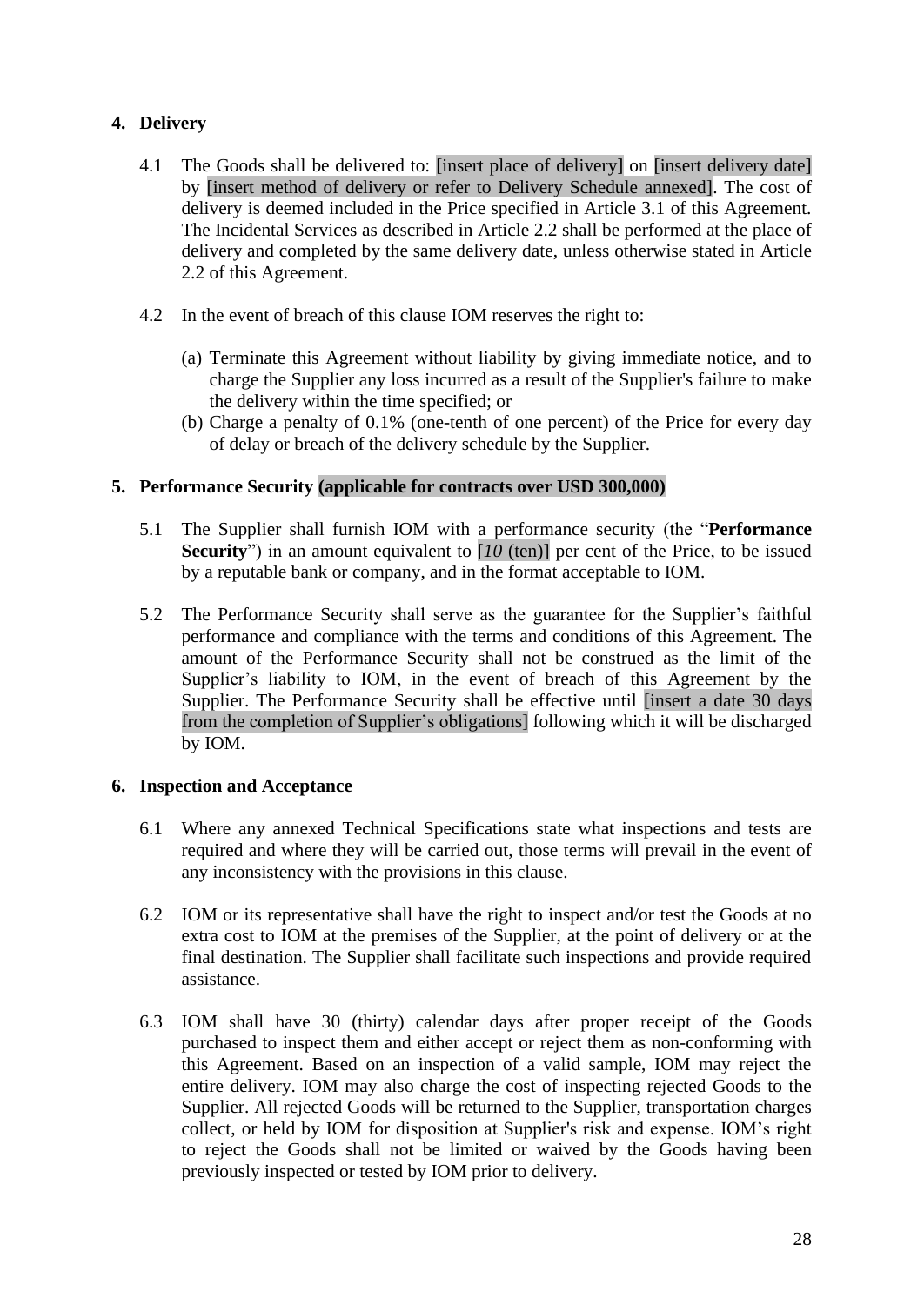- 6.4 The Supplier agrees that IOM's payment under this Agreement shall not be deemed acceptance of any Goods delivered hereunder.
- 6.5 The Supplier agrees that any acceptance by IOM does not release the Supplier from any warranty or other obligations under this Agreement.
- 6.6 Title to the Goods shall pass to IOM when they are delivered and accepted by IOM. Risk of loss, injury, or destruction of the Goods shall be borne by the Supplier until title passes to IOM.

# **7. Adjustments**

- 7.1 IOM reserves the right to change at any time the quantities, packaging, unit size, place, method and/or time of delivery or the Incidental Services to be provided. Where the Goods are being specifically produced for IOM, IOM may also make changes to the drawings, designs or specifications.
- 7.2 The Supplier agrees to proceed with this Agreement in accordance with any such change(s) and to submit a claim request for an equitable adjustment in the Price or delivery terms caused by such change(s).
- 7.3 IOM may deem any claim by the Supplier for equitable adjustments under this clause waived unless asserted in writing within 10 (ten) days from the date of receipt by the Supplier of IOM's change(s).
- 7.4 No change in, modification of, or revision to this Agreement shall be valid unless made in writing and signed by an authorized representative of IOM.

## **8. Packaging**

- 8.1 The Supplier must provide proper and adequate packaging in accordance with best commercial practice, to ensure that the Goods being delivered to IOM will be free of damage. Packaging must be adequate to allow for rough handling during transit, exposure to extreme temperatures, salt and precipitation during transit and open storage, with consideration for the type of Goods and transportation mode. IOM reserves the right to reject any delivery that is deemed not to have been packaged adequately.
- 8.2 Packing, marking and documentation shall comply with any requirements or instructions notified by IOM.

## **9. Warranties**

9.1 The Supplier warrants that all Goods supplied under this Contract shall have no defect, arising from design, materials, or workmanship or from any act or omission of the Supplier that may develop under normal use of the supplied Goods in the conditions prevailing in the country of final destination. This warranty shall remain valid for 12 (twelve) months after the Goods have been delivered to and accepted at the final destination indicated in the Contract.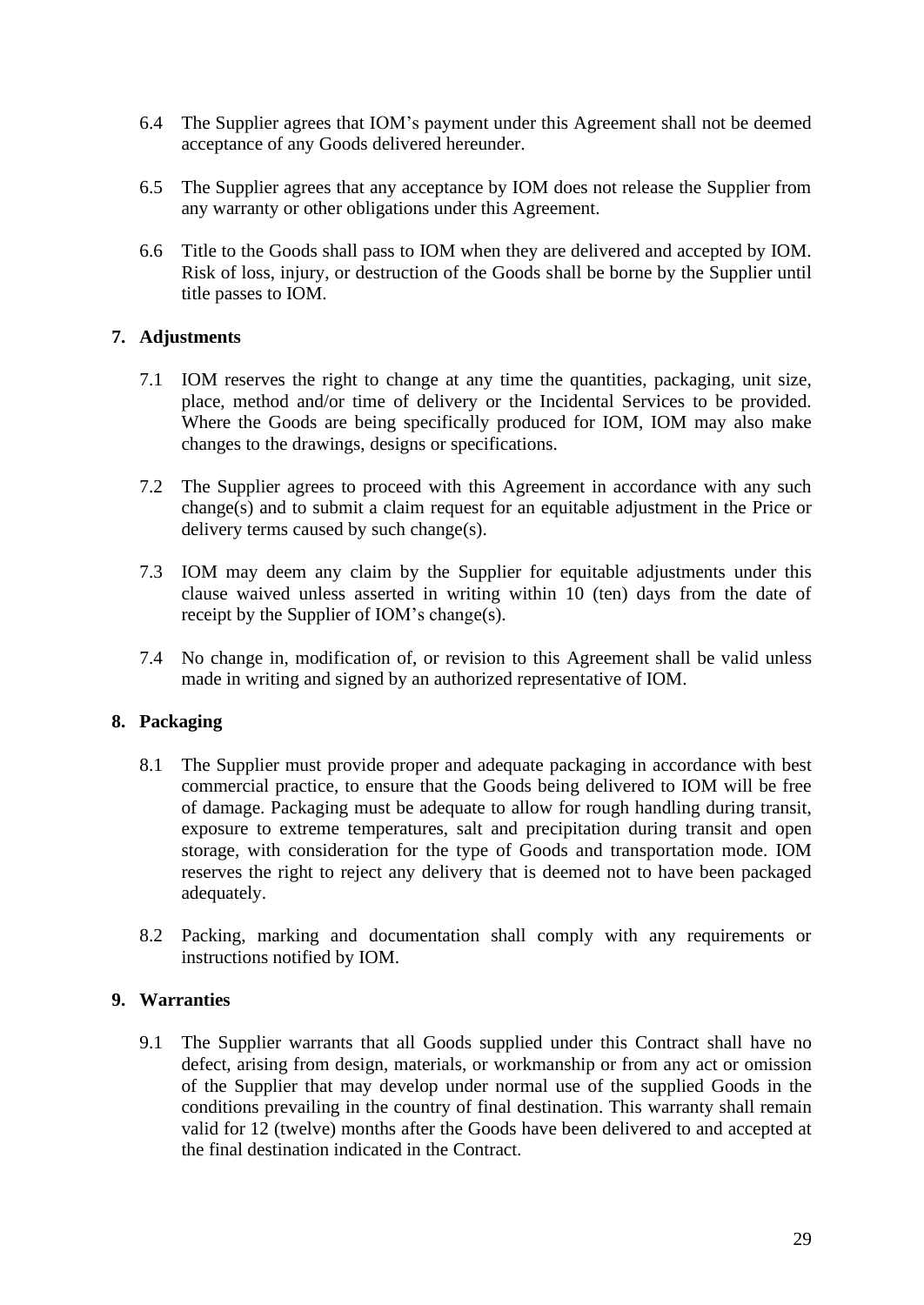- 9.2 The Supplier warrants that all Goods supplied under this Contract are new, unused, of the most recent or current models and that they incorporate all recent improvements in design and materials unless provided otherwise in this Contract. All Goods/Services delivered under this Contract will conform to the specifications, drawings, samples, or other descriptions furnished or specified by IOM.
- 9.3 IOM shall promptly notify the Supplier in writing of any claims arising under this warranty.
- 9.4 Upon receipt of such notice, the Supplier shall, within the time period specified in the notice, repair or replace the defective Goods or parts thereof, without cost to IOM.
- 9.5 IOM's continued use of such Goods after notifying the Supplier of their defect or failure to conform or breach of warranty will not be considered a waiver of the Supplier's warranty.
- 9.6 The Supplier further represents and warrants that:
	- (a) It has full title to the Goods, is fully qualified to sell the Goods to IOM, and is a company financially sound and duly licensed, with adequate human resources, equipment, competence, expertise and skills necessary to carry out fully and satisfactorily, within the stipulated completion period, the delivery of the Goods in accordance with this Agreement;
	- (b) It shall comply with all applicable laws, ordinances, rules and regulations when performing its obligations under this Agreement;
	- (c) In all circumstances it shall act in the best interests of IOM;
	- (d) No official, employee or agent of IOM or any third party has received from, will be offered by, or will receive from the Supplier any direct or indirect benefit arising from this Agreement or award thereof;
	- (e) It has not misrepresented or concealed any material facts in the procuring of this Agreement;
	- (f) The Supplier, its staff or shareholders have not previously been declared by IOM ineligible to be awarded contracts by IOM;
	- (g) It shall abide by the highest ethical standards in the performance of this Agreement, which includes not engaging in any discriminatory or exploitative practice or practice inconsistent with the rights set forth in the Convention on the Rights of the Child;
	- (h) The prices for the Goods under this Agreement do not exceed those offered for similar goods to Supplier's other customers;
	- (i) The Price specified in Article 3.1 of this Agreement shall constitute the sole remuneration of the Supplier in connection with this Agreement. The Supplier shall not accept for its own benefit any trade commission, discount or similar payment in connection with activities pursuant to this Agreement or the discharge of its obligations hereunder. The Supplier shall ensure that any subcontractors, as well as the officers, employees, and agents of either of them, similarly, shall not receive any additional remuneration.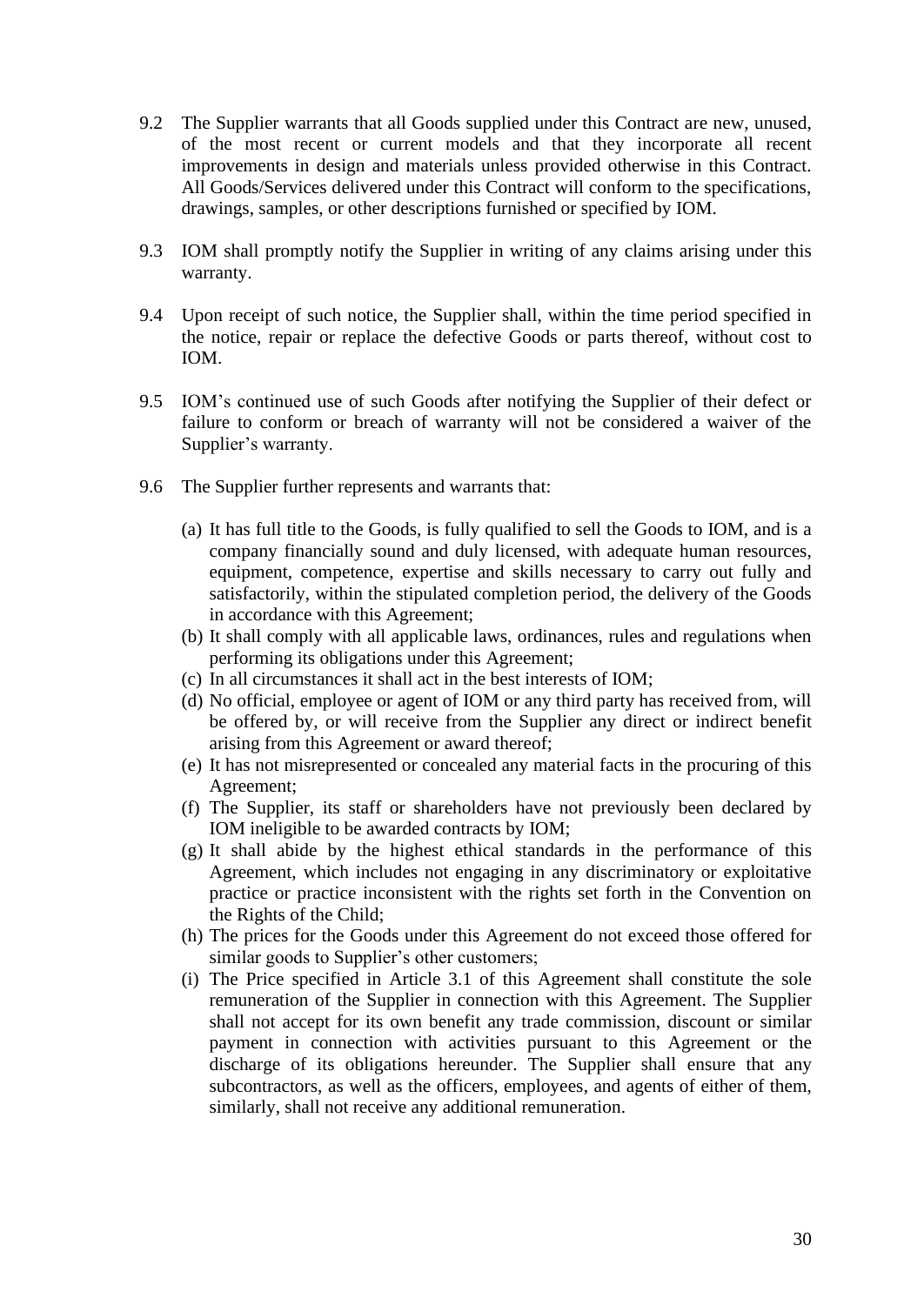- 9.7 The Supplier further warrants that it shall:
	- (a) Take all appropriate measures to prohibit and prevent actual, attempted and threatened sexual exploitation and abuse (SEA) by its employees or any other persons engaged and controlled by it to perform activities under this Agreement ( "other personnel"). For the purpose of this Agreement, SEA shall include:
		- 1. Exchanging any money, goods, services, preferential treatment, job opportunities or other advantages for sexual favours or activities, including humiliating or degrading treatment of a sexual nature; abusing a position of vulnerability, differential power or trust for sexual purposes, and physical intrusion of a sexual nature whether by force or under unequal or coercive conditions.
		- 2. Engaging in sexual activity with a person under the age of 18 ("child"), except if the child is legally married to the concerned employee or other personnel and is over the age of majority or consent both in the child's country of citizenship and in the country of citizenship of the concerned employee or other personnel.
	- (b) Strongly discourage its employees or other personnel having sexual relationships with IOM beneficiaries.
	- (c) Report timely to IOM any allegations or suspicions of SEA, and investigate and take appropriate corrective measures, including imposing disciplinary measures on the person who has committed SEA.
	- (d) Ensure that the SEA provisions are included in all subcontracts.
	- (e) Adhere to above commitments at all times. Failure to comply with (a)-(d) shall constitute grounds for immediate termination of this Agreement.
- 9.8 The above warranties survive the expiration or termination of this Agreement.

# **10. Assignment and Subcontracting**

- 10.1 The Supplier shall not assign or subcontract the Agreement or any work under this Agreement in part or all, unless agreed upon in writing in advance by IOM. Any subcontract entered into by the Supplier without approval in writing by IOM may be cause for termination of the Agreement.
- 10.2 In certain exceptional circumstances by prior written approval of IOM, specific jobs and portions of the Agreement may be assigned to a subcontractor. Notwithstanding the said written approval, the Supplier shall not be relieved of any liability or obligation under this Agreement nor shall it create any contractual relation between the subcontractor and IOM. The Supplier remains bound and liable there under and it shall be directly responsible to IOM for any faulty performance under the subcontract. The subcontractor shall have no cause of action against IOM for any breach of the subcontract.

# **11. Force Majeure**

Neither Party will be liable for any delay in performing or failure to perform any of its obligations under this Agreement if such delay or failure is caused by force majeure, such as civil disorder, military action, natural disaster and other circumstances which are beyond the control of the Party in question. In such event, the Party will give immediate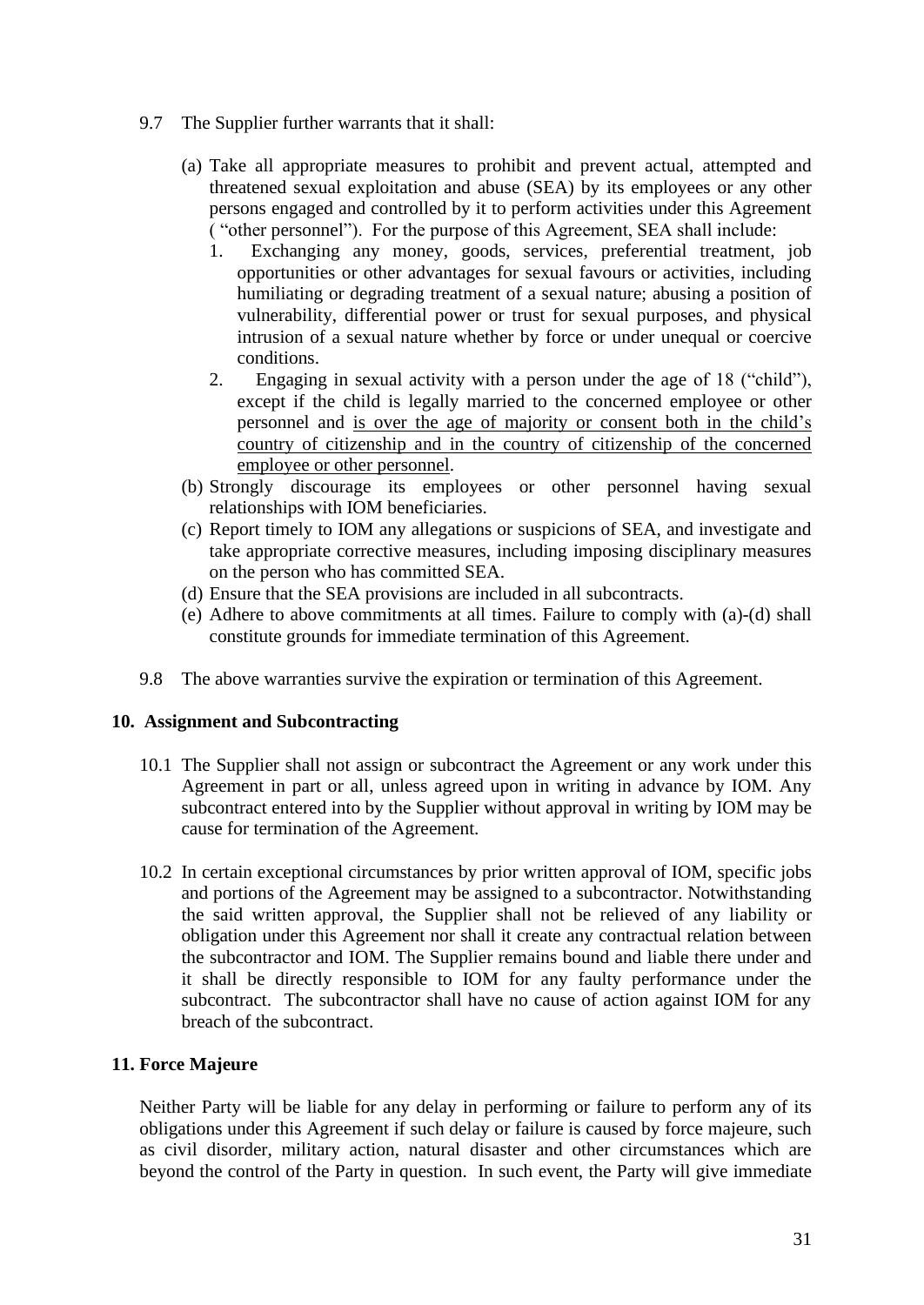notice in writing to the other Party of the existence of such cause or event and of the likelihood of delay.

# **12. Independent Contractor**

The Supplier shall provide the Goods under this Contract as an independent contractor and not as an employee, partner, or agent of IOM.

# **13. Audit**

The Supplier agrees to maintain financial records, supporting documents, statistical records and all other records in accordance with generally accepted accounting principles to sufficiently substantiate all direct and indirect costs of whatever nature involving transactions related to the supply and delivery of Goods and the Incidental Services under this Agreement. The Supplier shall make all such records available to IOM or its designated representative at all reasonable times until the expiration of 7 (seven) years from the date of final payment, for inspection, audit, or reproduction. On request, employees of the Supplier shall be available for interview.

# **14. Confidentiality**

All information which comes into the Supplier's possession or knowledge in connection with this Agreement is to be treated as strictly confidential. The Supplier should not communicate such information to any third party without the prior written approval of IOM. The Supplier shall comply with IOM Data Protection Principles in the event that it collects, receives, uses, transfers or stores any personal data in the performance of this Agreement. These obligations shall survive the expiration or termination of this Agreement.

## **15. Notices**

Any notice given pursuant to this Agreement will be sufficiently given if it is in writing and received by the other Party at the following address:

## **International Organization for Migration (IOM)**

Attn: [Name of IOM contact person] [IOM's address] [IOM's email address]

**[Full name of the Supplier]** Attn: [Name of the Supplier's contact person] [Supplier's address] [Supplier's email address]

#### **16. Dispute Resolution**

16.1. Any dispute, controversy or claim arising out of or in relation to this Agreement, or the breach, termination or invalidity thereof, shall be settled amicably by negotiation between the Parties.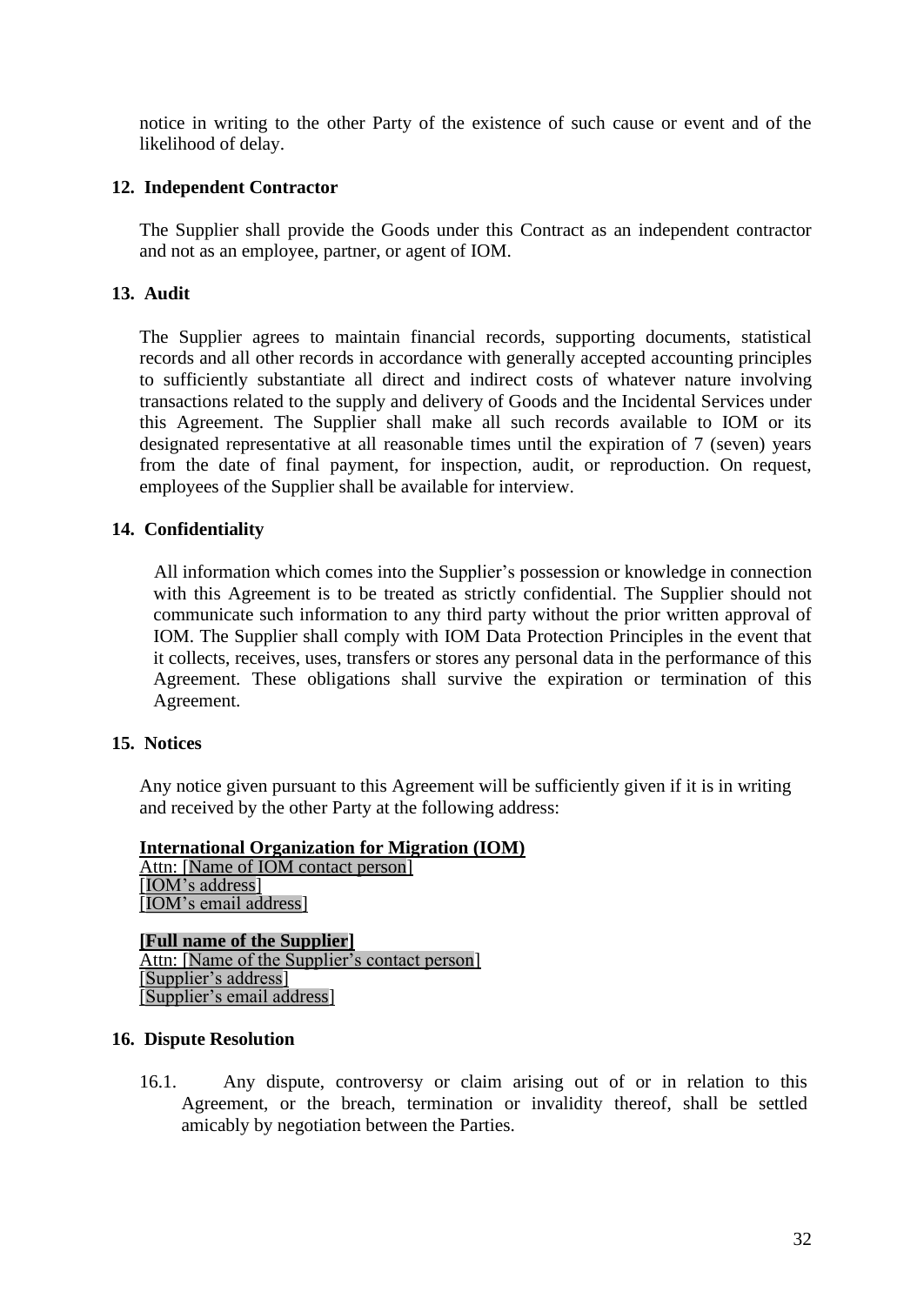- 16.2. In the event that the dispute, controversy or claim has not been resolved by negotiation within 3 (three) months of receipt of the notice from one party of the existence of such dispute, controversy or claim, either Party may request that the dispute, controversy or claim is resolved by conciliation by one conciliator in accordance with the UNCITRAL Conciliation Rules of 1980. Article 16 of the UNCITRAL Conciliation Rules does not apply.
- 16.3. In the event that such conciliation is unsuccessful, either Party may submit the dispute, controversy or claim to arbitration no later than 3 (three) months following the date of termination of conciliation proceedings as per Article 15 of the UNCITRAL Conciliation Rules. The arbitration will be carried out in accordance with the 2010 UNCITRAL arbitration rules as adopted in 2013. The number of arbitrators shall be one and the language of arbitral proceedings shall be English, unless otherwise agreed by the Parties in writing. The arbitral tribunal shall have no authority to award punitive damages. The arbitral award will be final and binding.
- 16.4. The present Agreement as well as the arbitration agreement above shall be governed by internationally accepted general principles of law and by the terms of the present Agreement, to the exclusion of any single national system of law that would defer the Agreement to the laws of any given jurisdiction. Internationally accepted general principles of law shall be deemed to include the UNIDROIT Principles of International Commercial Contracts. Dispute resolution shall be pursued confidentially by both Parties. This Article survives the expiration or termination of the present Agreement.

# **17. Use of IOM's Name**

The official logo and name of IOM may only be used by the Supplier in connection with this Agreement and with the prior written approval of IOM.

## **18. Status of IOM**

Nothing in this Agreement affects the privileges and immunities enjoyed by IOM as an intergovernmental organization.

# **19. Indemnification and Insurance**

- 19.1 The Supplier shall at all times defend, indemnify, and hold harmless IOM, its officers, employees, and agents from and against all losses, costs, damages and expenses (including legal fees and costs), claims, suits, proceedings, demands and liabilities of any kind or nature to the extent arising out of or resulting from acts or omissions of the Supplier or its employees, officers, agents or subcontractors, in the performance of this Agreement. IOM shall promptly notify the Supplier of any written claim, loss, or demand for which the Supplier is responsible under this clause.
- 19.2 This indemnity shall survive the expiration or termination of this Agreement.
- 19.3 The Goods supplied under this Agreement shall be fully insured in a freely convertible currency against loss or damage resulting from or related to manufacture or acquisition, transportation, storage, and delivery. Further insurance requirements may be specified in the Technical Specifications.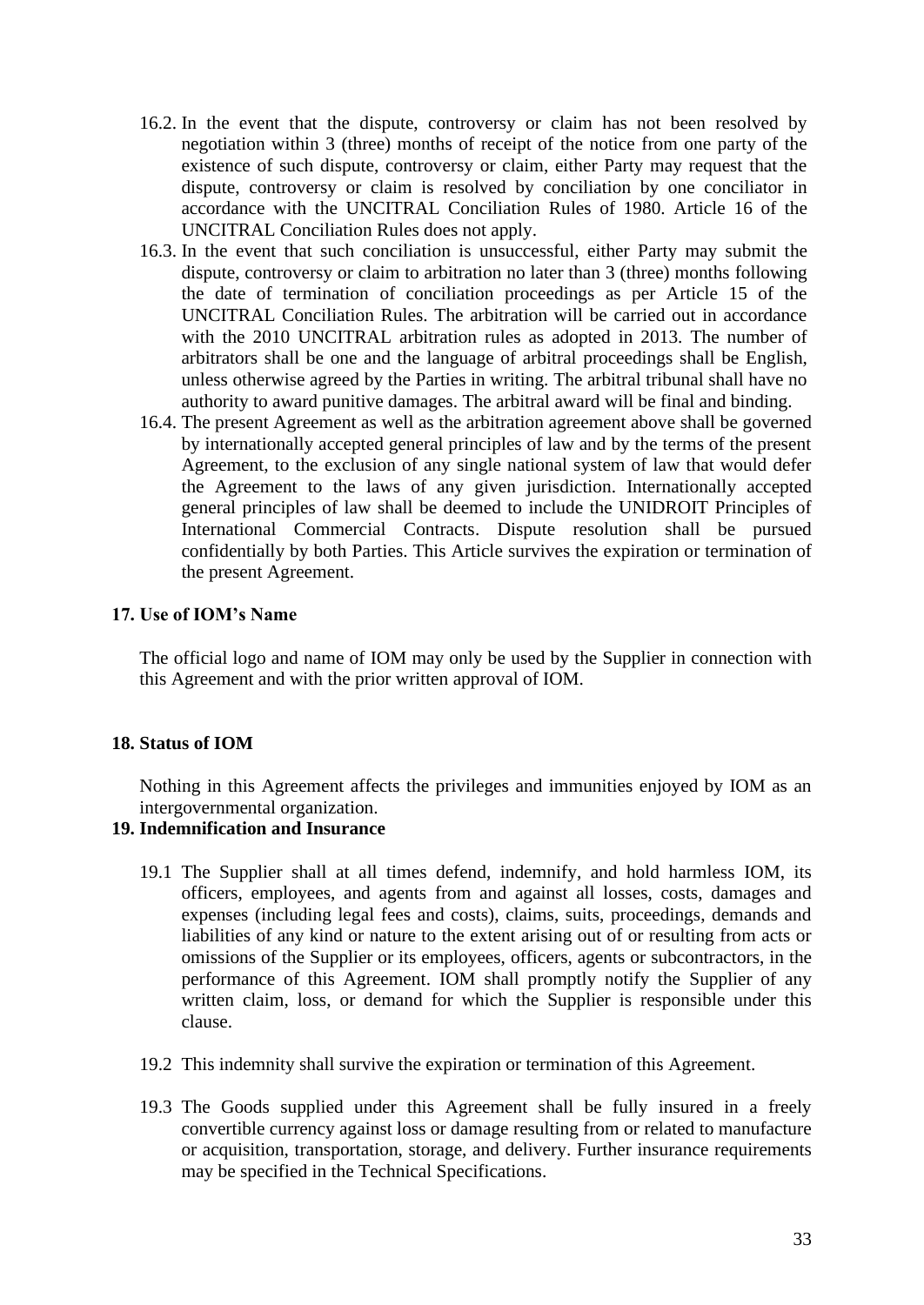# **20. Waiver**

Failure by either Party to insist in any one or more instances on a strict performance of any of the provisions of this Agreement shall not constitute a waiver or relinquishment of the right to enforce the provisions of this Agreement in future instances, but this right shall continue and remain in full force and effect.

# **21. Termination and Re-procurement**

- 21.1 IOM may terminate this Agreement, in whole or in part, at any time with written notice to the Supplier. Any monies paid in advance by IOM shall be refunded on or before the date of termination.
- 21.2 If IOM terminates this Agreement in whole or in part for default on the part of the Supplier, it may acquire elsewhere goods similar to those terminated and the Supplier shall be liable for any excess costs to IOM for the re-procurement of those goods as well as the removal of any or all of the Supplier's product or equipment from IOM's premises or other places of delivery. The Supplier shall not be liable for any excess costs if the failure to perform under this Agreement arises from causes beyond its control and without fault or negligence of the Supplier.
- 21.3 Upon any such termination, the Supplier shall waive any claims for damages including loss of anticipated profits on account thereof.

# **22. Severability**

If any part of this Agreement is found to be invalid or unenforceable, that part will be severed from this Agreement and the remainder of the Agreement shall remain in full force.

# **23. Entirety**

This Agreement and any Annexes embody the entire agreement between the Parties and supersede all prior agreements and understandings, if any, relating to the subject matter of this Agreement.

## 24. **Special Provisions (Optional)**

Due to the requirements of the Donor financing the Project, the Implementing Partner shall agree and accept the following provisions:

[Insert all donor requirements which must be flown down to IOM's implementing partners and subcontractors. In case of any doubt, please contact LEGContracts@iom.intl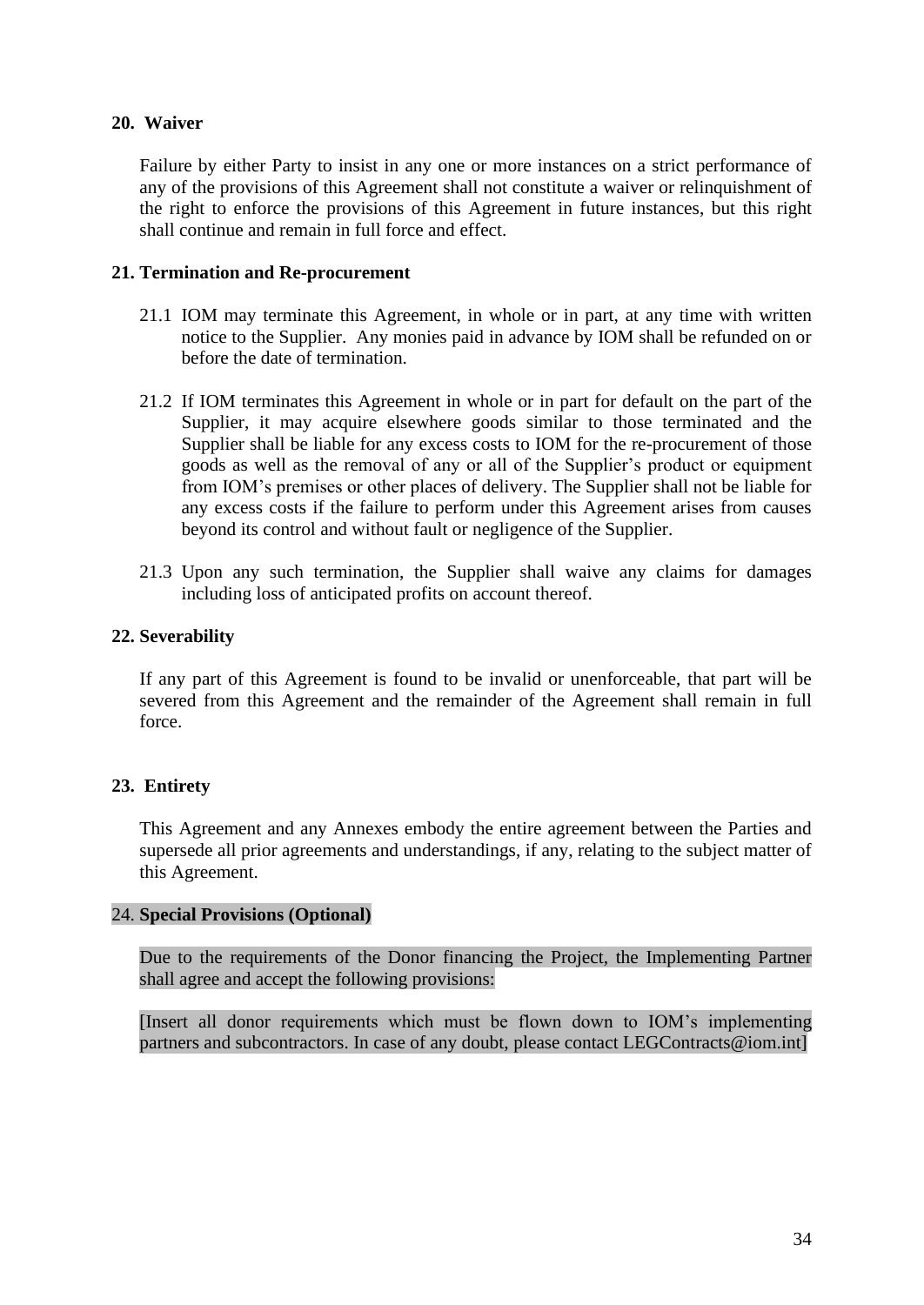# **25. Final Clauses**

- 25.1 This Agreement will enter into force upon signature by both Parties and shall remain in force until completion of all obligations of the Parties under this Agreement.
- 25.2 Amendments to this Agreement may be made by mutual agreement in writing between the Parties.

Signed in duplicate in English, on the dates and at the places indicated below.

*For and on behalf of* The International Organization for Migration

*For and on behalf of* [Full name of the Supplier]

\_\_\_\_\_\_\_\_\_\_\_\_\_\_\_\_\_\_\_\_\_\_\_\_\_\_\_\_

Signature Signature Signature

| Name     |  |  |
|----------|--|--|
| Position |  |  |
| Date     |  |  |
| Place    |  |  |

Name Position Date Place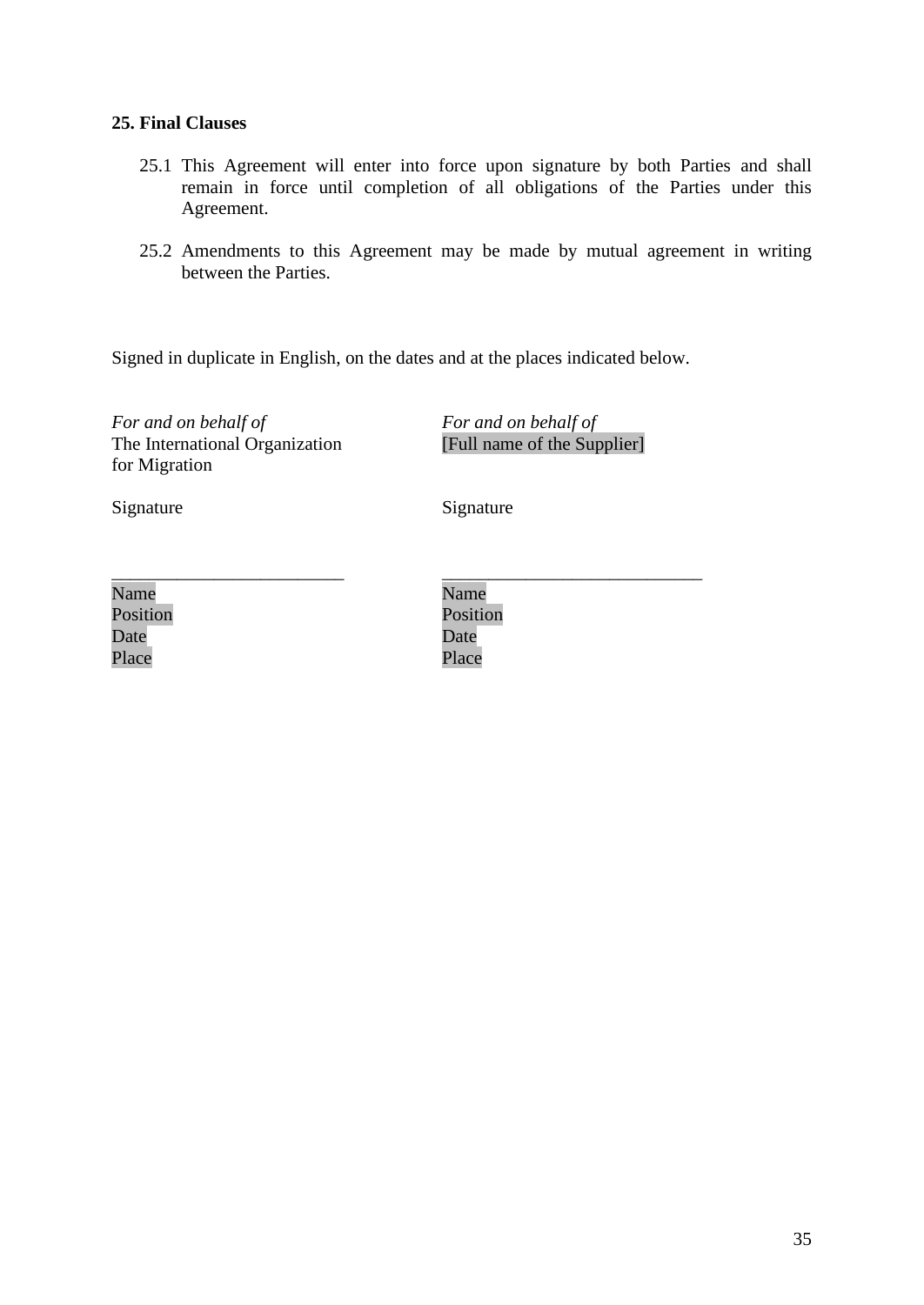# <span id="page-35-0"></span>**Section V. Sample Forms**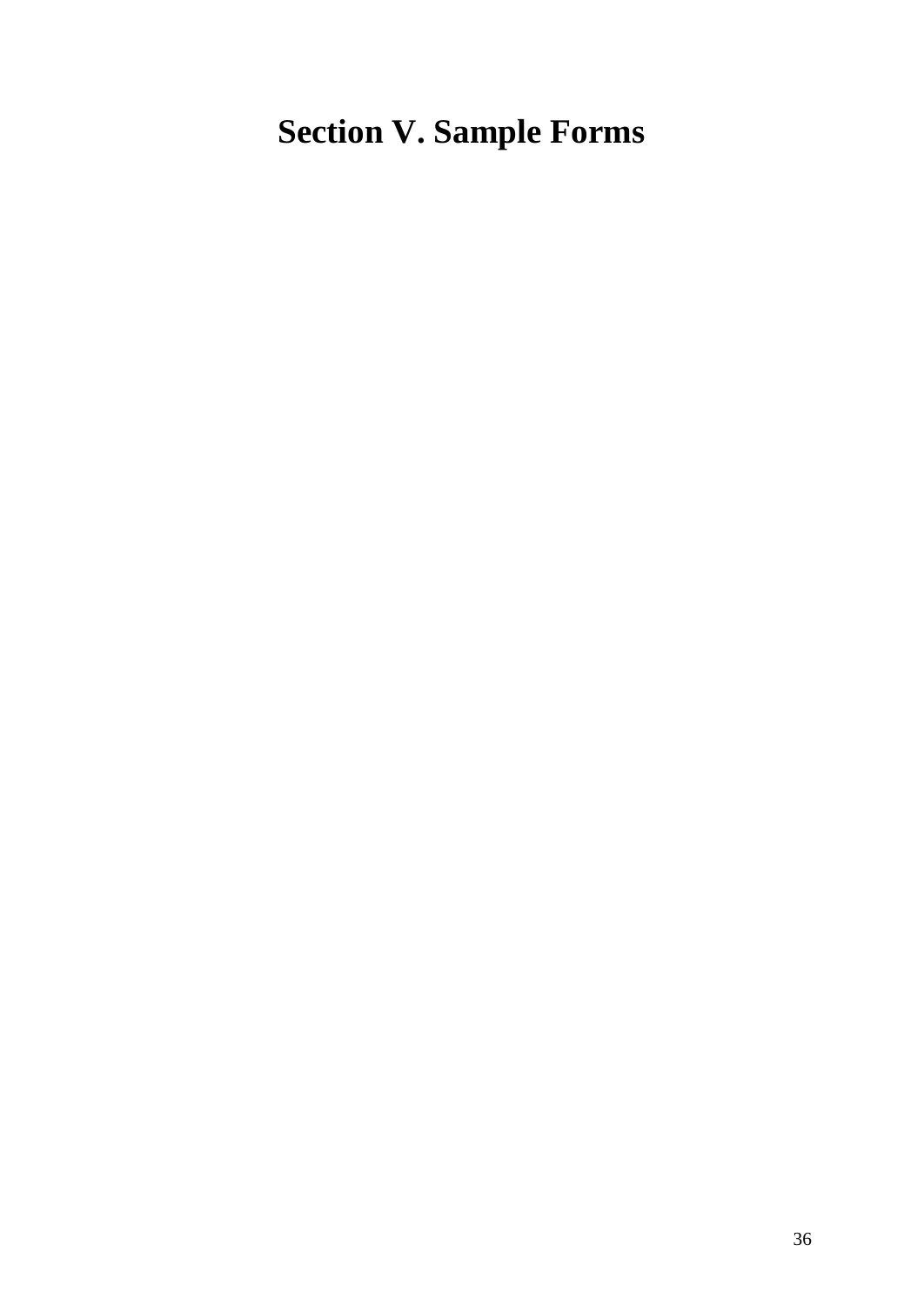Form-1

## **BID FORM**

 $Date:$ 

To: **The Chairperson** Bids Evaluation and Award Committee (BEAC) International Organization for Migration *[insert Mission address]* 

We, the undersigned, declare that;

Having examined the Bidding Document for the *[insert project name and IFB No.]*, issued on *[insert date],* the receipt of which is hereby duly acknowledge, I, representing *[insert name of company]* offer to complete the Supply and Deliver the GOODS in conformity with the Bidding Document for the total fixed lump sum price of *[insert total bid amount in words and figures and currency].*

I undertake, if my Bid is accepted, to deliver and supply the Goods in accordance with the Price Schedule and Goods specifications set out in the Bidding Document.

If my Bid is accepted, I will obtain the guarantee of a bank in a sum equivalent to 10% of the total amount of the Contract Price for the due performance of the Contract, in the form prescribed by IOM .

I agree to abide by this Bid for the Bid Validity Period specified in the Bidding Document which may be accepted at any time before the expiration of that period.

Until a formal contract is prepared and executed, the Bid, together with your written acceptance thereof and the Notice of Award, shall constitute a binding agreement between us.

I hereby certify that the Bid complies with the requirements stipulated in the Bidding Document.

Dated this  $\frac{day \text{ of } 20}{x}$ .

*[signature over printed name] [in the capacity of]*

Duly authorized to sign Bid for and on behalf of [*name of company*]

\_\_\_\_\_\_\_\_\_\_\_\_\_\_\_\_\_\_\_\_\_\_\_\_ \_\_\_\_\_\_\_\_\_\_\_\_\_\_\_\_\_\_\_\_\_\_\_\_\_\_\_\_\_\_\_\_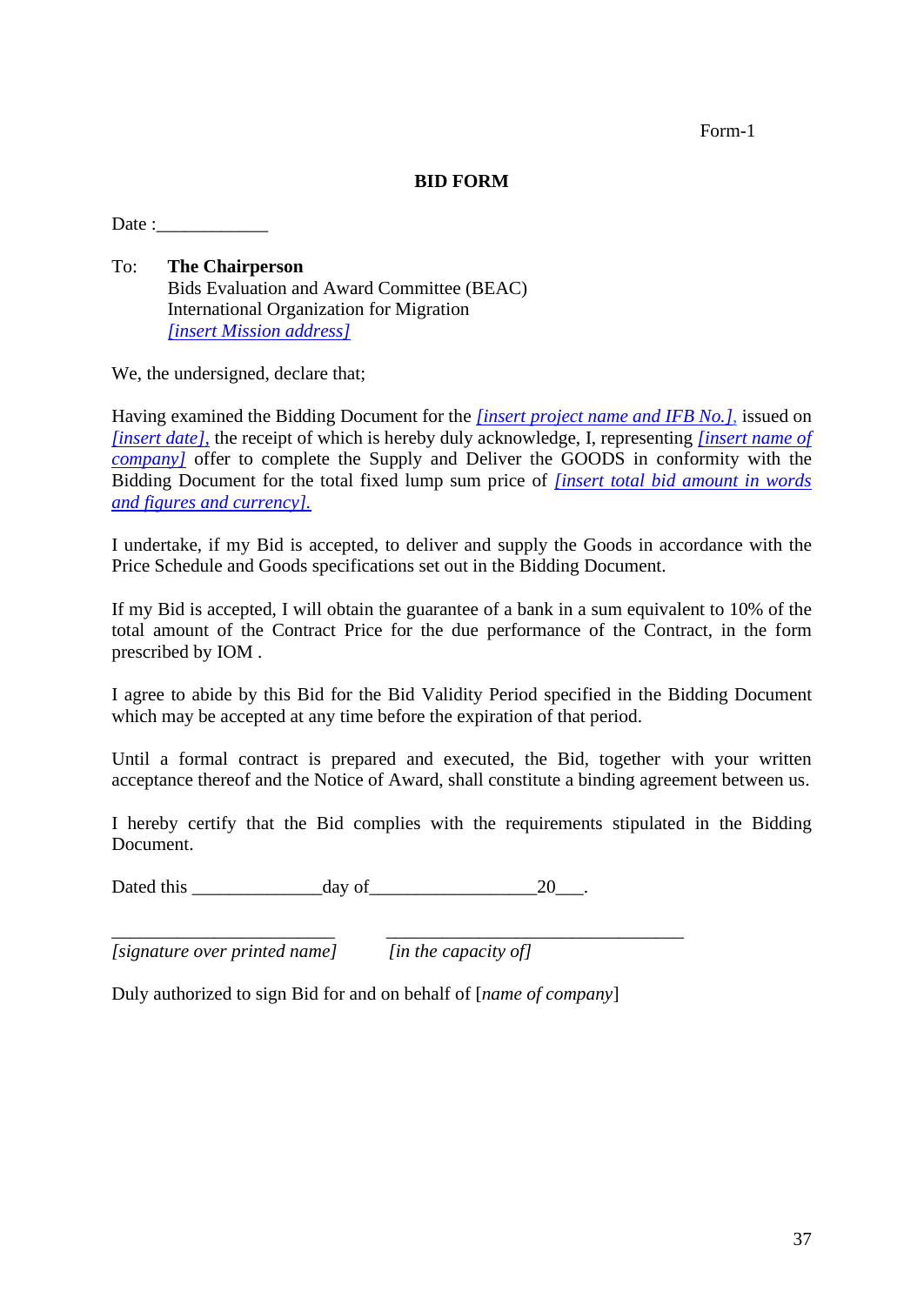# **PRICE SCHEDULE**

| Item | Description of | Country of | Qty/Unit | Unit Price     | Transportation/      | Taxes if   | <b>Total Price</b> |
|------|----------------|------------|----------|----------------|----------------------|------------|--------------------|
| No.  | Goods          | Origin     |          | (EXW/CIF/DDU)  | <b>Handling Cost</b> | Applicable | per Item           |
|      |                |            |          | Please specify |                      |            |                    |
|      |                |            |          |                |                      |            |                    |
|      |                |            |          |                |                      |            |                    |
|      |                |            |          |                |                      |            |                    |
|      |                |            |          |                |                      |            |                    |
|      |                |            |          |                |                      |            |                    |
|      |                |            |          |                |                      |            |                    |
|      |                |            |          |                |                      |            |                    |
|      |                |            |          |                |                      |            |                    |
|      |                |            |          |                |                      |            |                    |

| Name of Bidder:      |  |
|----------------------|--|
| Signature of Bidder: |  |
| Date:                |  |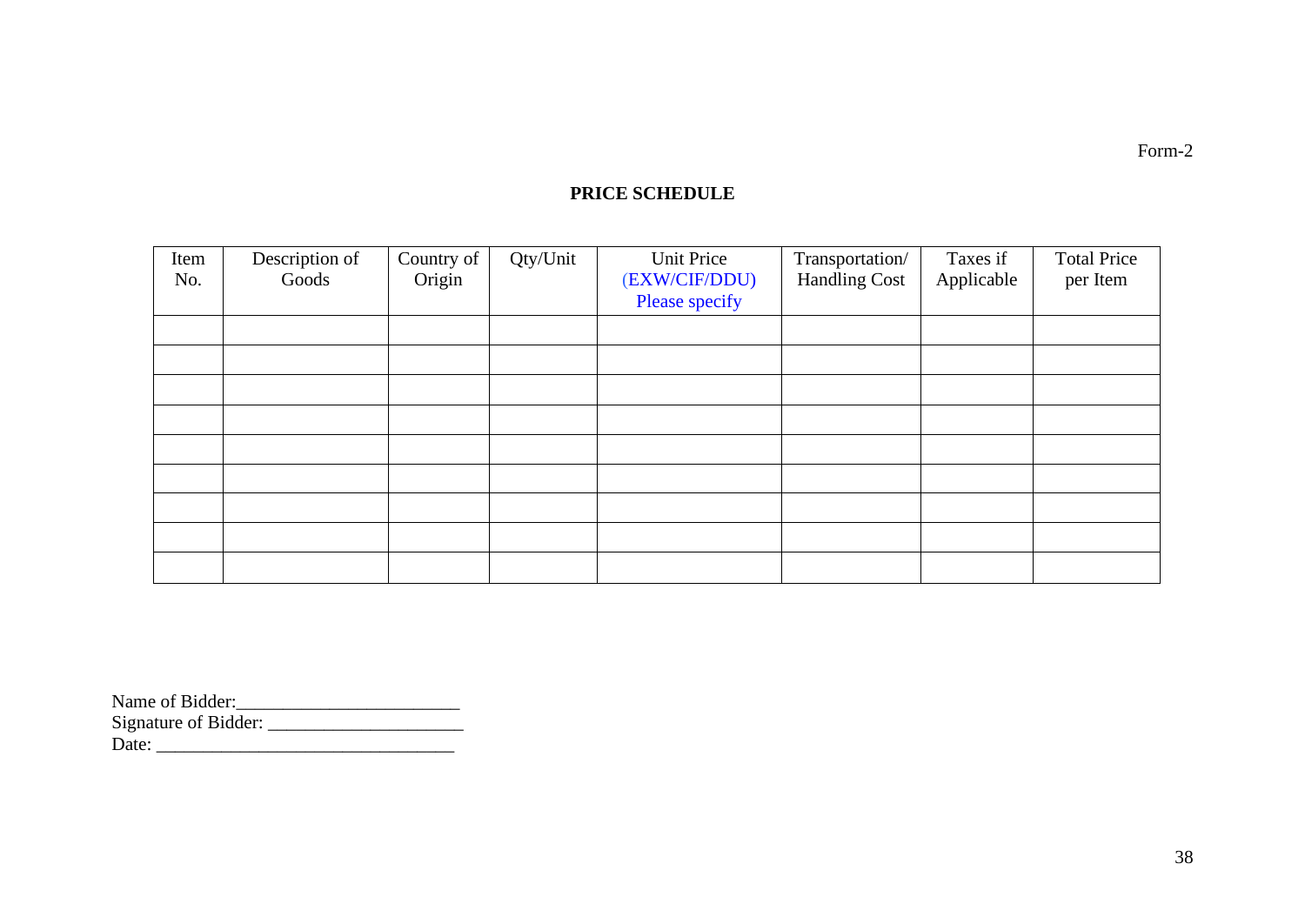Form -3

# **MANUFACTURER'S AUTHORIZATION FORM**

[See Clause 13.3 (a) of the Instructions to Bidders.]

To:

WHEREAS *[name of the Manufacturer]* who are established and reputable manufacturers of *[name and/or description of the goods]* having factories at *[address of factory]*

do hereby authorize *[name and address of Agent]* to submit a bid, and subsequently negotiate and sign the Contract with you against IFB No. *[reference of the Invitation to Bid]* for the above goods manufactured by us.

We hereby extend our full guarantee and warranty as per Clause 16 of the Conditions of Contract for the goods offered for supply by the above firm against this Invitation for Bids.

\_\_\_\_\_\_\_\_\_\_\_\_\_\_\_\_\_\_\_\_\_\_\_\_\_\_\_\_\_\_\_\_\_\_\_\_\_\_\_ *[signature for and on behalf of Manufacturer]*

*Note:* This letter of authority should be on the letterhead of the Manufacturer and should be signed by a person competent and having the power of attorney to bind the Manufacturer. It should be included by the Bidder in its bid.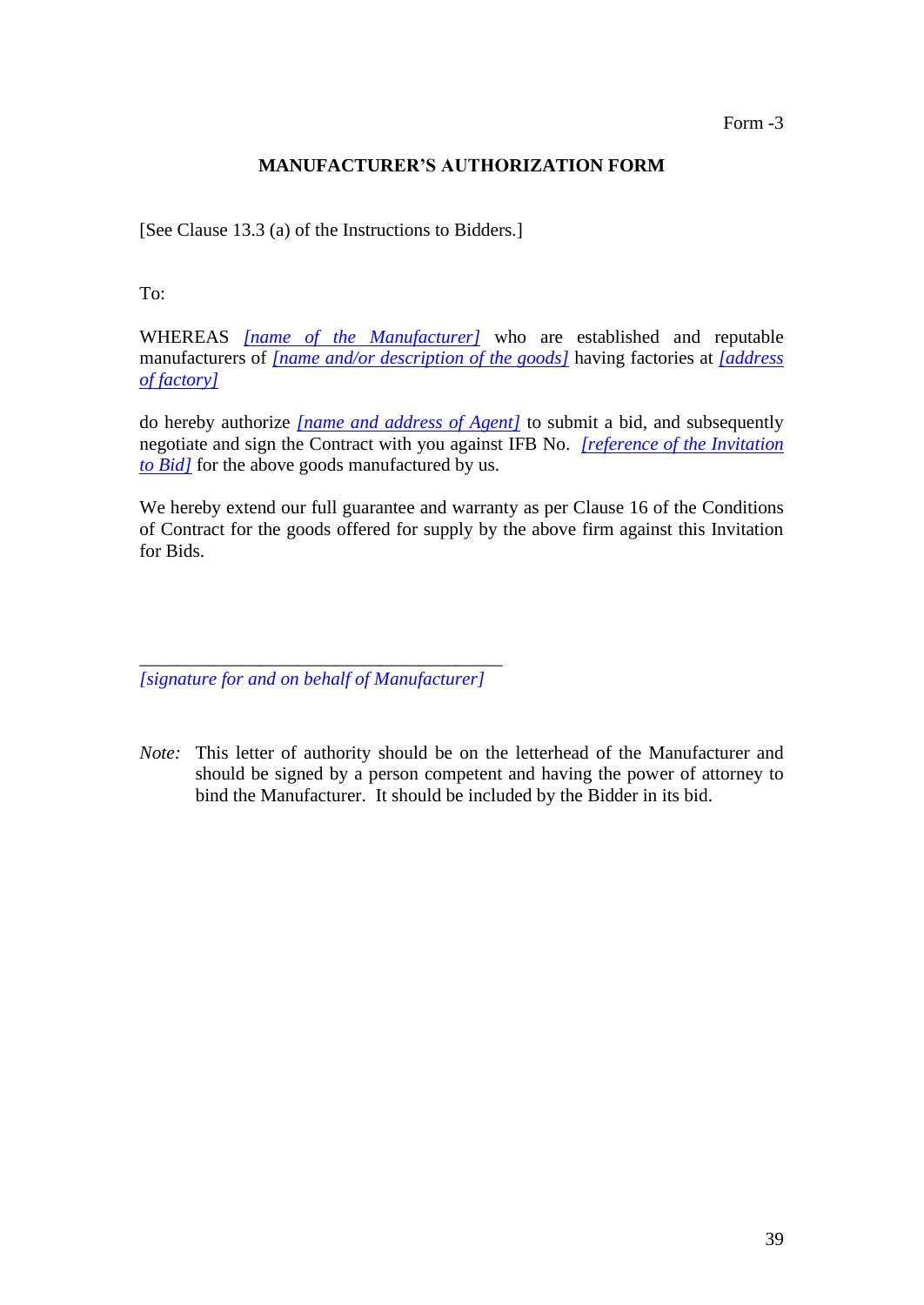## **BID SECURITY (Bank Guarantee)**

WHEREAS, *[name of Bidder]* (hereinafter called "the Bidder") has submitted his Bid dated *[date]* for the construction of *[name of Contract]* (hereinafter called "the Bid").

KNOW ALL PEOPLE by these presents that We *[name of Bank]* of *[name of country]* having our registered office at *[address]* (hereinafter called "the Bank") are bound unto name of IOM] (hereinafter called "the Employer") in the sum of *[amount]*<sup>i</sup> for which payment well and truly to be made to the said Employer, the Bank binds itself, its successors, and assigns by these presents.

SEALED with the Common Seal of the said Bank this *[day]* day of *[month]*, *[year]*.

THE CONDITIONS of this obligation are:

- (1) If, after Bid opening, the Bidder withdraws his Bid during the period of Bid validity specified in the Form of Bid; or
- (2) If the Bidder having been notified of the acceptance of his Bid by the Employer during the period of Bid validity:
	- (a) fails or refuses to execute the Form of Agreement in accordance with the Instructions to Bidders, if required; or
	- (b) fails or refuses to furnish the Performance Security, in accordance with the Instruction to Bidders; or
	- (c) does not accept the correction of the Bid Price pursuant to ITB Clause 25,

we undertake to pay to the Employer up to the above amount upon receipt of his first written demand, without the Employer's having to substantiate his demand, provided that in his demand the Employer will note that the amount claimed by him is due to him owing to the occurrence of one or any of the two conditions, specifying the occurred condition or conditions.

This Guarantee will remain in force up to and including the date 28 days after the date of the expiration of the Bid Validity, as stated in the Instructions to Bidders or as it may be extended by the Employer, notice of which extension(s) to the Bank is hereby waived. Any demand in respect of this Guarantee should reach the Bank not later than the above date.

WITNESS SEAL

| <b>DATE</b> | <b>SIGNATURE OF THE BANK</b> |  |
|-------------|------------------------------|--|
|             |                              |  |

*[signature, name, and address]*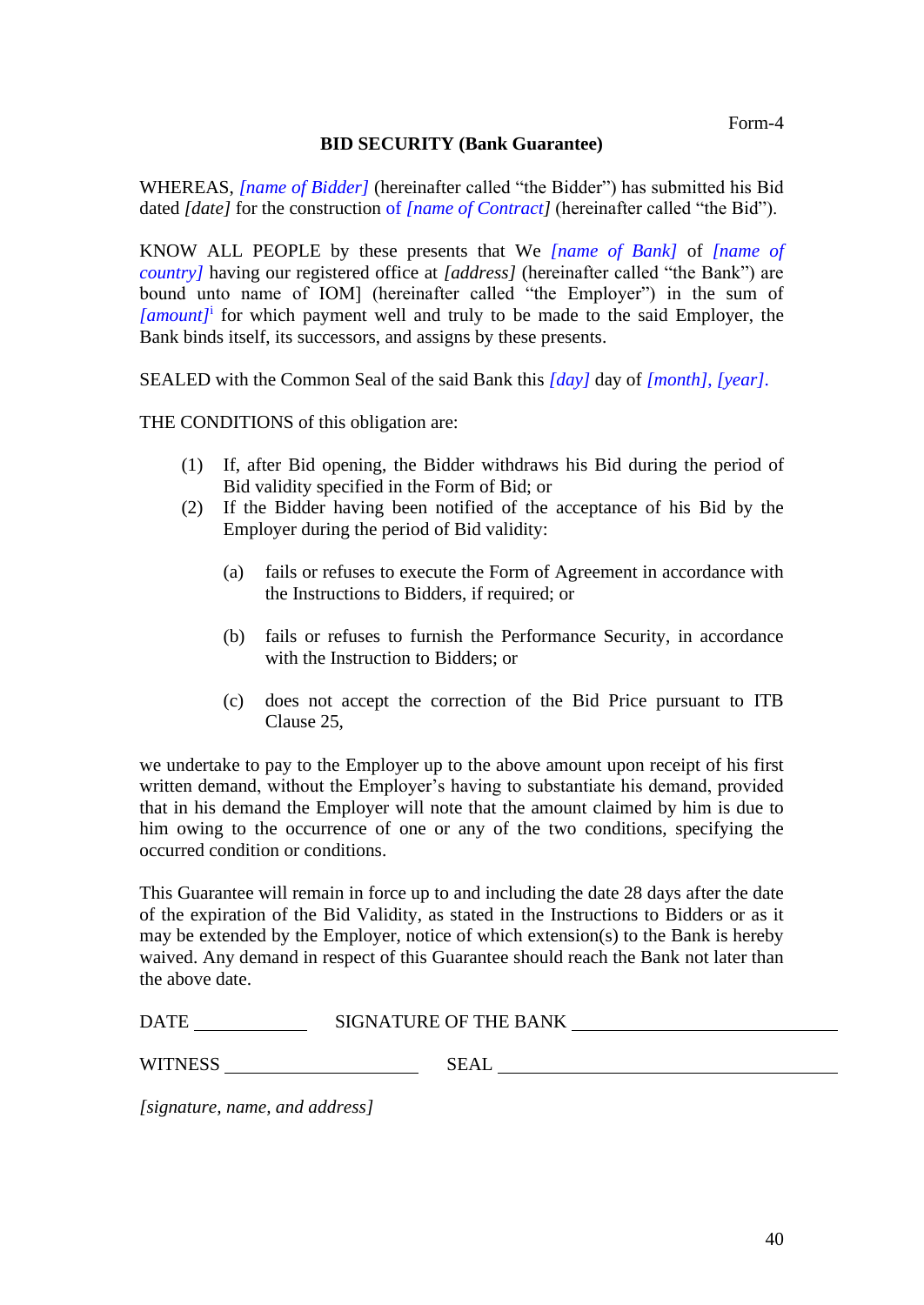#### Form-5

## **PERFORMANCE SECURITY (Bank Guarantee)**

#### To: *[name and address of Employer]*

WHEREAS *[name and address of Supplier]* (hereinafter called "the Supplier") has undertaken, in pursuance of Contract No. *[number]* dated *[date]* to execute *[name of Contract and brief description of Goods]* (hereinafter called "the Contract");

AND WHEREAS it has been stipulated by you in the said Contract that the Supplier shall furnish you with a Bank Guarantee by a recognized bank for the sum specified therein as security for compliance with his obligations in accordance with the Contract;

AND WHEREAS we have agreed to give the Supplier such a Bank Guarantee;

NOW THEREFORE we hereby affirm that we are the Guarantor and responsible to you, on behalf of the Supplier, up to a total of *[amount of Guarantee] [amount in words]*, such sum being payable in the types and proportions of currencies in which the Contract Price is payable, and we undertake to pay you, upon your first written demand and without cavil or argument, any sum or sums within the limits of *[amount of Guarantee]* as aforesaid without your needing to prove or to show grounds or reasons for your demand for the sum specified therein.

We hereby waive the necessity of your demanding the said debt from the Supplier before presenting us with the demand.

We further agree that no change or addition to or other modification of the terms of the Contract or of the Goods to be performed thereunder or of any of the Contract documents which may be made between you and the Supplier shall in any way release us from any liability under this Guarantee, and we hereby waive notice of any such change, addition, or modification.

This Guarantee shall be valid until a date 28 days from the date of issue of the Certificate of Completion.

| Signature and seal of the Guarantor |  |
|-------------------------------------|--|
|                                     |  |
| Name of Bank                        |  |
| Address                             |  |
| Date                                |  |